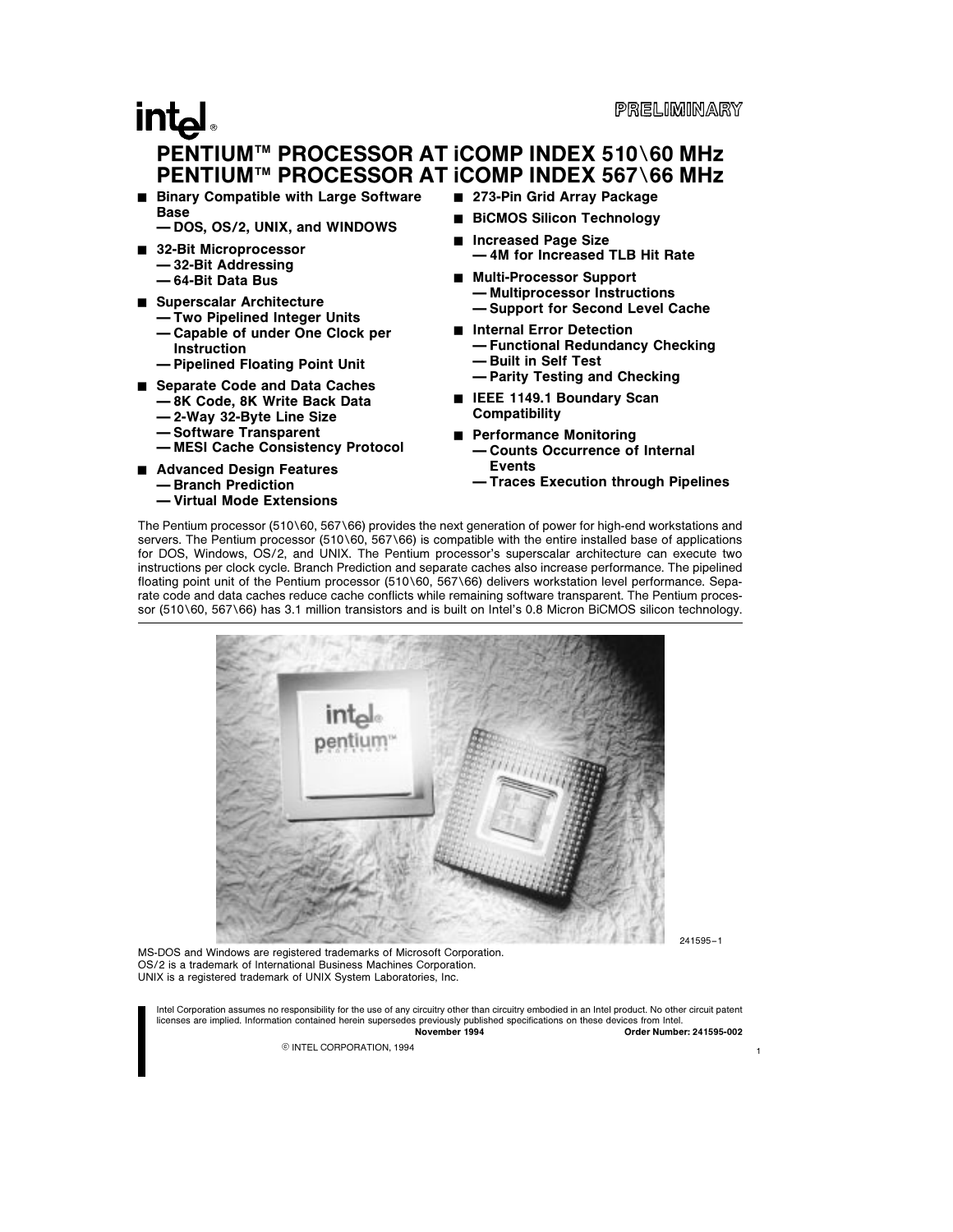### Pentium™ Processor (510\60, 567\66)

| <b>CONTENTS</b>                                             | PAGF | <b>CONTENTS</b><br><b>PAGF</b>     |
|-------------------------------------------------------------|------|------------------------------------|
| <b>1.0 MICROPROCESSOR</b><br><b>ARCHITECTURE OVERVIEW 3</b> |      | 3.0 ELECTRICAL SPECIFICATIONS  18  |
|                                                             |      | 3.1 Power and Ground  18           |
|                                                             |      | 3.2 Decoupling Recommendations  19 |
| 2.1 Pinout and Pin Descriptions  6                          |      | 3.3 Connection Specifications  19  |
| 2.1.1 Pentium™ Processor                                    |      | 3.4 Maximum Ratings  19            |
| $(510\,60, 567\,66)$ Pinout  6                              |      | 3.5 D.C. Specifications  20        |
| 2.2 Design Notes 9                                          |      | 3.6 A.C. Specifications  20        |
|                                                             |      |                                    |
| 2.4 Pin Reference Tables  16                                |      | 4.0 MECHANICAL SPECIFICATIONS  29  |
| 2.5 Pin Grouping According to                               |      | 5.0 THERMAL SPECIFICATIONS  31     |
| 2.6 Output Pin Grouping According to<br>when Driven  18     |      |                                    |

| <b>3.0 ELECTRICAL SPECIFICATIONS</b> 18   |
|-------------------------------------------|
| 3.1 Power and Ground  18                  |
| 3.2 Decoupling Recommendations  19        |
| 3.3 Connection Specifications  19         |
| 3.4 Maximum Ratings  19                   |
| 3.5 D.C. Specifications  20               |
| 3.6 A.C. Specifications  20               |
| <b>4.0 MECHANICAL SPECIFICATIONS</b> , 29 |
| 5.0 THERMAL SPECIFICATIONS  31            |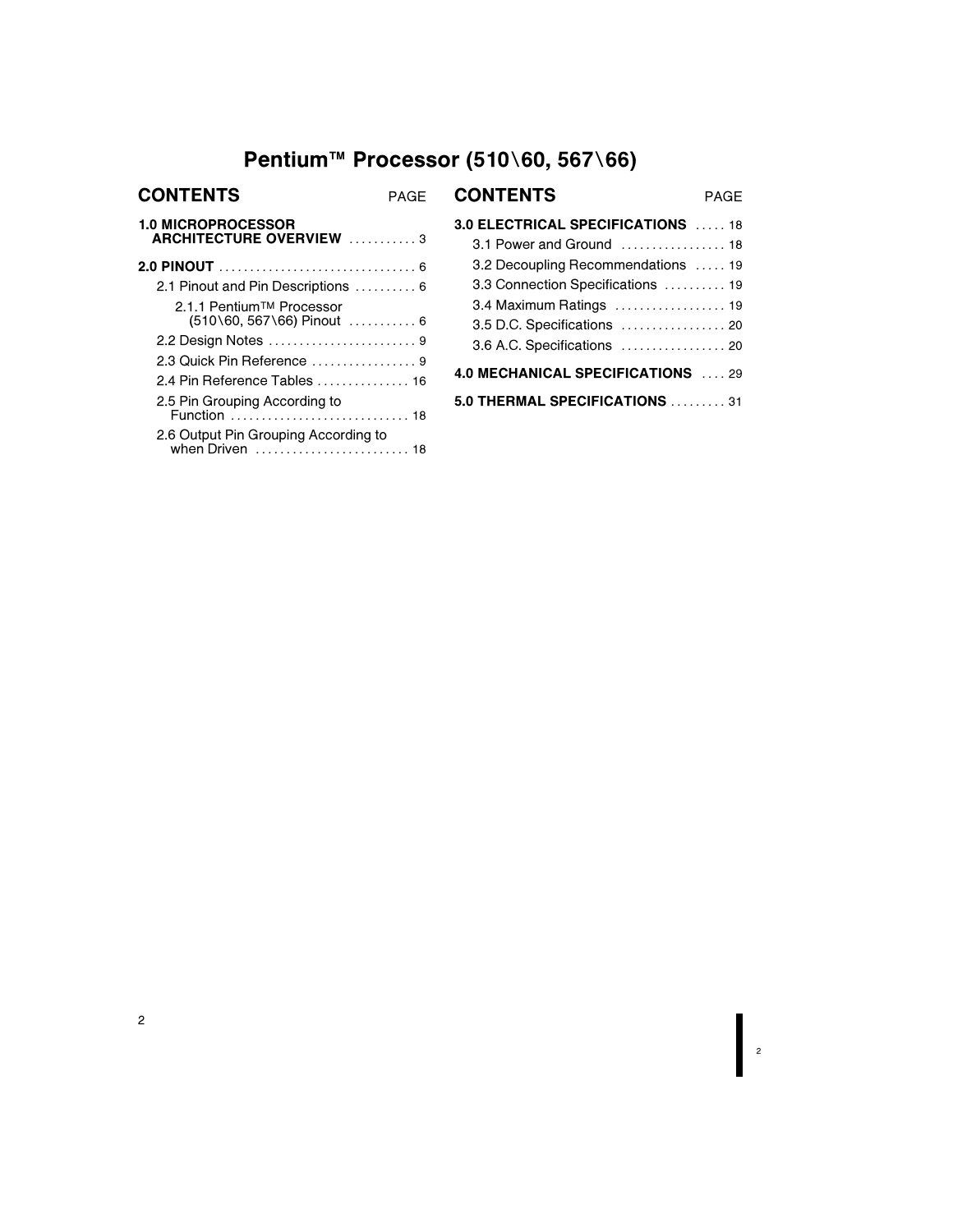### **intal**

### 1.0 MICROPROCESSOR ARCHITECTURE OVERVIEW

The Pentium™ processor (510\60, 567\66) is the next generation member of the Intel386TM and Intel486TM microprocessor family. It is 100% binary compatible with the 8086/88, 80286, Intel386 DX CPU, Intel386 SX CPU, Intel486 DX CPU, Intel486 SX and the Intel486 DX2 CPUs.

The Pentium processor (510\60, 567\66) contains all of the features of the Intel486 CPU, and provides significant enhancements and additions including the following:

- Superscalar Architecture
- Dynamic Branch Prediction
- Pipelined Floating-Point Unit
- Improved Instruction Execution Time
- Separate 8K Code and Data Caches
- . Writeback MESI Protocol in the Data Cache
- **64-Bit Data Bus**
- Bus Cycle Pipelining
- Address Parity
- Internal Parity Checking
- Functional Redundancy Checking
- Execution Tracing
- Performance Monitoring
- IEEE 1149.1 Boundary Scan
- System Management Mode
- Virtual Mode Extensions

The application instruction set of the Pentium processor  $(510\sqrt{60}, 567\sqrt{66})$  includes the complete Intel486 CPU instruction set with extensions to accommodate some of the additional functionality of the Pentium processor  $(510\60, 567\66)$ . All application software written for the Intel386 and Intel486 microprocessors will run on the Pentium processor  $(510\setminus 60, 567\setminus 66)$  without modification. The on-chip memory management unit (MMU) is completely compatible with the Intel386 and Intel486 CPUs.

The Pentium processor (510 $\setminus$ 60, 567 $\setminus$ 66) implements several enhancements to increase performance. The two instruction pipelines and floatingpoint unit on the Pentium processor  $(510\sqrt{60})$ , 567/66) are capable of independent operation. Each pipeline issues frequently used instructions in a single clock. Together, the dual pipes can issue two integer instructions in one clock, or one floating point instruction (under certain circumstances, 2 floating point instructions) in one clock.

### PENTIUMTM PROCESSOR (510\60, 567\66)

Branch prediction is implemented in the Pentium processor (510\60, 567\66). To support this, the Pentium processor (510\60, 567\66) implements two prefetch buffers, one to prefetch code in a linear fashion, and one that prefetches code according to the BTB so the needed code is almost always prefetched before it is needed for execution.

The floating-point unit has been completely redesigned over the Intel486 CPU. Faster algorithms provide up to 10X speed-up for common operations including add, multiply, and load.

The Pentium processor (510 $\setminus$ 60, 567 $\setminus$ 66) includes separate code and data caches integrated on chip to meet its performance goals. Each cache is 8 Kbytes in size, with a 32-byte line size and is 2-way set associative. Each cache has a dedicated Translation Lookaside Buffer (TLB) to translate linear addresses to physical addresses. The data cache is configurable to be writeback or writethrough on a line by line basis and follows the MESI protocol. The data cache tags are triple ported to support two data transfers and an inquire cycle in the same clock. The code cache is an inherently write protected cache. The code cache tags are also triple ported to support snooping and split line accesses. Individual pages can be configured as cacheable or noncacheable by software or hardware. The caches can be enabled or disabled by software or hardware.

The Pentium processor (510 $\setminus$ 60, 567 $\setminus$ 66) has increased the data bus to 64-bits to improve the data transfer rate. Burst read and burst writeback cycles are supported by the Pentium processor  $(510)\,60$ , 567\66). In addition, bus cycle pipelining has been added to allow two bus cycles to be in progress simultaneously. The Pentium processor  $(510)\,60$ , 567\66) Memory Management Unit contains optional extensions to the architecture which allow 4 Mbyte page sizes.

The Pentium processor (510\60, 567\66) has added significant data integrity and error detection capability. Data parity checking is still supported on a byte by byte basis. Address parity checking, and internal parity checking features have been added along with a new exception, the machine check exception. In addition, the Pentium processor  $(510\sqrt{60}, 567\sqrt{66})$ has implemented functional redundancy checking to provide maximum error detection of the processor and the interface to the processor. When functional redundancy checking is used, a second processor, the ''checker'' is used to execute in lock step with the ''master'' processor. The checker samples the master's outputs and compares those values with the values it computes internally, and asserts an error signal if a mismatch occurs.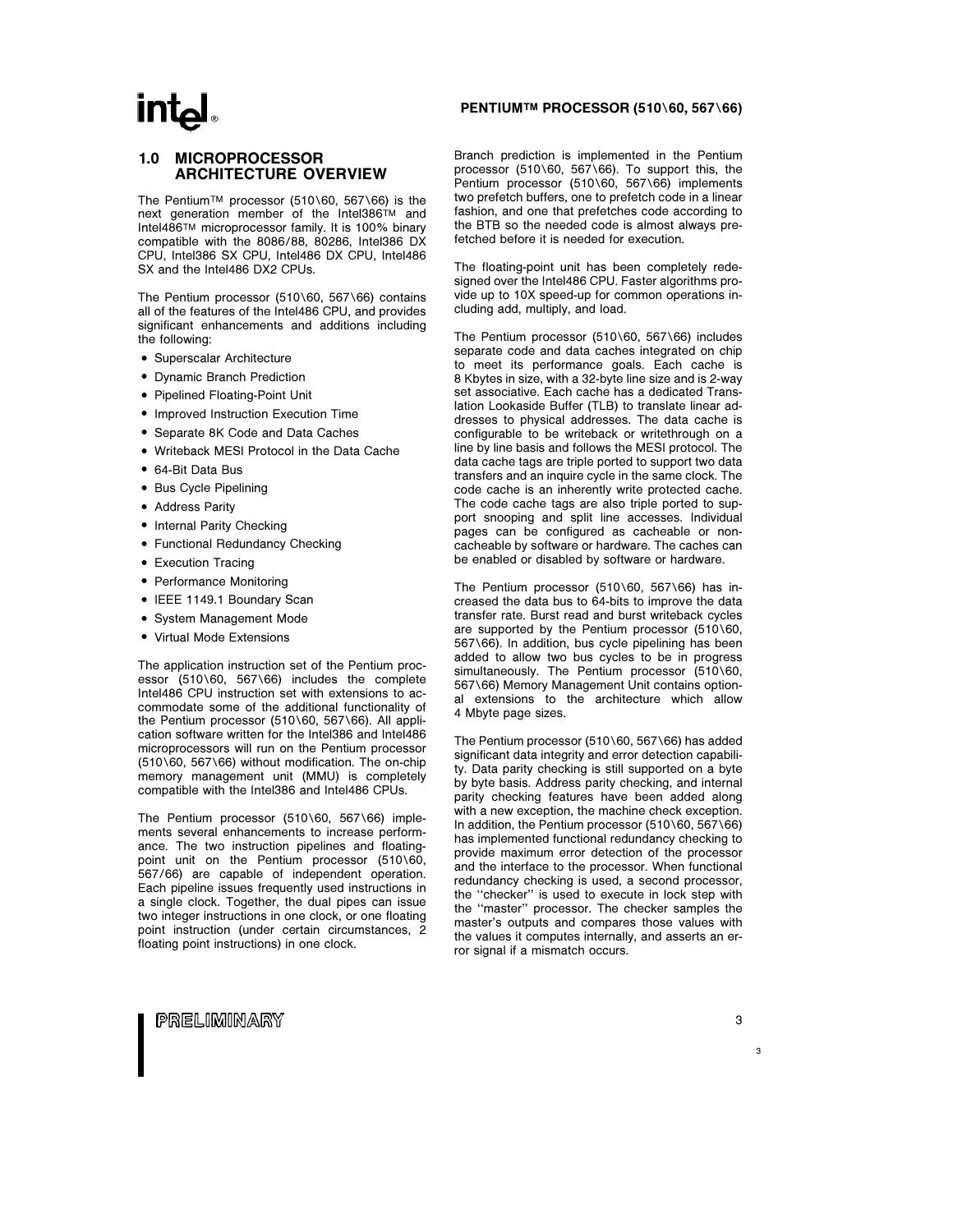### PENTIUMTM PROCESSOR (510\60, 567\66)



As more and more functions are integrated on chip, the complexity of board level testing is increased. To address this, the Pentium processor  $(510\sqrt{60})$ , 567\66) has increased test and debug capability. Like many of the Intel486 CPUs, the Pentium processor (510\60, 567\66) implements IEEE Boundary Scan (Standard 1149.1). In addition, the Pentium processor (510\60, 567\66) has specified 4 breakpoint pins that correspond to each of the debug registers and externally indicate a breakpoint match. Execution tracing provides external indications when an instruction has completed execution in either of the two internal pipelines, or when a branch has been taken.

System management mode has been implemented along with some extensions to the SMM architecture. Enhancements to the Virtual 8086 mode have been made to increase performance by reducing the number of times it is necessary to trap to a virtual 8086 monitor.

Figure 1-1 shows a block diagram of the Pentium processor (510\60, 567\66).

The block diagram shows the two instruction pipelines, the ''u'' pipe and the ''v'' pipe. The u-pipe can execute all integer and floating point instructions. The v-pipe can execute simple integer instructions and the FXCH floating point instructions.



Figure 1-1. Pentium™ Processor (510\60, 567\66) Block Diagram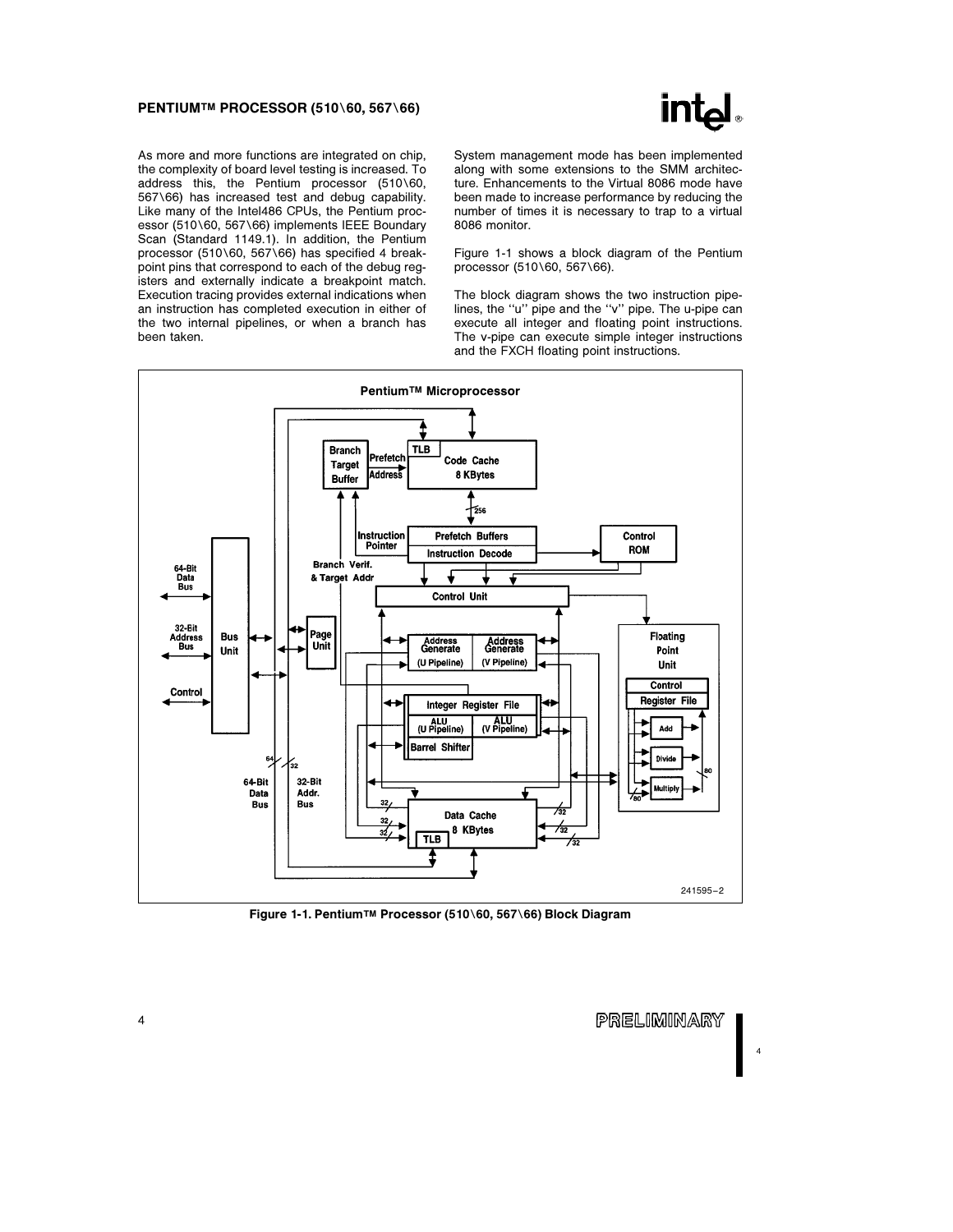### PENTIUM™ PROCESSOR (510\60, 567\66)

The separate caches are shown, the code cache and data cache. The data cache has two ports, one for each of the two pipes (the tags are triple ported to allow simultaneous inquire cycles). The data cache has a dedicated Translation Lookaside Buffer (TLB) to translate linear addresses to the physical addresses used by the data cache.

The code cache, branch target buffer and prefetch buffers are responsible for getting raw instructions into the execution units of the Pentium processor  $(510\sqrt{60}, 567\sqrt{66})$ . Instructions are fetched from the code cache or from the external bus. Branch addresses are remembered by the branch target buffer. The code cache TLB translates linear addresses to physical addresses used by the code cache.

The decode unit decodes the prefetched instructions so the Pentium processor  $(510\sqrt{60}, 567\sqrt{66})$ can execute the instruction. The control ROM contains the microcode which controls the sequence of operations that must be performed to implement the Pentium processor (510\60, 567\66) architecture. The control ROM unit has direct control over both pipelines.

The Pentium processor (510 $\setminus$ 60, 567 $\setminus$ 66) contains a pipelined floating point unit that provides a significant floating point performance advantage over previous generations of the Pentium processor  $(510\sqrt{60}, 567\sqrt{66}).$ 

The architectural features introduced in this chapter are more fully described in the Pentium™ Processor (510\60, 567\66) User's Manual.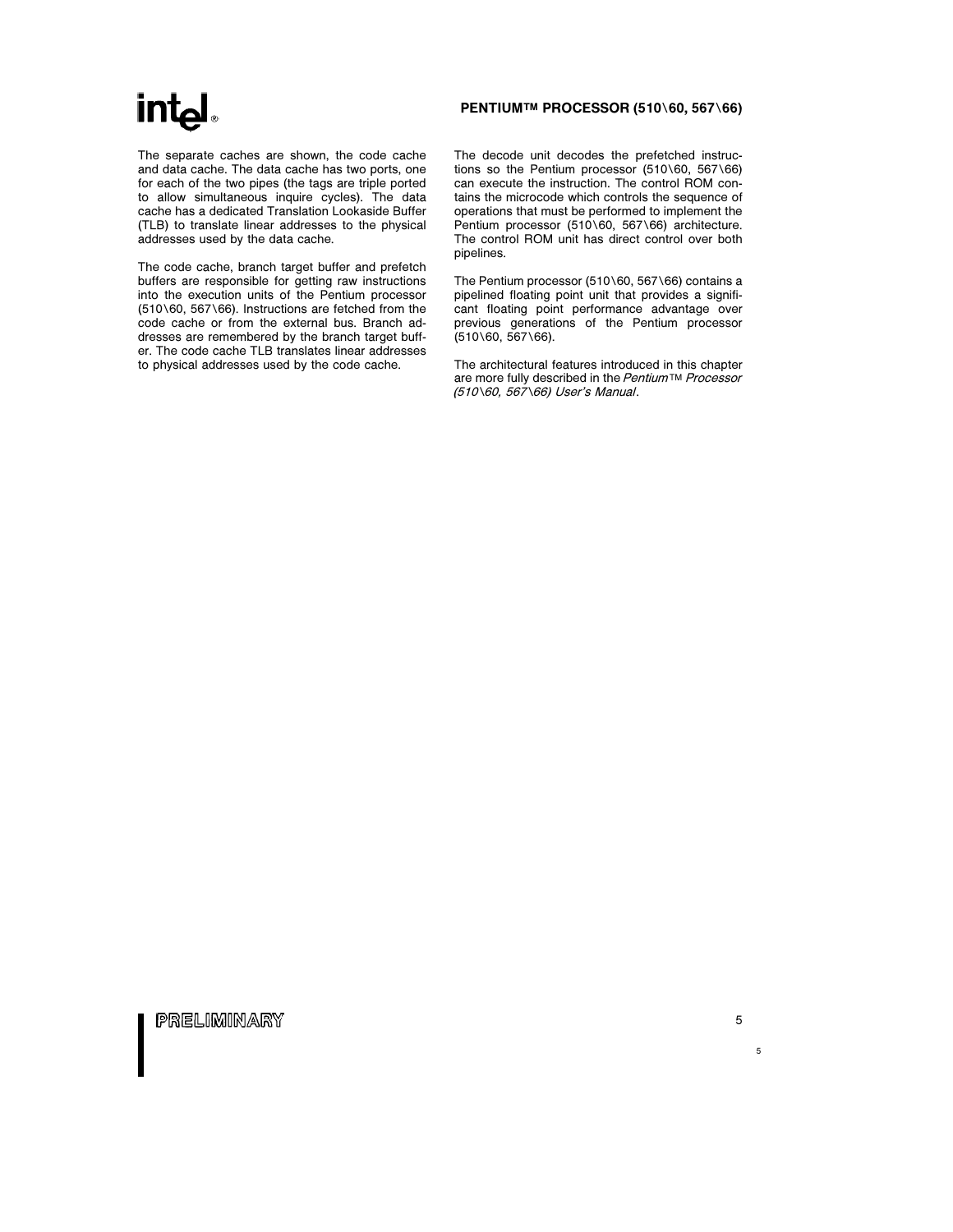

### 2.0 PINOUT

### 2.1 Pinout and Pin Descriptions

2.1.1 Pentium™ PROCESSOR (510\60, 567\66) PINOUT

|   | 1               | 2                             | з                                                                            | 4                         | 5                           | 6                | 7                 | а            | 9                    | 10                   | 11              | 12                   | 13                    | 14                    | 15             | 16                   | 17        | 18                                                                     | 19                 | 20                                 | 21                     |
|---|-----------------|-------------------------------|------------------------------------------------------------------------------|---------------------------|-----------------------------|------------------|-------------------|--------------|----------------------|----------------------|-----------------|----------------------|-----------------------|-----------------------|----------------|----------------------|-----------|------------------------------------------------------------------------|--------------------|------------------------------------|------------------------|
| Α | <b>INV</b>      | Ο<br><b>M/IO#</b>             | O<br>EWBE#                                                                   | Vcc                       | О<br>Vcc                    | О<br>Vcc         | O<br>Vcc          | Vcc          | O<br>DP <sub>2</sub> | О<br>D <sub>23</sub> | Vcc             | Ω<br>Vcc             | Ω<br>Vcc              | ∩<br>Vcc              | Ω<br>Vcc       | O<br>Vcc             | O<br>Vcc  | Ω<br>Vcc                                                               | O<br>DP5           | O<br>D43                           | ∩<br>D45               |
| в | IV              | 0<br>BP <sub>2</sub>          | O<br>BP3                                                                     | O<br>D6                   | ( )<br><b>Vss</b>           | ()<br><b>Vss</b> | ( )<br><b>Vss</b> | 0<br>Vss     | 0<br>D <sub>17</sub> | О<br>D <sub>24</sub> | <b>Vss</b>      | <b>Vss</b>           | ()<br>Vss             | <b>Vss</b>            | Vss            | 0<br><b>Vss</b>      | Vss       | O<br><b>Vss</b>                                                        | O<br>D41           | O<br>D <sub>47</sub>               | D48                    |
| c |                 | ()<br>Vcc IERR#               | $\bigcirc$ PM1/BP1                                                           | $\Omega$                  | O<br>DP <sub>1</sub>        | D <sub>18</sub>  | ( )<br>D22        | D25          | D29                  | ( )<br>D31           | D <sub>26</sub> | D <sub>9</sub>       | ()<br>D <sub>10</sub> | D <sub>12</sub>       | D19            | 0<br>D <sub>21</sub> | ()<br>D33 | ()<br>D36                                                              | O<br>D34           | O<br><b>D50</b>                    | ( )<br>D <sub>52</sub> |
| D | ( )<br>Vcc      | $\left(\right)$               | O<br>PMO/BP0 D0                                                              | О<br>D <sub>13</sub>      | O<br>D <sub>15</sub>        | О<br>D16         | О                 | O<br>D20 DP3 | О<br><b>D27</b>      | O<br>D32 D28         | O               | O<br>D30             | O<br>D14              | O<br>$\overline{D40}$ | ◯<br>D39       | О<br>D37             | Ω<br>D35  | O<br>DP4                                                               | O<br>D38           | O<br>D42                           | ( )<br>D44             |
| E | Ϋ́сс            | О<br>Vss                      | O<br>Đ1                                                                      | O<br>D <sub>2</sub>       | $\mathcal{Q}_{\mathbf{11}}$ |                  |                   |              |                      |                      |                 |                      |                       |                       |                |                      |           | $\frac{\bigcirc}{\mathsf{D46}}$                                        | DP6                | O<br>D54                           | О<br>DP7               |
| F | O<br>Vcc        | O<br><b>Vss</b>               | O<br>D <sub>3</sub>                                                          | O<br>D8                   |                             |                  |                   |              |                      |                      |                 |                      |                       |                       |                |                      |           | Ο<br>D51                                                               | Ο<br>D49           | О<br><b>D57</b>                    | О<br>Vcc               |
| G | ( )<br>Vcc      | $\left(\right)$<br><b>Vss</b> | O<br>D5                                                                      | О<br>D7                   |                             |                  |                   |              |                      |                      |                 |                      |                       |                       |                |                      |           | O<br>D53                                                               | ○<br>D55           | ្ត<br>Vss                          | ( )<br><b>Vcc</b>      |
| н | $\cdots$<br>Vcc | O<br>Vss                      | $\left( \right)$<br>FERR#                                                    | ◯<br><b>DP0</b>           |                             |                  |                   |              |                      |                      |                 |                      |                       |                       |                |                      |           | О<br>D63                                                               | О<br>D59           | O<br><b>Vss</b>                    | O<br><b>D56</b>        |
| J | Vss             | О<br>ın                       | $\bigcirc$ KEN#                                                              | Ο<br><b>CACHE#</b>        |                             |                  |                   |              |                      |                      |                 |                      |                       |                       |                |                      |           | O<br>D58                                                               | Ο<br>D62           | Ο<br><b>Vss</b>                    | O<br><b>Vcc</b>        |
| κ | Vss             | Ο<br><b>Vss</b>               | O<br>NĂ#                                                                     | О<br>BOFF#                |                             |                  |                   |              |                      |                      |                 |                      |                       |                       |                |                      |           | O<br>CLK                                                               | ( )<br>D61         | ( )<br>$\widetilde{\mathsf{V}}$ ss | ( )<br>Vcc             |
| L | O               | ( )<br>Vss AHOLD              | ⊖<br><b>NC</b>                                                               | $\left( \right)$<br>BRDY# |                             |                  |                   |              |                      |                      | <b>Top View</b> |                      |                       |                       |                |                      |           | ∩<br><b>RESET</b>                                                      | O<br><b>D60</b>    | О<br><b>Vss</b>                    | О<br>Vcc               |
| м |                 |                               | $\bigcup_{\mathsf{Vss}}\bigcup_{\mathsf{WB/WT\#}}\bigcirc_{\mathsf{EADS}\#}$ | ∩<br>HITM#                |                             |                  |                   |              |                      |                      |                 |                      |                       |                       |                |                      |           | $\bigcirc$ $\bigcirc$ $\bigcirc$ $\bigcirc$ $\bigcirc$ PEN# FRCMC# Vss |                    |                                    | ( )<br>Vcc             |
| N | O<br>Vcc        | O<br>Vss                      | O<br>W/IR#                                                                   | О<br><b>NC</b>            |                             |                  |                   |              |                      |                      |                 |                      |                       |                       |                |                      |           | ()<br><b>INTR</b>                                                      | O<br><b>NMI</b>    | O<br>Vss                           | ( )<br>Vcc             |
| Р | Vcc             | O<br><b>Vss</b>               | O<br>ÃΡ                                                                      | O<br>ADS#                 |                             |                  |                   |              |                      |                      |                 |                      |                       |                       |                |                      |           | О<br>SMI#                                                              | $\frac{C}{TMS}$    | O<br>Vss                           | O<br>Vcc               |
| Q | 0<br>Vcc        | Ο                             | O<br>Vss HLDA                                                                | Ο<br><b>BE1#</b>          |                             |                  |                   |              |                      |                      |                 |                      |                       |                       |                |                      |           | $\left( \right)$<br>Vcc                                                | Ο<br><b>NC</b>     | O<br><b>Vss</b>                    | O<br>Vcc               |
| R | О<br>Vcc        | О<br>Vss                      | PCHK#                                                                        | ◯<br><b>SCYC</b>          |                             |                  |                   |              |                      |                      |                 |                      |                       |                       |                |                      |           | Ω<br>R/S#                                                              | ( )<br><b>NC</b>   | Vas                                | 0<br>Vcc               |
| s | Vcc             | ∀ระ                           | $PWT$ BES#                                                                   |                           |                             |                  |                   |              |                      |                      |                 |                      |                       |                       |                |                      |           | $\underset{\text{TRST#}}{\bigcirc}$                                    | O<br>NC IGNNE# TDO |                                    | O                      |
| т | Э<br>Vcc        |                               | Ο<br><b>VSSBUSCHK# TCKSMIACT#BE4#</b>                                        | O                         | O                           | $\left( \right)$ | BT <sub>2</sub>   | <b>BTO</b>   | A26                  | A <sub>19</sub>      | A17             | A <sub>15</sub>      | A13                   | O<br>A11              | A <sub>9</sub> | Ω<br>A7              | О<br>ÃЗ   | О<br><b>NC</b>                                                         | Ο<br><b>IBT</b>    | O<br><b>INIT</b>                   | Ο<br>TDI               |
| U |                 | <b>Vcc FLUSH#</b>             | <b>PRDY</b>                                                                  | О<br>BE0#                 | Ο<br>A20M# BE2# BE6#        | О                |                   | A24          | O<br>A22             | О<br>A20             | O<br>A18        | О<br>A <sub>16</sub> | O<br>A14              | О<br>$\tilde{A}12$    | $\Omega$       | $\Omega$             | О<br>Ă6   | $\Omega$                                                               | O<br>A25           | $\Omega$ <sub>A23</sub>            | O<br>A21               |
| v | <b>BE3#</b>     | <b>BREQ</b>                   | <b>LOCK#</b>                                                                 | D/C#                      | HOLD                        | A28              | <b>Vss</b>        | Vss          | Vss                  | Vss                  | Vss             | Vss                  | Vss                   | O<br>Vss              | Vss            | Vss                  | Ο<br>Vss  | O<br>Vss                                                               | O<br>A31           | О<br>A29                           | O<br>A27               |
| w | <b>BE7#</b>     | O                             | ()<br>HIT# APCHK#                                                            | O<br>PCD                  | ( )                         | ( )<br>A30 Vcc   | Vcc               | Vcc          | Vcc                  | Vcc                  | Vcc             | Vcc                  | Vcc                   | ( )<br>Vcc            | O<br>Vcc       | 0<br>Vcc             | Vcc       | Ο<br>Vcc                                                               | Ο<br>А4            | О<br>BT3                           | О<br>BT1               |
|   | 1               | 2                             | 3                                                                            | 4                         | 5                           | 6                | 7                 | 8            | 9                    | 10                   | 11              | 12                   | 13                    | 14                    | 15             | 16                   | 17        | 18                                                                     | 19                 | 20                                 | 21                     |

Figure 2-1. Pentium™ Processor (510\60, 567\66) Pinout (Top View)

PRELIMINARY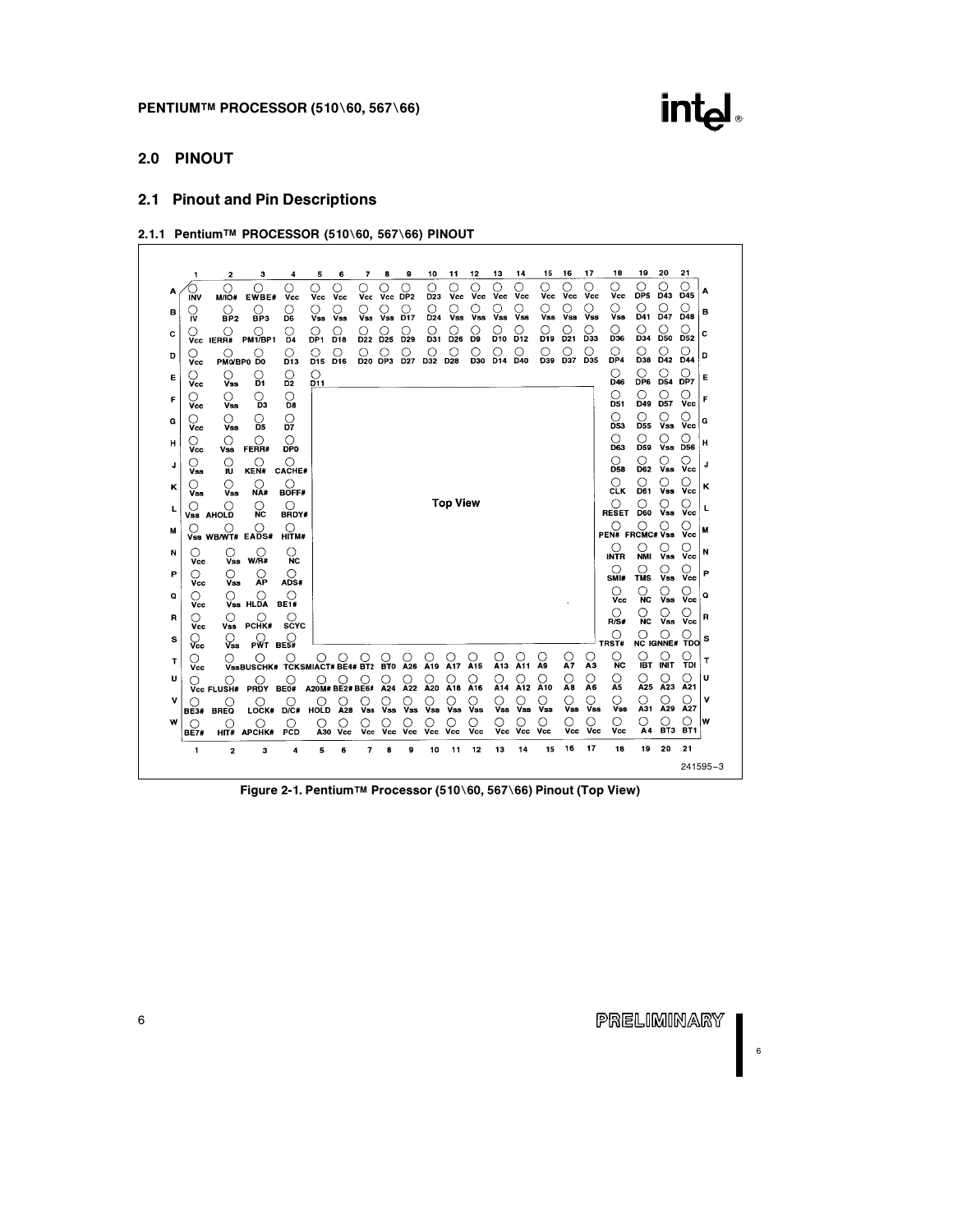|   | 21              | 20                             | 19                     | 18                      | 17             | 16        | 15                      | 14                    | 13       | 12                 | 11                     | 10                   | 9                    | 8               | 7                    | 6                     | 5                    | 4                       | з                    | 2                                  | 1                       |
|---|-----------------|--------------------------------|------------------------|-------------------------|----------------|-----------|-------------------------|-----------------------|----------|--------------------|------------------------|----------------------|----------------------|-----------------|----------------------|-----------------------|----------------------|-------------------------|----------------------|------------------------------------|-------------------------|
|   | O<br>D45        | $\circ$<br>D43                 | Ο<br>DP <sub>5</sub>   | Ο<br>Vcc                | $\circ$<br>Vcc | Ο<br>Vcc  | О<br>Vcc                | О<br>Vcc              | Ο<br>Vcc | Ο<br>Vcc           | ∩<br>Vcc               | С<br>D <sub>23</sub> | Ο<br>DP <sub>2</sub> | О<br>Vcc        | ∩<br>Vcc             | O<br>Vcc              | O<br>Vcc             | О<br>Vcc                | ∩<br>EWBE#           | $\bigcirc$<br><b>M/IO#</b>         | INV                     |
| в | U<br>D48        | O<br>D47                       | C<br>D41               | О<br>Vss                | O<br>Vss       | О<br>Vss  | O<br>Vss                | O<br>Vss              | О<br>Vss | Vss                | O<br><b>Vss</b>        | C<br>D <sub>24</sub> | O<br>D17             | С<br><b>Vss</b> | O<br><b>Vss</b>      | $\circ$<br>Vss        | O<br>Vss             | O<br>D6                 | O<br>BP3             | O<br>BP <sub>2</sub>               | C<br>IV                 |
| c | ( )<br>D52      | U<br><b>D50</b>                | D34                    | $\left( \right)$<br>D36 | O<br>D33       | C.<br>D21 | $\left( \right)$<br>D19 | O.<br>D <sub>12</sub> | С<br>D10 | O<br>D9            | O.<br>D26              | €<br>D31             | $\circ$<br>D29       | D <sub>25</sub> | C<br>D <sub>22</sub> | C<br>D <sub>18</sub>  | ( )<br>DP1           | O<br>D <sub>4</sub>     | ()<br><b>PM1/BP1</b> | ()<br><b>IERR#</b>                 | $\left( \right)$<br>Vcc |
| D | D44             | O<br>D42                       | D38                    | ◯<br>DP4                | O<br>D35       | D37       | 0<br>D39                | ( )<br>D40            | O<br>D14 | С.<br>D30          | ( )<br>D <sub>28</sub> | C.<br>D32            | C<br>D <sub>27</sub> | С<br>DP3        | С<br>D <sub>20</sub> | C<br>D16              | C<br>D <sub>15</sub> | О<br>D13                | ( )<br>DO PMO/BPO    | ( )                                | ∩<br>Vcc                |
| Е | DP7             | O<br>D54                       | O<br>DP6               | O<br>D46                |                |           |                         |                       |          |                    |                        |                      |                      |                 |                      |                       | O<br>D11             | О<br>D <sub>2</sub>     | O<br>DĪ.             | О<br>Vss                           | О<br>Vcc                |
| F | Ο<br>Vcc        | O<br><b>D57</b>                | O<br>D49               | ∩<br>D51                |                |           |                         |                       |          |                    |                        |                      |                      |                 |                      |                       |                      | O<br>D8                 | O<br>D3              | O<br><b>Vss</b>                    | O<br>Vcc                |
| G | Ο<br>Vcc        | O<br>Vss                       | O<br>D <sub>55</sub>   | O<br>D53                |                |           |                         |                       |          |                    |                        |                      |                      |                 |                      |                       |                      | О<br>Ď7                 | ္သ                   | О<br>Vss                           | O<br>Vcc                |
| н | O<br><b>D56</b> | O<br><b>Vss</b>                | O<br>D59               | Ω<br>D63                |                |           |                         |                       |          |                    |                        |                      |                      |                 |                      |                       |                      | Ω<br><b>DPO</b>         | O<br>FERR#           | O<br>V <sub>33</sub>               | Ω<br>Vcc                |
| J | ( )<br>Vcc      | O<br><b>Vss</b>                | O<br>D62               | ◯<br><b>D58</b>         |                |           |                         |                       |          |                    |                        |                      |                      |                 |                      |                       |                      | ∩<br><b>CACHE#</b>      | KEN#                 | 1Ū                                 | $\circ$<br><b>Vss</b>   |
| к | C :<br>Vcc      | $\left( \right)$<br><b>Vss</b> | 0<br>D61               | ◯<br><b>CLK</b>         |                |           |                         |                       |          |                    |                        |                      |                      |                 |                      |                       |                      | ( )<br><b>BOFF#</b>     | O<br>NĀ#             | $\left( \right)$<br>Vss            | ◯<br><b>Vss</b>         |
|   | Vcc             | C<br><b>Vss</b>                | С<br>D60               | ∩<br><b>RESET</b>       |                |           |                         |                       |          | <b>Bottom View</b> |                        |                      |                      |                 |                      |                       |                      | ( )<br><b>BRDY#</b>     | O<br>NC              | O<br><b>AHOLD</b>                  | Ω<br><b>Vss</b>         |
| M |                 | O                              | O<br><b>Vss FRCMC#</b> | O<br>PEN#               |                |           |                         |                       |          |                    |                        |                      |                      |                 |                      |                       |                      | O<br>HITM#              | Ω<br>EADS#           | O<br>WB/WT#                        | ()<br><b>Vss</b>        |
| N | Vcc<br>O        | O                              | O<br>NÑI               | O                       |                |           |                         |                       |          |                    |                        |                      |                      |                 |                      |                       |                      | O                       | Ο                    | O                                  | ( )                     |
| P | Vcc             | <b>Vss</b><br>O                | O                      | <b>INTR</b><br>O        |                |           |                         |                       |          |                    |                        |                      |                      |                 |                      |                       |                      | <b>NC</b><br>Ω          | W/R#<br>O            | <b>Vss</b><br>O                    | Vcc<br>O                |
| Q | Vcc<br>O        | <b>Vss</b><br>U                | <b>TMS</b><br>()       | SMI#<br>Ο               |                |           |                         |                       |          |                    |                        |                      |                      |                 |                      |                       |                      | ADS#<br>О               | ÃΡ<br>О              | <b>Vss</b><br>О                    | Vcc<br>Ο                |
| в | Vcc<br>()       | <b>Vss</b><br>O                | <b>NC</b><br>O         | Vcc<br>O                |                |           |                         |                       |          |                    |                        |                      |                      |                 |                      |                       |                      | <b>BE1#</b>             | <b>HLDA</b><br>∩     | <b>Vss</b><br>( )                  | Vcc<br>Ω                |
| s | Vcc             | <b>Vss</b>                     | <b>NC</b><br>C         | R/S#<br>О               |                |           |                         |                       |          |                    |                        |                      |                      |                 |                      |                       |                      | <b>SCYC</b>             | PCHK#<br>$\sqrt{r}$  | Vss<br>$\mathcal{Q}_{\mathbf{ss}}$ | Vcc<br>Ω                |
| т | πo              | <b>IGNNE# NC</b>               |                        | TRST#<br>Ο              | O              | O         |                         |                       | C        | Ω                  |                        |                      | ( )                  |                 |                      |                       | Ω                    | BE5#<br>Ο               | Ω                    | $\bigcirc$                         | Vcc<br>$\bigcirc$       |
| υ | וסד<br>O        | INIT<br>O                      | IBT                    | NĆ<br>O                 | A3<br>္စ       | A7<br>O   | A9<br>O                 | A11                   | A13<br>C | A15<br>C           | A17<br>O               | A19                  | A26<br>C.            | <b>BTO</b>      | <b>BT2</b><br>О      | C :                   |                      | <b>BE4# SMIACT# TCK</b> | <b>BUSCHK#</b>       | Vss                                | Vcc<br>O                |
| ٧ | A21             | A23<br>O                       | A25                    | A5<br>O                 | O              | A8<br>O   | A10<br>O                | A <sub>12</sub><br>C. | A14<br>C | A16<br>С           | A18<br>O               | A20                  | A22<br>O             | A24             | ( )                  | <b>BE6# BE2#</b><br>С | A20M#                | BE0#<br>0               | PRDY                 | <b>FLUSH#</b><br>O                 | Vcc<br>∩                |
| w | A27<br>O        | A29<br>O                       | A31                    | <b>Vss</b><br>O         | Vss<br>O       | Vss<br>O  | Vss<br>O                | <b>Vss</b><br>Ο       | Vss<br>О | Vss<br>Ο           | <b>Vss</b><br>C        | Vss<br>С             | Vss<br>O             | Vss<br>0        | Vss<br>О             | A28<br>O              | HOLD<br>Ω            | D/C#<br>O               | LOCK#<br>O           | <b>BREQ</b><br>Ο                   | <b>BE3#</b><br>◯        |
|   | BT1             | BT3                            | Α4                     | Vcc                     | Vcc            | Vcc       | Vcc                     | Vcc                   | Vcc      | Vcc                | Vcc                    | Vcc                  | Vcc                  | Vcc             | Vcc                  | Vcc                   | A30                  | PCD                     | <b>APCHK#</b>        | HIT#                               | <b>BE7#</b>             |
|   | 21              | 20                             | 19                     | 18                      | 17             | 16        | 15                      | 14                    | 13       | 12                 | 11                     | 10                   | 9                    | 8               | 7                    | 6                     | 5                    | 4                       | 3                    | 2                                  | 1<br>241595-4           |

Figure 2-2. Pentium™ Processor (510\60, 567\66) Pinout (Bottom View)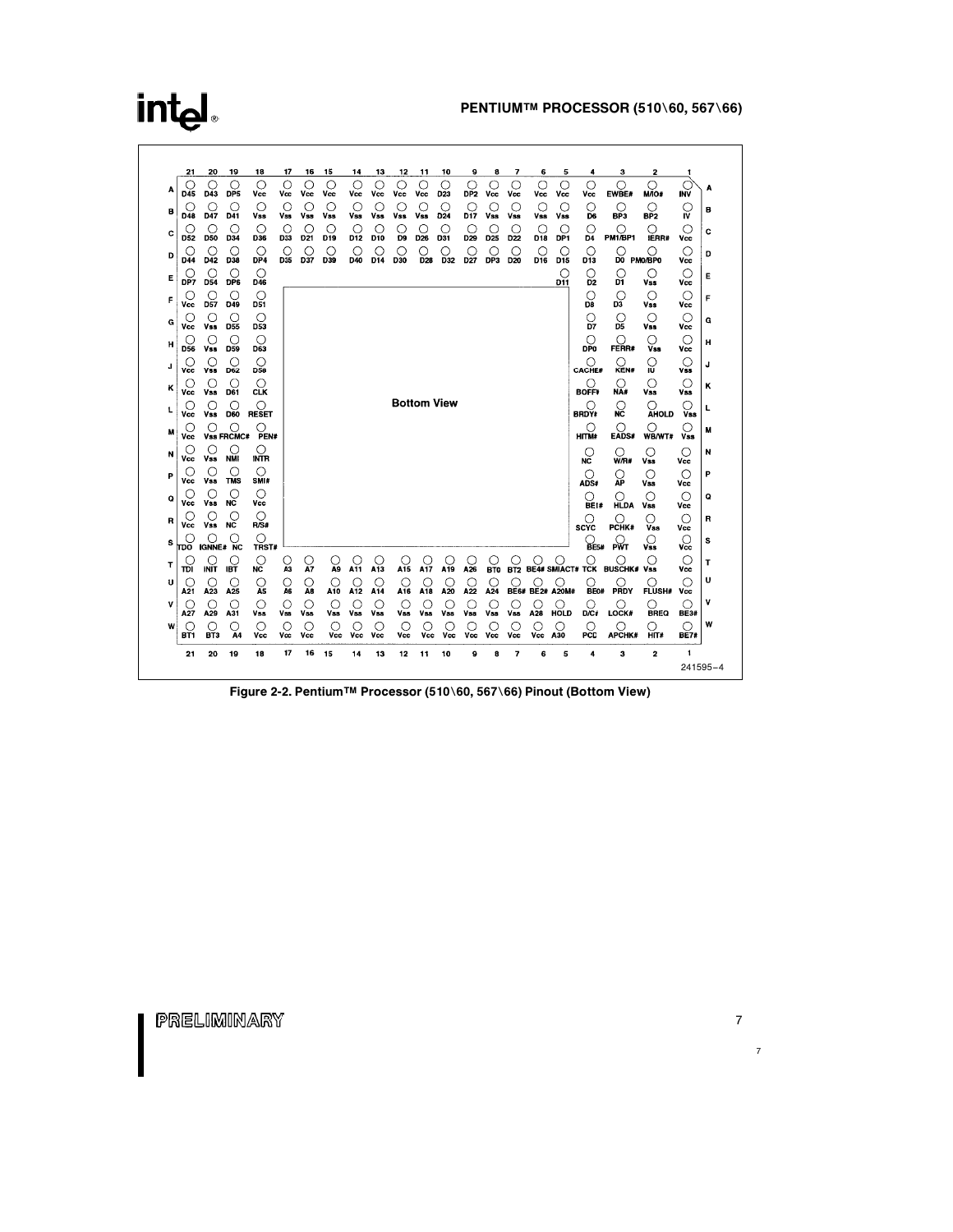### PENTIUMTM PROCESSOR (510\60, 567\66)



|              |                 | Table 2-1. Pentium™ Processor (510\60, 567\66) Pin Cross Reference Table by Pin Name |                 |                 |                 |                 |                 |
|--------------|-----------------|--------------------------------------------------------------------------------------|-----------------|-----------------|-----------------|-----------------|-----------------|
| Signal       | Location        | Signal                                                                               | Location        | Signal          | Location        | Signal          | Location        |
| A3           | T <sub>17</sub> | BE2#                                                                                 | U06             | D <sub>18</sub> | CO6             | D <sub>54</sub> | E20             |
| A4           | W19             | BE3#                                                                                 | V <sub>01</sub> | D <sub>19</sub> | C15             | D55             | G19             |
| A5           | U18             | BE4#                                                                                 | T06             | D <sub>20</sub> | D07             | D56             | H <sub>21</sub> |
| A6           | U17             | BE5#                                                                                 | S04             | D <sub>21</sub> | C <sub>16</sub> | D <sub>57</sub> | F20             |
| Α7           | T <sub>16</sub> | BE6#                                                                                 | U07             | D <sub>22</sub> | CO <sub>7</sub> | D58             | J18             |
| A8           | U16             | <b>BE7#</b>                                                                          | W01             | D <sub>23</sub> | A10             | D59             | H <sub>19</sub> |
| A9           | T <sub>15</sub> | BOFF#                                                                                | K04             | D <sub>24</sub> | <b>B10</b>      | D60             | L <sub>19</sub> |
| A10          | U15             | BP <sub>2</sub>                                                                      | <b>B02</b>      | D <sub>25</sub> | CO8             | D61             | K19             |
| A11          | T14             | BP3                                                                                  | <b>B03</b>      | D <sub>26</sub> | C11             | D62             | J19             |
| A12          | U14             | BRDY#                                                                                | L04             | D <sub>27</sub> | D09             | D63             | H <sub>18</sub> |
| A13          | T <sub>13</sub> | <b>BREQ</b>                                                                          | V02             | D <sub>28</sub> | D11             | D/C#            | V04             |
| A14          | U13             | BT <sub>0</sub>                                                                      | T08             | D <sub>29</sub> | CO9             | DP <sub>0</sub> | H04             |
| A15          | T <sub>12</sub> | BT <sub>1</sub>                                                                      | W21             | D30             | D <sub>12</sub> | DP <sub>1</sub> | CO <sub>5</sub> |
| A16          | U12             | BT <sub>2</sub>                                                                      | T07             | D31             | C10             | DP <sub>2</sub> | A9              |
| A17          | T <sub>11</sub> | BT3                                                                                  | W20             | D32             | D <sub>10</sub> | DP3             | D <sub>08</sub> |
| A18          | U11             | <b>BUSCHK#</b>                                                                       | T03             | D33             | C <sub>17</sub> | DP4             | D <sub>18</sub> |
| A19          | T <sub>10</sub> | CACHE#                                                                               | J04             | D34             | C19             | DP <sub>5</sub> | A19             |
| A20          | U10             | <b>CLK</b>                                                                           | K18             | D35             | D <sub>17</sub> | DP <sub>6</sub> | E19             |
| A21          | U21             | D <sub>0</sub>                                                                       | D03             | D36             | C <sub>18</sub> | DP7             | E21             |
| A22          | U09             | D1                                                                                   | E <sub>03</sub> | D37             | D <sub>16</sub> | EADS#           | M03             |
| A23          | U20             | D <sub>2</sub>                                                                       | E04             | D38             | D19             | EWBE $#$        | A03             |
| A24          | U08             | D3                                                                                   | F03             | D39             | D <sub>15</sub> | FERR $#$        | H <sub>03</sub> |
| A25          | U19             | D <sub>4</sub>                                                                       | CO <sub>4</sub> | D40             | D <sub>14</sub> | FLUSH#          | U02             |
| A26          | T09             | D <sub>5</sub>                                                                       | G03             | D41             | <b>B19</b>      | FRCMC#          | M <sub>19</sub> |
| A27          | V <sub>21</sub> | D6                                                                                   | <b>B04</b>      | D42             | D <sub>20</sub> | HIT#            | W02             |
| A28          | V06             | D7                                                                                   | G <sub>04</sub> | D43             | A20             | HITM#           | M04             |
| A29          | V20             | D8                                                                                   | F04             | D44             | D <sub>21</sub> | <b>HLDA</b>     | Q <sub>03</sub> |
| A30          | W05             | D <sub>9</sub>                                                                       | C <sub>12</sub> | D45             | A21             | <b>HOLD</b>     | V <sub>05</sub> |
| A31          | V19             | D <sub>10</sub>                                                                      | C <sub>13</sub> | D46             | E18             | <b>IBT</b>      | T19             |
| A20M $#$     | U05             | D <sub>11</sub>                                                                      | E05             | D47             | <b>B20</b>      | IERR#           | CO <sub>2</sub> |
| ADS#         | P04             | D <sub>12</sub>                                                                      | C14             | D48             | <b>B21</b>      | IGNNE#          | S20             |
| <b>AHOLD</b> | L02             | D <sub>13</sub>                                                                      | D04             | D49             | F <sub>19</sub> | <b>INIT</b>     | T <sub>20</sub> |
| AP           | P03             | D14                                                                                  | D <sub>13</sub> | D <sub>50</sub> | C <sub>20</sub> | <b>INTR</b>     | N <sub>18</sub> |
| APCHK#       | W03             | D <sub>15</sub>                                                                      | D05             | D <sub>51</sub> | F18             | <b>INV</b>      | A01             |
| BE0#         | U04             | D16                                                                                  | D <sub>06</sub> | D <sub>52</sub> | C <sub>21</sub> | IU              | J02             |
| BE1#         | Q <sub>04</sub> | D <sub>17</sub>                                                                      | <b>B09</b>      | D <sub>53</sub> | G18             | IV              | <b>B01</b>      |

PRELIMINARY |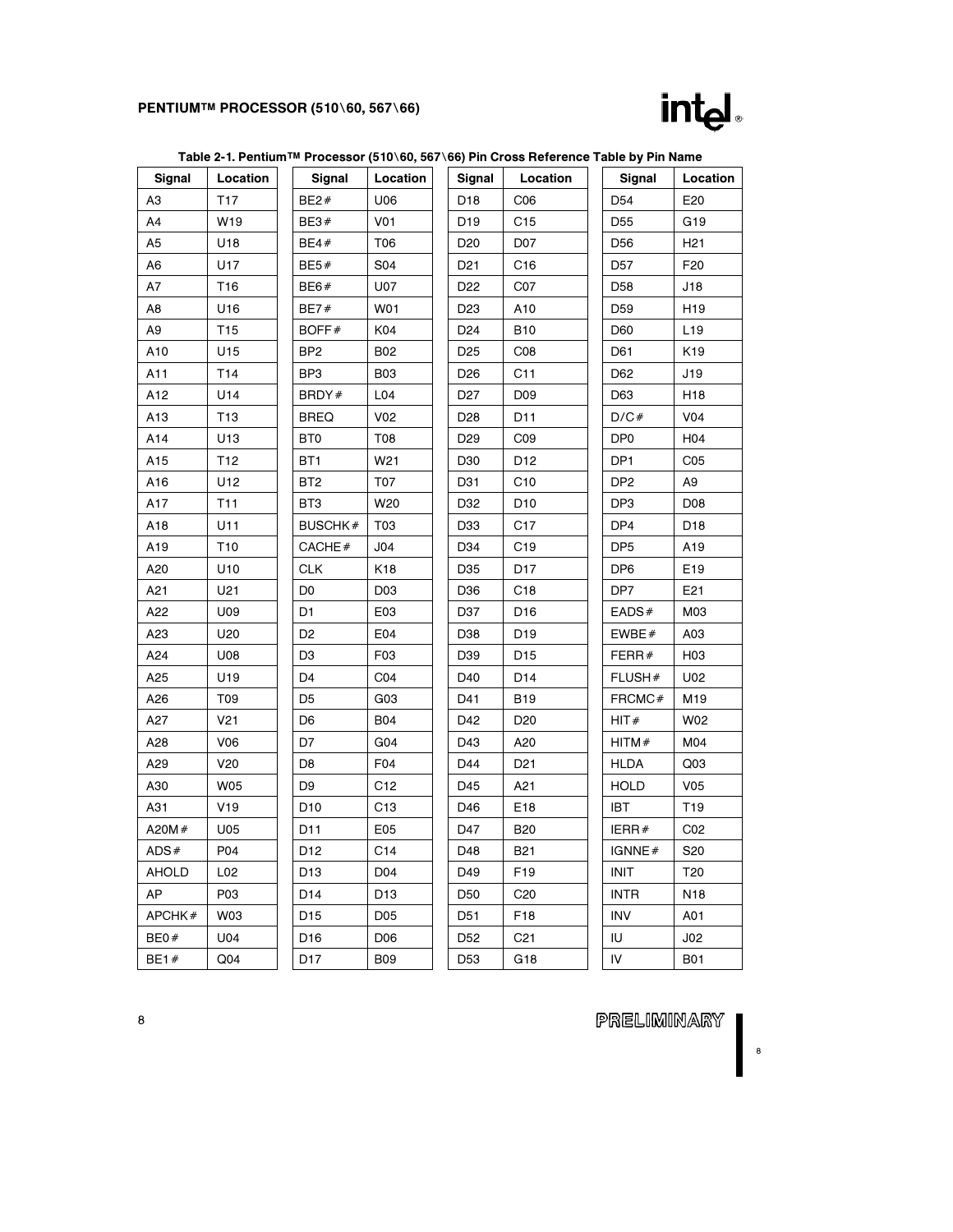### $Ind_{\mathbb{R}}$

### PENTIUM™ PROCESSOR (510\60, 567\66)

| Signal      | Location        | Signal          | Location        | Signal    |
|-------------|-----------------|-----------------|-----------------|-----------|
| KEN#        | J <sub>03</sub> | <b>RESET</b>    | L <sub>18</sub> | <b>NC</b> |
| LOCK#       | V <sub>03</sub> | R/S#            | R <sub>18</sub> |           |
| M/IO#       | A02             | <b>SCYC</b>     | R04             | $V_{CC}$  |
| NA#         | K03             | SMI#            | P <sub>18</sub> |           |
| NMI         | N <sub>19</sub> | SMIACT#         | <b>T05</b>      |           |
| PCD         | W04             | тск             | T04             |           |
| PCHK#       | R <sub>03</sub> | TDI             | T <sub>21</sub> |           |
| PEN#        | M18             | TD <sub>0</sub> | S <sub>21</sub> |           |
| PM0/BP0     | D <sub>02</sub> | <b>TMS</b>      | P <sub>19</sub> |           |
| PM1/BP1     | CO <sub>3</sub> | TRST#           | S <sub>18</sub> |           |
| <b>PRDY</b> | U03             | WB/WT#          | M02             |           |
| <b>PWT</b>  | S03             | W/R#            | N <sub>03</sub> |           |
|             |                 |                 |                 |           |

Table 2-1. Pentium™ Processor (510\60, 567\66) Pin Cross Reference Table by Pin Name (Continued)

#### Location L03, N04, Q19, R19, S19, T18 A04, A05, A06, A07, A08, A11, A12, A13, A14, A15, A16, A17, A18, C01, D01, E01, F01, F21, G01, G21, H01, J21 K21, L21, M21, N01, N21, P01, P21, Q01, Q18, Q21, R01, R21, S01, T01, U01, W06, W07, W08, W09, W10, W11, W12, W13, W14, W15, W16, W17, W18 Signal Location  $V_{SS}$  | B05, B06, B07, B08, B11, B12, B13, B14, B15, B16, B17, B18, E02, F02, G02, G20, H02, H20, J01, J20, K01, K02, K20, L01, L20, M01, M20, N02, N20, P02, P20, Q02, Q20, R02, R20, S02, T02, V07, V08, V09, V10, V11, V12, V13, V14, V15, V16, V17, V18

### 2.2 Design Notes

For reliable operation, always connect unused inputs to an appropriate signal level. Unused active LOW inputs should be connected to  $V_{CC}$ . Unused active HIGH inputs should be connected to GND.

No Connect (NC) pins must remain unconnected. Connection of NC pins may result in component failure or incompatibility with processor steppings.

#### NOTE:

The No Connect pin located at L03 (BRDYC#) along with BUSCHK $#$  are sampled by the Pentium processor (510\60, 567\66) at RESET to configure the I/O buffers of the processor for use with the 82496 Cache Controller/82491 Cache SRAM secondary cache as a chip set (refer to the 82496 Cache Controller/82491 Cache SRAM Data Book for Use with the Pentium<sup>TM</sup> Processor (510\60, 567\66) for further information).

### 2.3 Quick Pin Reference

This section gives a brief functional description of each of the pins. For a detailed description, see the Hardware Interface chapter in the Pentium™ Processor (510\60, 567\66) User's Manual, Vol. 1. Note that all input pins must meet their AC/DC specifications to guarantee proper functional behavior. In this section, the pins are arranged in alphabetical order. The functional grouping of each pin is listed at the end of this chapter.

The  $#$  symbol at the end of a signal name indicates that the active, or asserted state occurs when the signal is at a low voltage. When a  $#$  symbol is not present after the signal name, the signal is active, or asserted at the high voltage level.

PRELIMINARY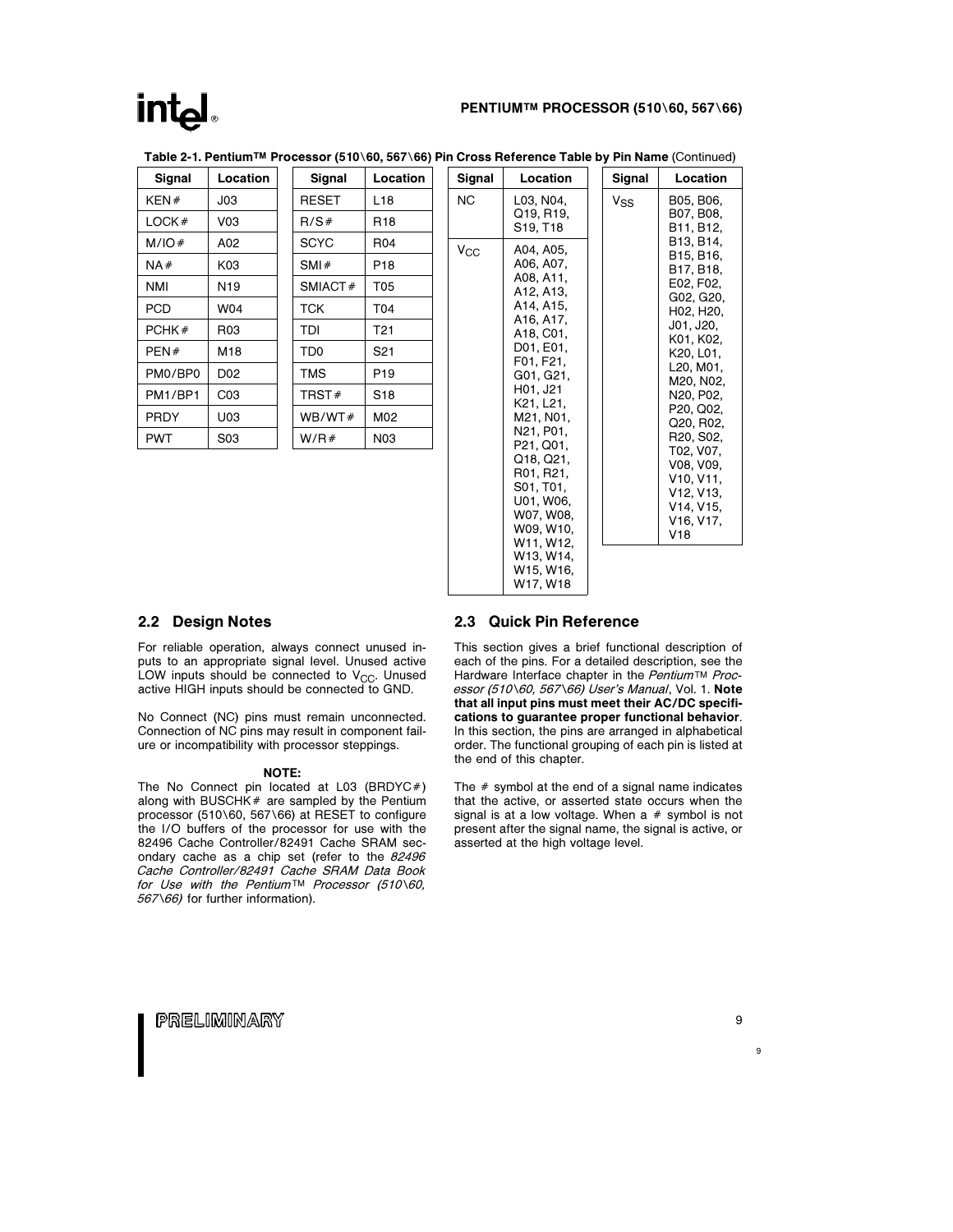

|  | Table 2-2, Quick Pin Reference |
|--|--------------------------------|
|  |                                |

| Symbol                | Type*        | <b>Name and Function</b>                                                                                                                                                                                                                                                                                                                                                                                                                                                                                                |
|-----------------------|--------------|-------------------------------------------------------------------------------------------------------------------------------------------------------------------------------------------------------------------------------------------------------------------------------------------------------------------------------------------------------------------------------------------------------------------------------------------------------------------------------------------------------------------------|
| A20M $#$              |              | When the <i>address bit 20 mask</i> pin is asserted, the Pentium™ Processor<br>(510\60, 567\66) emulates the address wraparound at one Mbyte which<br>occurs on the 8086. When A20M # is asserted, the Pentium processor<br>(510\60, 567\66) masks physical address bit 20 (A20) before performing a<br>lookup to the internal caches or driving a memory cycle on the bus. The effect<br>of A20M $\#$ is undefined in protected mode. A20M $\#$ must be asserted only<br>when the processor is in real mode.           |
| $A31 - A3$            | 1/O          | As outputs, the <i>address</i> lines of the processor along with the byte enables<br>define the physical area of memory or I/O accessed. The external system<br>drives the inquire address to the processor on A31-A5.                                                                                                                                                                                                                                                                                                  |
| ADS#                  | O            | The <i>address status</i> indicates that a new valid bus cycle is currently being<br>driven by the Pentium processor $(510\sqrt{60}, 567\sqrt{66})$ .                                                                                                                                                                                                                                                                                                                                                                   |
| <b>AHOLD</b>          | 1/O          | In response to the assertion of <i>address hold</i> , the Pentium processor (510\60,<br>567\66) will stop driving the address lines (A31-A3), and AP in the next clock.<br>The rest of the bus will remain active so data can be returned or driven for<br>previously issued bus cycles.                                                                                                                                                                                                                                |
| AP                    | 1/O          | Address parity is driven by the Pentium processor (510\60, 567\66) with even<br>parity information on all Pentium processor (510\60, 567\66) generated cycles<br>in the same clock that the address is driven. Even parity must be driven back to<br>the Pentium processor (510\60, 567\66) during inquire cycles on this pin in the<br>same clock as $EADS#$ to ensure that the correct parity check status is<br>indicated by the Pentium processor (510\60, 567\66).                                                 |
| APCHK#                | O            | The <i>address parity check</i> status pin is asserted two clocks after EADS # is<br>sampled active if the Pentium processor $(510\sqrt{60}, 567\sqrt{6})$ has detected a<br>parity error on the address bus during inquire cycles. APCHK # will remain<br>active for one clock each time a parity error is detected.                                                                                                                                                                                                   |
| $BE7# - BE0#$         | O            | The byte enable pins are used to determine which bytes must be written to<br>external memory, or which bytes were requested by the CPU for the current<br>cycle. The byte enables are driven in the same clock as the address lines<br>$(A31-3).$                                                                                                                                                                                                                                                                       |
| BOFF#                 | $\mathbf{I}$ | The <i>backoff</i> input is used to abort all outstanding bus cycles that have not yet<br>completed. In response to BOFF#, the Pentium processor (510\60, 567\66)<br>will float all pins normally floated during bus hold in the next clock. The<br>processor remains in bus hold until BOFF $#$ is negated at which time the<br>Pentium processor (510\60, 567\66) restarts the aborted bus cycle(s) in their<br>entirety.                                                                                             |
| BP[3:2]<br>PM/BP[1:0] | O            | The <i>breakpoint</i> pins (BP3-0) correspond to the debug registers, DR3-DR0.<br>These pins externally indicate a breakpoint match when the debug registers<br>are programmed to test for breakpoint matches.<br>BP1 and BP0 are multiplexed with the Performance Monitoring pins (PM1 and<br>PM0). The PB1 and PB0 bits in the Debug Mode Control Register determine if<br>the pins are configured as breakpoint or performance monitoring pins. The pins<br>come out of reset configured for performance monitoring. |
| BRDY#                 | $\mathbf{I}$ | The burst ready input indicates that the external system has presented valid<br>data on the data pins in response to a read or that the external system has<br>accepted the Pentium processor (510\60, 567\66) data in response to a write<br>request. This signal is sampled in the T2, T12 and T2P bus states.                                                                                                                                                                                                        |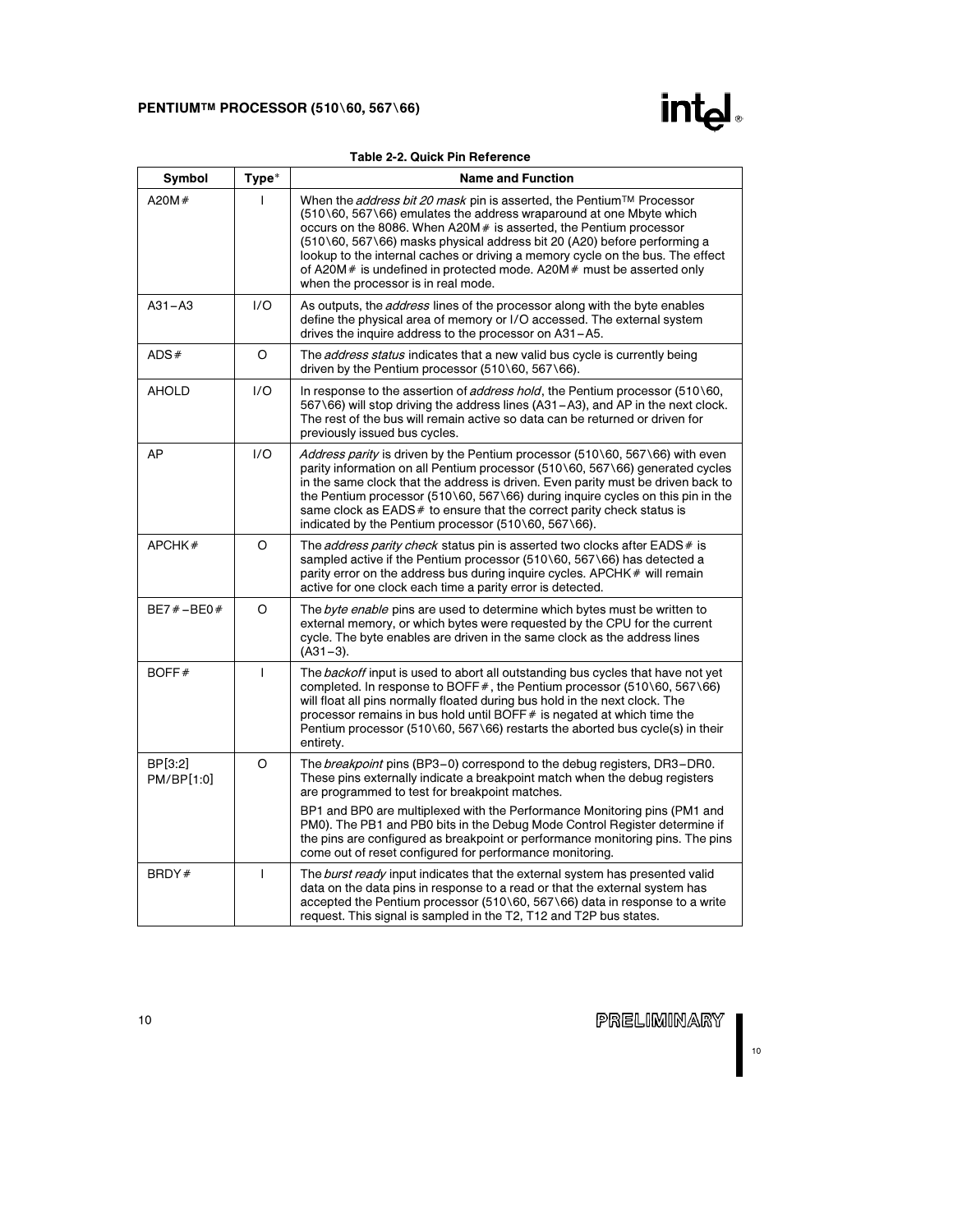|  |  |  |  | Table 2-2. Quick Pin Reference (Continued) |
|--|--|--|--|--------------------------------------------|
|--|--|--|--|--------------------------------------------|

| Symbol         | Type*        | <b>Name and Function</b>                                                                                                                                                                                                                                                                                                                                                                                                                                                                                                                                                 |
|----------------|--------------|--------------------------------------------------------------------------------------------------------------------------------------------------------------------------------------------------------------------------------------------------------------------------------------------------------------------------------------------------------------------------------------------------------------------------------------------------------------------------------------------------------------------------------------------------------------------------|
| <b>BREQ</b>    | O            | The bus request output indicates to the external system that the Pentium<br>processor (510\60, 567\66) has internally generated a bus request. This signal is<br>always driven whether or not the Pentium processor $(510\,60, 567\,66)$ is driving<br>its bus.                                                                                                                                                                                                                                                                                                          |
| BT3-BT0        | O            | The <i>branch trace</i> outputs provide bits 2-0 of the branch target linear address<br>(BT2-BT0) and the default operand size (BT3) during a branch trace message<br>special cycle.                                                                                                                                                                                                                                                                                                                                                                                     |
| <b>BUSCHK#</b> | $\mathbf{I}$ | The bus check input allows the system to signal an unsuccessful completion of a<br>bus cycle. If this pin is sampled active, the Pentium processor (510\60, 567\66)<br>will latch the address and control signals in the machine check registers. If in<br>addition, the MCE bit in CR4 is set, the Pentium processor (510\60, 567\66) will<br>vector to the machine check exception.                                                                                                                                                                                    |
| CACHE#         | O            | For Pentium processor (510\60, 567\66)-initiated cycles the <i>cache</i> pin indicates<br>internal cacheability of the cycle (if a read), and indicates a burst writeback cycle<br>(if a write). If this pin is driven inactive during a read cycle, Pentium processor<br>(510\60, 567\66) will not cache the returned data, regardless of the state of the<br>KEN # pin. This pin is also used to determine the cycle length (number of<br>transfers in the cycle).                                                                                                     |
| <b>CLK</b>     | $\mathbf{I}$ | The clock input provides the fundamental timing for the Pentium processor<br>$(510\setminus 60, 567\setminus 66)$ . Its frequency is the internal operating frequency of the Pentium<br>processor (510\60, 567\66) and requires TTL levels. All external timing<br>parameters except TDI, TDO, TMS and TRST # are specified with respect to the<br>rising edge of CLK.                                                                                                                                                                                                   |
| D/C#           | O            | The <i>Data/Code</i> output is one of the primary bus cycle definition pins. It is driven<br>valid in the same clock as the ADS $#$ signal is asserted. D/C $#$ distinguishes<br>between data and code or special cycles.                                                                                                                                                                                                                                                                                                                                                |
| $D63 - D0$     | 1/O          | These are the 64 <i>data lines</i> for the processor. Lines D7-D0 define the least<br>significant byte of the data bus; lines D63-D56 define the most significant byte of<br>the data bus. When the CPU is driving the data lines, they are driven during the<br>T2, T12, or T2P clocks for that cycle. During reads, the CPU samples the data bus<br>when BRDY # is returned.                                                                                                                                                                                           |
| DP7-DP0        | 1/O          | These are the <i>data parity</i> pins for the processor. There is one for each byte of the<br>data bus. They are driven by the Pentium processor $(510\setminus 60, 567\setminus 66)$ with even<br>parity information on writes in the same clock as write data. Even parity<br>information must be driven back to the Pentium processor (510\60, 567\66) on<br>these pins in the same clock as the data to ensure that the correct parity check<br>status is indicated by the Pentium processor $(510\,60, 567\,66)$ . DP7 applies to<br>D63-D56, DP0 applies to D7-D0. |
| EADS#          | T            | This signal indicates that a <i>valid external address</i> has been driven onto the<br>Pentium processor (510\60, 567\66) address pins to be used for an inquire cycle.                                                                                                                                                                                                                                                                                                                                                                                                  |
| EWBE $#$       | T            | The <i>external write buffer empty</i> input, when inactive (high), indicates that a write<br>cycle is pending in the external system. When the Pentium processor (510\60,<br>567\66) generates a write, and EWBE $#$ is sampled inactive, the Pentium<br>processor (510\60, 567\66) will hold off all subsequent writes to all E or M-state<br>lines in the data cache until all write cycles have completed, as indicated by<br>EWBE $#$ being active.                                                                                                                 |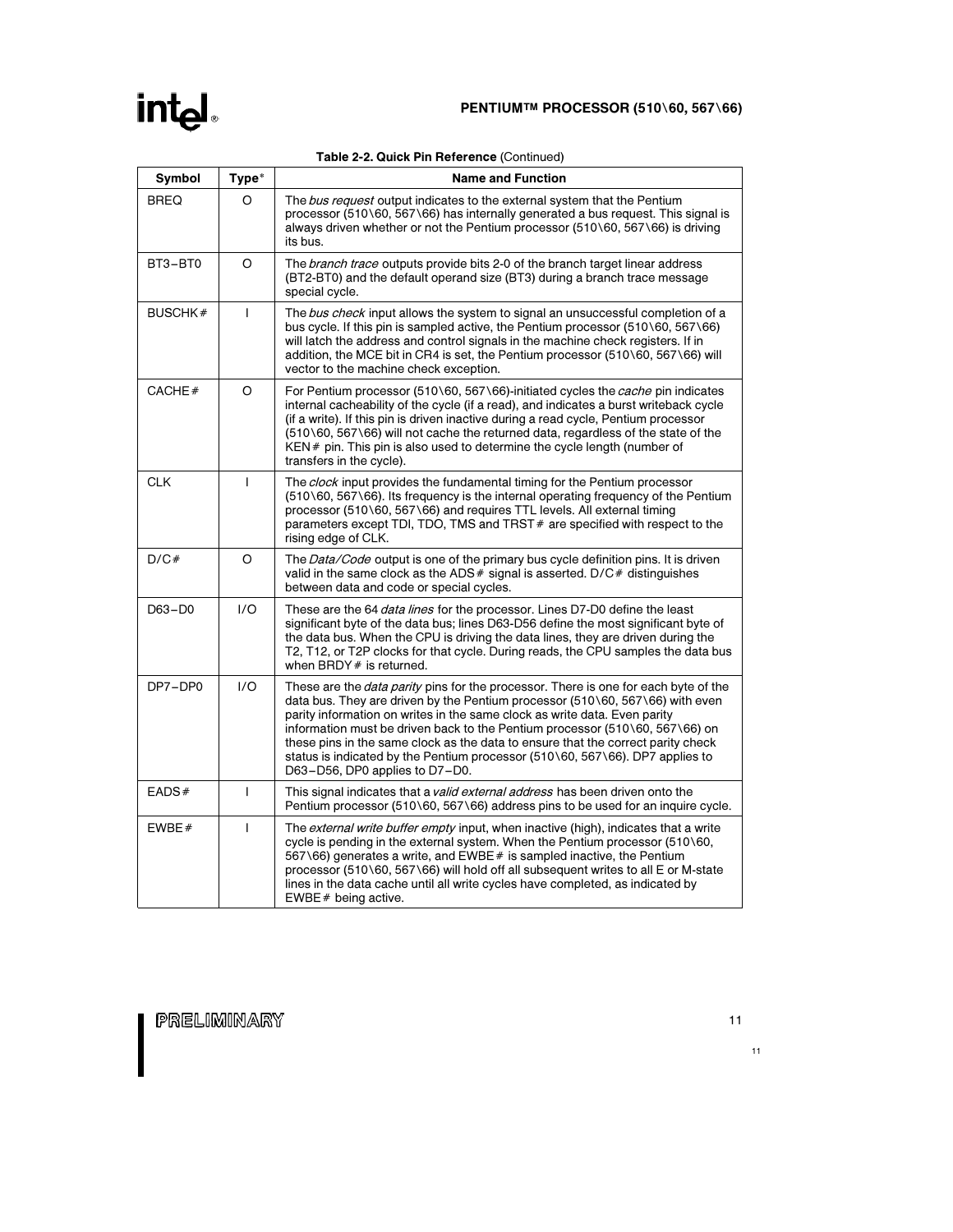

|  |  | Table 2-2. Quick Pin Reference (Continued) |  |
|--|--|--------------------------------------------|--|
|  |  |                                            |  |

| Symbol      | Type*   | <b>Name and Function</b>                                                                                                                                                                                                                                                                                                                                                                                                                                                                                                                       |
|-------------|---------|------------------------------------------------------------------------------------------------------------------------------------------------------------------------------------------------------------------------------------------------------------------------------------------------------------------------------------------------------------------------------------------------------------------------------------------------------------------------------------------------------------------------------------------------|
| FERR $#$    | O       | The floating point error pin is driven active when an unmasked floating point error<br>occurs. FERR # is similar to the ERROR # pin on the Intel387™ math<br>coprocessor. FERR $#$ is included for compatibility with systems using DOS type<br>floating point error reporting.                                                                                                                                                                                                                                                                |
| FLUSH#      | T       | When asserted, the cache flush input forces the Pentium processor (510\60,<br>567\66) to writeback all modified lines in the data cache and invalidate its internal<br>caches. A Flush Acknowledge special cycle will be generated by the Pentium<br>processor (510\60, 567\66) indicating completion of the writeback and<br>invalidation.<br>If FLUSH $#$ is sampled low when RESET transitions from high to low, tristate test                                                                                                              |
|             |         | mode is entered.                                                                                                                                                                                                                                                                                                                                                                                                                                                                                                                               |
| FRCMC#      | T       | The Functional Redundancy Checking Master/Checker mode input is used to<br>determine whether the Pentium processor (510\60, 567\66) is configured in<br>master mode or checker mode. When configured as a master, the Pentium<br>processor (510\60, 567\66) drives its output pins as required by the bus protocol.<br>When configured as a checker, the Pentium processor (510\60, 567\66) tristates<br>all outputs (except IERR $#$ and TDO) and samples the output pins.                                                                    |
|             |         | The configuration as a master/checker is set after RESET and may not be<br>changed other than by a subsequent RESET.                                                                                                                                                                                                                                                                                                                                                                                                                           |
| HIT#        | $\circ$ | The hit indication is driven to reflect the outcome of an inquire cycle. If an inquire<br>cycle hits a valid line in either the Pentium processor (510\60, 567\66) data or<br>instruction cache, this pin is asserted two clocks after $EADS #$ is sampled asserted.<br>If the inquire cycle misses Pentium processor (510\60, 567\66) cache, this pin is<br>negated two clocks after EADS#. This pin changes its value only as a result of an<br>inquire cycle and retains its value between the cycles.                                      |
| HITM#       | $\circ$ | The hit to a modified line output is driven to reflect the outcome of an inquire cycle.<br>It is asserted after inquire cycles which resulted in a hit to a modified line in the data<br>cache. It is used to inhibit another bus master from accessing the data until the line<br>is completely written back.                                                                                                                                                                                                                                 |
| <b>HLDA</b> | O       | The bus hold acknowledge pin goes active in response to a hold request driven to<br>the processor on the HOLD pin. It indicates that the Pentium processor (510\60,<br>567\66) has floated most of the output pins and relinguished the bus to another<br>local bus master. When leaving bus hold, HLDA will be driven inactive and the<br>Pentium processor (510\60, 567\66) will resume driving the bus. If the Pentium<br>processor (510\60, 567\66) has bus cycle pending, it will be driven in the same<br>clock that HLDA is deasserted. |
| <b>HOLD</b> | T       | In response to the bus hold request, the Pentium processor (510\60, 567\66) will<br>float most of its output and input/output pins and assert HLDA after completing all<br>outstanding bus cycles. The Pentium processor (510\60, 567\66) will maintain its<br>bus in this state until HOLD is deasserted. HOLD is not recognized during LOCK<br>cycles. The Pentium processor (510\60, 567\66) will recognize HOLD during reset.                                                                                                              |
| <b>IBT</b>  | $\circ$ | The <i>instruction branch taken</i> pin is driven active (high) for one clock to indicate that<br>a branch was taken. This output is always driven by the Pentium processor<br>$(510\,60, 567\,66)$ .                                                                                                                                                                                                                                                                                                                                          |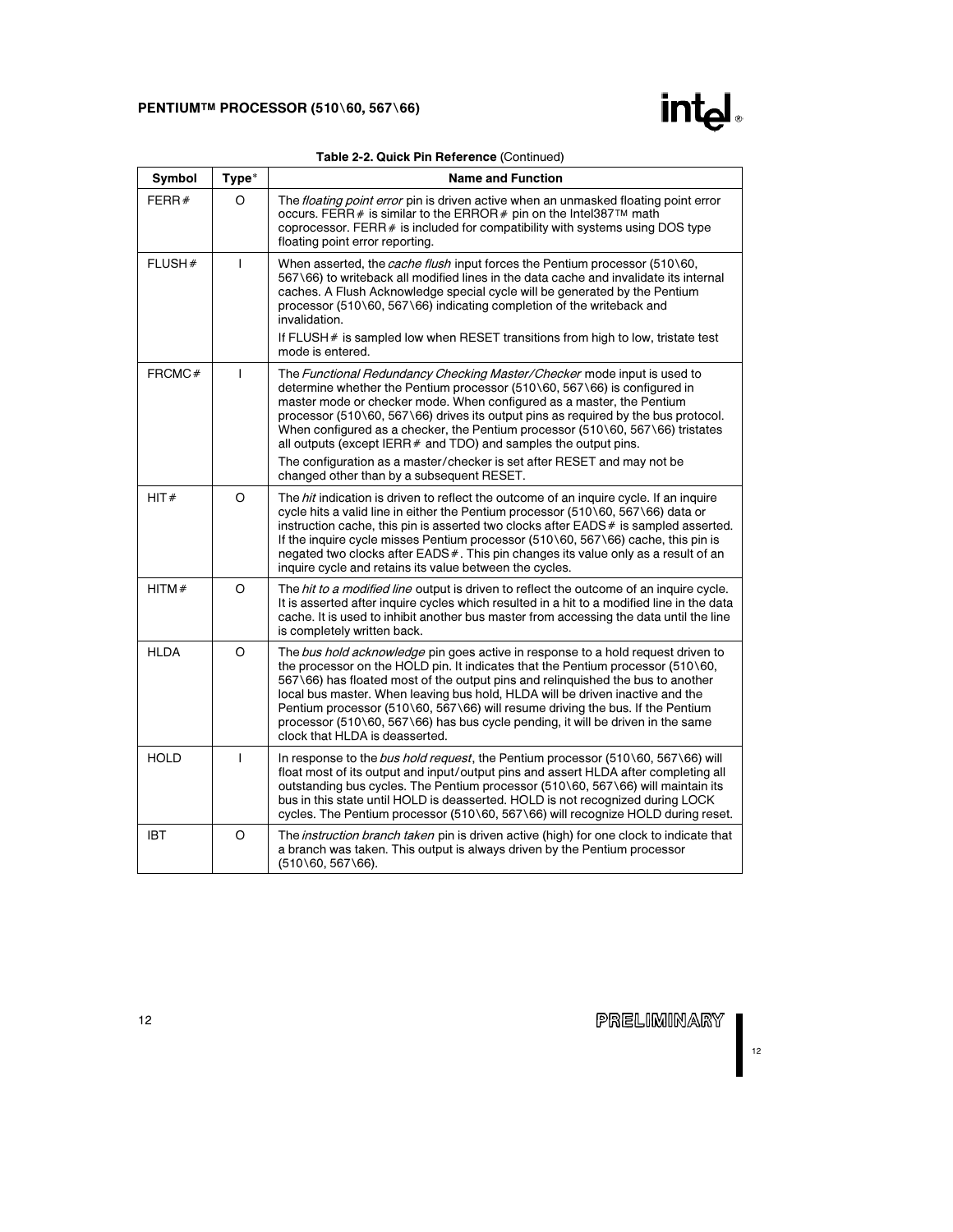|  |  |  |  | Table 2-2. Quick Pin Reference (Continued) |
|--|--|--|--|--------------------------------------------|
|--|--|--|--|--------------------------------------------|

| Symbol      | Type*          | <b>Name and Function</b>                                                                                                                                                                                                                                                                                                                                                                                                                                                                                                                                                                                                                                                                                                                                                                                                                                                                                                                                                                                                                                                                  |
|-------------|----------------|-------------------------------------------------------------------------------------------------------------------------------------------------------------------------------------------------------------------------------------------------------------------------------------------------------------------------------------------------------------------------------------------------------------------------------------------------------------------------------------------------------------------------------------------------------------------------------------------------------------------------------------------------------------------------------------------------------------------------------------------------------------------------------------------------------------------------------------------------------------------------------------------------------------------------------------------------------------------------------------------------------------------------------------------------------------------------------------------|
| IERR#       | O              | The <i>internal error</i> pin is used to indicate two types of errors, internal parity errors<br>and functional redundancy errors. If a parity error occurs on a read from an internal<br>array, the Pentium processor (510\60, 567\66) will assert the IERR $#$ pin for one<br>clock and then shutdown. If the Pentium processor $(510\,60, 567\,66)$ is configured<br>as a checker and a mismatch occurs between the value sampled on the pins and<br>the corresponding value computed internally, the Pentium processor (510\60,<br>567\66) will assert IERR # two clocks after the mismatched value is returned.                                                                                                                                                                                                                                                                                                                                                                                                                                                                      |
| IGNNE#      | $\mathbf{I}$   | This is the <i>ignore numeric error</i> input. This pin has no effect when the NE bit in CR0<br>is set to 1. When the CR0.NE bit is 0, and the $IGNNE#$ pin is asserted, the Pentium<br>processor (510\60, 567\66) will ignore any pending unmasked numeric exception<br>and continue executing floating point instructions for the entire duration that this pin<br>is asserted. When the CR0.NE bit is 0, IGNNE $#$ is not asserted, a pending<br>unmasked numeric exception exists (SW.ES $= 1$ ), and the floating point instruction<br>is one of FINIT, FCLEX, FSTENV, FSAVE, FSTSW, FSTCW, FENI, FDISI, or<br>FSETPM, the Pentium processor (510\60, 567\66) will execute the instruction in<br>spite of the pending exception. When the CRO.NE bit is 0, IGNNE $#$ is not asserted,<br>a pending unmasked numeric exception exists $(SW.ES = 1)$ , and the floating point<br>instruction is one other than FINIT, FCLEX, FSTENV, FSAVE, FSTSW, FSTCW,<br>FENI, FDISI, or FSETPM, the Pentium processor (510\60, 567\66) will stop<br>execution and wait for an external interrupt. |
| <b>INIT</b> | $\mathbf{I}$   | The Pentium processor (510\60, 567\66) <i>initialization</i> input pin forces the Pentium<br>processor (510\60, 567\66) to begin execution in a known state. The processor<br>state after INIT is the same as the state after RESET except that the internal<br>caches, write buffers, and floating point registers retain the values they had prior to<br>INIT. INIT may NOT be used in lieu of RESET after power-up.<br>If INIT is sampled high when RESET transitions from high to low the Pentium<br>processor (510\60, 567\66) will perform built-in self test prior to the start of                                                                                                                                                                                                                                                                                                                                                                                                                                                                                                 |
| <b>INTR</b> | $\mathbf{I}$   | program execution.<br>An active <i>maskable interrupt</i> input indicates that an external interrupt has been<br>generated. If the IF bit in the EFLAGS register is set, the Pentium processor<br>(510\60, 567\66) will generate two locked interrupt acknowledge bus cycles and<br>vector to an interrupt handler after the current instruction execution is completed.<br>INTR must remain active until the first interrupt acknowledge cycle is generated to<br>assure that the interrupt is recognized.                                                                                                                                                                                                                                                                                                                                                                                                                                                                                                                                                                               |
| <b>INV</b>  | $\overline{1}$ | The <i>invalidation</i> input determines the final cache line state (S or I) in case of an<br>inquire cycle hit. It is sampled together with the address for the inquire cycle in the<br>clock EADS # is sampled active.                                                                                                                                                                                                                                                                                                                                                                                                                                                                                                                                                                                                                                                                                                                                                                                                                                                                  |
| IU          | O              | The <i>u-pipe instruction complete</i> output is driven active (high) for 1 clock to indicate<br>that an instruction in the u-pipeline has completed execution. This pin is always<br>driven by the Pentium processor $(510\sqrt{60}, 567\sqrt{66})$ .                                                                                                                                                                                                                                                                                                                                                                                                                                                                                                                                                                                                                                                                                                                                                                                                                                    |
| IV          | O              | The v-pipe instruction complete output is driven active (high) for one clock to<br>indicate that an instruction in the v-pipeline has completed execution. This pin is<br>always driven by the Pentium processor (510\60, 567\66).                                                                                                                                                                                                                                                                                                                                                                                                                                                                                                                                                                                                                                                                                                                                                                                                                                                        |
| KEN#        | $\mathbf{I}$   | The cache enable pin is used to determine whether the current cycle is cacheable<br>or not and is consequently used to determine cycle length. When the Pentium<br>processor (510\60, 567\66) generates a cycle that can be cached (CACHE $#$<br>asserted) and $KEN#$ is active, the cycle will be transformed into a burst line fill<br>cycle.                                                                                                                                                                                                                                                                                                                                                                                                                                                                                                                                                                                                                                                                                                                                           |

PRELIMINARY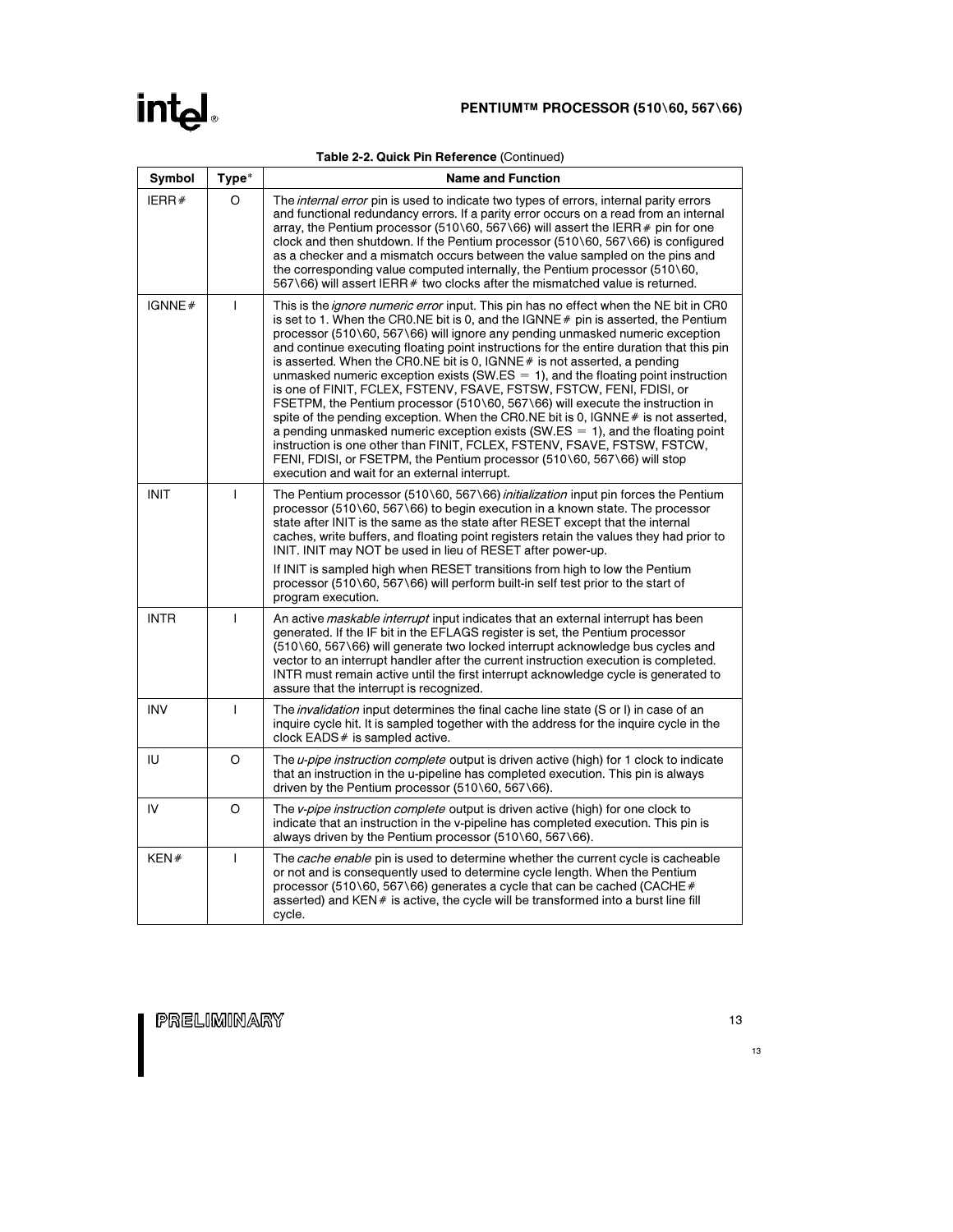

|  |  | Table 2-2. Quick Pin Reference (Continued) |  |
|--|--|--------------------------------------------|--|
|--|--|--------------------------------------------|--|

| Symbol      | Type*          | <b>Name and Function</b>                                                                                                                                                                                                                                                                                                                                                                                                                                                                                                                                                                                                   |
|-------------|----------------|----------------------------------------------------------------------------------------------------------------------------------------------------------------------------------------------------------------------------------------------------------------------------------------------------------------------------------------------------------------------------------------------------------------------------------------------------------------------------------------------------------------------------------------------------------------------------------------------------------------------------|
| LOCK#       | O              | The bus lock pin indicates that the current bus cycle is locked. The Pentium<br>processor (510\60, 567\66) will not allow a bus hold when LOCK # is asserted<br>(but AHOLD and BOFF $#$ are allowed). LOCK $#$ goes active in the first clock of<br>the first locked bus cycle and goes inactive after the BRDY # is returned for the<br>last locked bus cycle. LOCK # is guaranteed to be deasserted for at least one<br>clock between back to back locked cycles.                                                                                                                                                        |
| M/IO#       | O              | The Memory/Input-Output is one of the primary bus cycle definition pins. It is<br>driven valid in the same clock as the ADS $#$ signal is asserted. M/IO $#$<br>distinguishes between memory and I/O cycles.                                                                                                                                                                                                                                                                                                                                                                                                               |
| NA#         | T              | An active <i>next address</i> input indicates that the external memory system is<br>ready to accept a new bus cycle although all data transfers for the current cycle<br>have not yet completed. The Pentium processor (510\60, 567\66) will drive out<br>a pending cycle two clocks after $NA#$ is asserted. The Pentium processor<br>(510\60, 567\66) supports up to 2 outstanding bus cycles.                                                                                                                                                                                                                           |
| <b>NMI</b>  | T              | The non-maskable interrupt request signal indicates that an external non-<br>maskable interrupt has been generated.                                                                                                                                                                                                                                                                                                                                                                                                                                                                                                        |
| <b>PCD</b>  | $\circ$        | The page cache disable pin reflects the state of the PCD bit in CR3, the Page<br>Directory Entry, or the Page Table Entry. The purpose of PCD is to provide an<br>external cacheability indication on a page by page basis.                                                                                                                                                                                                                                                                                                                                                                                                |
| PCHK#       | $\circ$        | The parity check output indicates the result of a parity check on a data read. It<br>is driven with parity status two clocks after BRDY $#$ is returned. PCHK $#$<br>remains low one clock for each clock in which a parity error was detected.<br>Parity is checked only for the bytes on which valid data is returned.                                                                                                                                                                                                                                                                                                   |
| PEN#        | $\overline{1}$ | The <i>parity enable</i> input (along with CR4.MCE) determines whether a machine<br>check exception will be taken as a result of a data parity error on a read cycle.<br>If this pin is sampled active in the clock a data parity error is detected, the<br>Pentium processor (510\60, 567\66) will latch the address and control signals<br>of the cycle with the parity error in the machine check registers. If in addition<br>the machine check enable bit in CR4 is set to "1", the Pentium processor<br>(510\60, 567\66) will vector to the machine check exception before the<br>beginning of the next instruction. |
| PM/BP[1:0]B | $\circ$        | These pins function as part of the Performance Monitoring feature.                                                                                                                                                                                                                                                                                                                                                                                                                                                                                                                                                         |
| P[3:2]      |                | The breakpoint pins BP[1:0] are multiplexed with the Performance Monitoring<br>pins PM[1:0]. The PB1 and PB0 bits in the Debug Mode Control Register<br>determine if the pins are configured as breakpoint or performance monitoring<br>pins. The pins come out of reset configured for performance monitoring.                                                                                                                                                                                                                                                                                                            |
| PRDY        | O              | The PRDY output pin indicates that the processor has stopped normal<br>execution in response to the $R/S$ # pin going active, or Probe Mode being<br>entered.                                                                                                                                                                                                                                                                                                                                                                                                                                                              |
| <b>PWT</b>  | O              | The page write through pin reflects the state of the PWT bit in CR3, the Page<br>Directory Entry, or the Page Table Entry. The PWT pin is used to provide an<br>external writeback indication on a page by page basis.                                                                                                                                                                                                                                                                                                                                                                                                     |
| R/S#        | $\overline{1}$ | The $R/S$ input is an asynchronous, edge sensitive interrupt used to stop the<br>normal execution of the processor and place it into an idle state. A high to low<br>transition on the R/S# pin will interrupt the processor and cause it to stop<br>execution at the next instruction boundary.                                                                                                                                                                                                                                                                                                                           |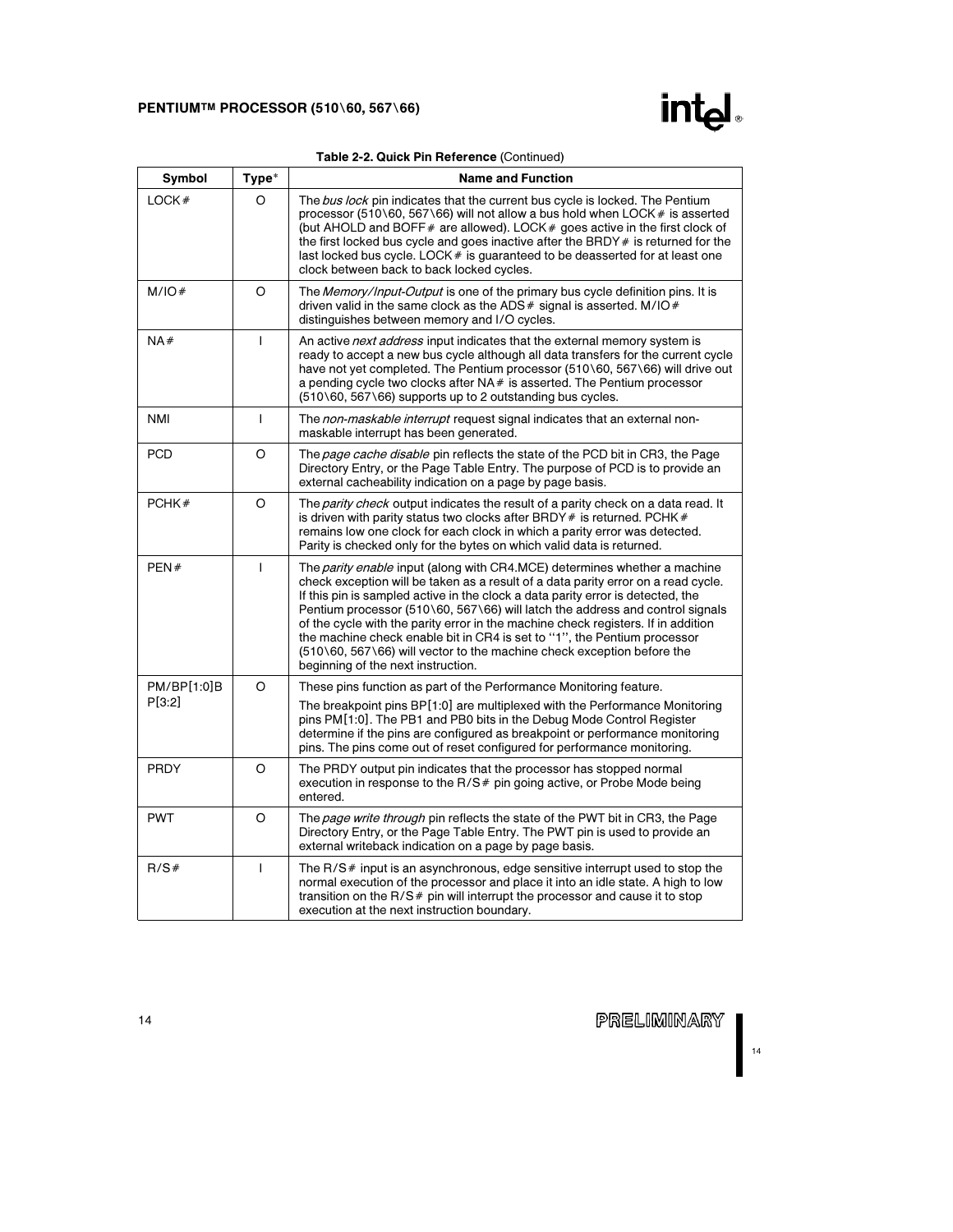### int<sub>el</sub>

| Symbol       | Type*        | <b>Name and Function</b>                                                                                                                                                                                                                                                                                                        |
|--------------|--------------|---------------------------------------------------------------------------------------------------------------------------------------------------------------------------------------------------------------------------------------------------------------------------------------------------------------------------------|
| <b>RESET</b> |              | <i>Reset</i> forces the Pentium processor (510\60, 567\66) to begin execution at a<br>known state. All the Pentium processor (510\60, 567\66) internal caches will be<br>invalidated upon the RESET. Modified lines in the data cache are not written back.                                                                     |
|              |              | FLUSH $#$ , FRCMC $#$ and INIT are sampled when RESET transitions from high to<br>low to determine if tristate test mode or checker mode will be entered, or if BIST<br>will be run.                                                                                                                                            |
| <b>SCYC</b>  | $\circ$      | The <i>split cycle</i> output is asserted during misaligned LOCKed transfers to indicate<br>that more than two cycles will be locked together. This signal is defined for locked<br>cycles only. It is undefined for cycles which are not locked.                                                                               |
| SMI#         | $\mathbf{I}$ | The system Management Interrupt causes a system management interrupt<br>request to be latched internally. When the latched SMI# is recognized on an<br>instruction boundary, the processor enters System Management Mode.                                                                                                       |
| SMIACT#      | $\circ$      | An active <i>system management interrupt active</i> output indicates that the processor<br>is operating in System Management Mode (SMM).                                                                                                                                                                                        |
| <b>TCK</b>   | T            | The testability clock input provides the clocking function for the Pentium processor<br>(510\60, 567\66) boundary scan in accordance with the IEEE Boundary Scan<br>interface (Standard 1149.1). It is used to clock state information and data into and<br>out of the Pentium processor (510\60, 567\66) during boundary scan. |
| TDI          | $\mathbf{I}$ | The <i>test data input</i> is a serial input for the test logic. TAP instructions and data are<br>shifted into the Pentium processor (510\60, 567\66) on the TDI pin on the rising<br>edge of TCK when the TAP controller is in an appropriate state.                                                                           |
| <b>TDO</b>   | $\circ$      | The test data output is a serial output of the test logic. TAP instructions and data<br>are shifted out of the Pentium processor (510\60, 567\66) on the TDO pin on the<br>falling edge of TCK when the TAP controller is in an appropriate state.                                                                              |
| <b>TMS</b>   | T            | The value of the <i>test mode select</i> input signal sampled at the rising edge of TCK<br>controls the sequence of TAP controller state changes.                                                                                                                                                                               |
| TRST#        | ı            | When asserted, the <i>test reset</i> input allows the TAP controller to be<br>asynchronously initialized.                                                                                                                                                                                                                       |
| W/R#         | O            | Write/Read is one of the primary bus cycle definition pins. It is driven valid in the<br>same clock as the ADS $#$ signal is asserted. W/R $#$ distinguishes between write<br>and read cycles.                                                                                                                                  |
| WB/WT#       | T            | The writeback/writethrough input allows a data cache line to be defined as write<br>back or write through on a line by line basis. As a result, it determines whether a<br>cache line is initially in the S or E state in the data cache.                                                                                       |

### Table 2-2. Quick Pin Reference (Continued)

### NOTE:

 $\mathbf{L}$ 

\*The pins are classified as Input or Output based on their function in Master Mode. See the Functional Redundancy Check-<br>ing section in the ''Error Detection'' chapter of the *Pentium™ Processor (510\60, 567\66) User's Ma* information.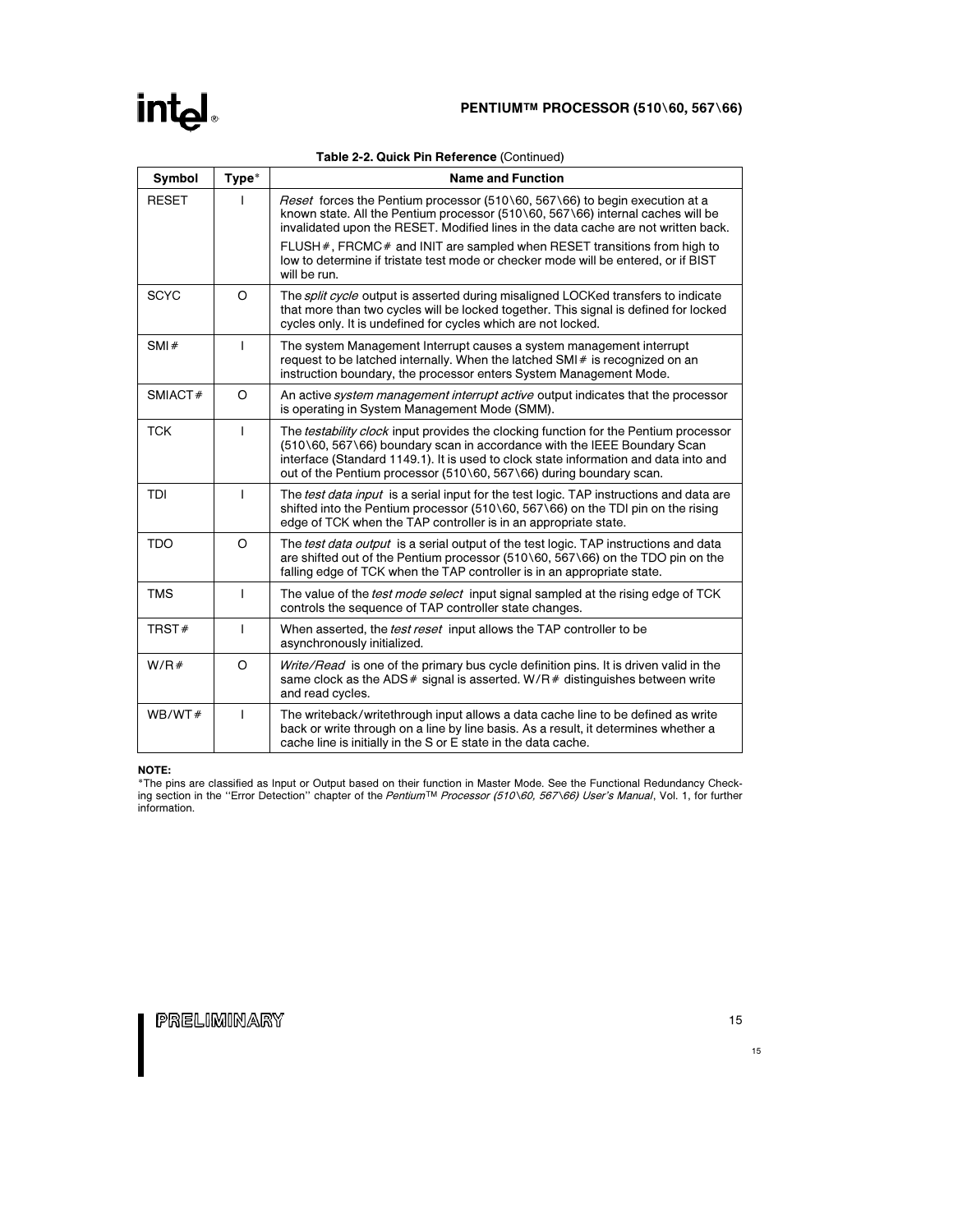

### 2.4 Pin Reference Tables

|                               |                        | Table 2-3. Output Pins                     |
|-------------------------------|------------------------|--------------------------------------------|
| Name                          | <b>Active</b><br>Level | <b>When Floated</b>                        |
| ADS#                          | <b>LOW</b>             | Bus Hold, BOFF#                            |
| APCHK#                        | <b>LOW</b>             |                                            |
| BE7#-BE0#                     | <b>LOW</b>             | Bus Hold, BOFF#                            |
| <b>BREQ</b>                   | <b>HIGH</b>            |                                            |
| BT3-BT0                       | n/a                    |                                            |
| CACHE#                        | <b>LOW</b>             | Bus Hold, BOFF#                            |
| FERR#                         | <b>LOW</b>             |                                            |
| HIT#                          | <b>LOW</b>             |                                            |
| HITM#                         | <b>LOW</b>             |                                            |
| <b>HLDA</b>                   | <b>HIGH</b>            |                                            |
| <b>IBT</b>                    | <b>HIGH</b>            |                                            |
| IERR#                         | <b>LOW</b>             |                                            |
| IU                            | <b>HIGH</b>            |                                            |
| IV                            | <b>HIGH</b>            |                                            |
| LOCK#                         | <b>LOW</b>             | Bus Hold, BOFF#                            |
| $M/IO#$ ,<br>$D/C#$ ,<br>W/R# | n/a                    | Bus Hold, BOFF#                            |
| PCHK#                         | <b>LOW</b>             |                                            |
| BP3-2,<br>PM1/BP1,<br>PM0/BP0 | <b>HIGH</b>            |                                            |
| <b>PRDY</b>                   | <b>HIGH</b>            |                                            |
| PWT, PCD                      | <b>HIGH</b>            | Bus Hold, BOFF#                            |
| <b>SCYC</b>                   | <b>HIGH</b>            | Bus Hold, BOFF#                            |
| SMIACT#                       | <b>LOW</b>             |                                            |
| TDO                           | n/a                    | All states except<br>Shift-DR and Shift-IR |

#### NOTE:

All output and input/output pins are floated during tri-state test mode and checker mode (except IERRÝ).

| Name           | Active<br>Level | Synchronous/<br>Asynchronous | Internal<br>resistor | Qualified                    |
|----------------|-----------------|------------------------------|----------------------|------------------------------|
| A20M#          | LOW             | Asynchronous                 |                      |                              |
| <b>AHOLD</b>   | HIGH            | Synchronous                  |                      |                              |
| BOFF#          | LOW             | Synchronous                  |                      |                              |
| BRDY#          | LOW             | Synchronous                  |                      | Bus<br>State T2,<br>T12, T2P |
| <b>BUSCHK#</b> | LOW             | Synchronous                  | Pullup               | BRDY#                        |
| CLK            | n/a             |                              |                      |                              |
| EADS#          | LOW             | Synchronous                  |                      |                              |
| EWBE#          | LOW             | Synchronous                  |                      | BRDY#                        |
| FLUSH#         | LOW             | Asynchronous                 |                      |                              |
| FRCMC#         | LOW             | Asynchronous                 |                      |                              |
| <b>HOLD</b>    | HIGH            | Synchronous                  |                      |                              |
| IGNNE#         | LOW             | Asynchronous                 |                      |                              |
| INIT           | HIGH            | Asynchronous                 |                      |                              |
| INTR           | HIGH            | Asynchronous                 |                      |                              |
| <b>INV</b>     | HIGH            | Synchronous                  |                      | EADS#                        |
| KEN#           | LOW             | Synchronous                  |                      | First<br>BRDY#/<br>NA#       |
| NA#            | LOW             | Synchronous                  |                      | Bus<br>State T2,<br>TD, T2P  |
| <b>NMI</b>     | <b>HIGH</b>     | Asynchronous                 |                      |                              |
| PEN#           | LOW             | Synchronous                  |                      | BRDY#                        |
| R/S#           | n/a             | Asynchronous                 | Pullup               |                              |
| <b>RESET</b>   | HIGH            | Asynchronous                 |                      |                              |
| SMI#           | LOW             | Asynchronous                 | Pullup               |                              |
| <b>TCK</b>     | n/a             |                              | Pullup               |                              |
| TDI            | n/a             | Synchronous/TCK              | Pullup               | <b>TCK</b>                   |
| <b>TMS</b>     | n/a             | Synchronous/TCK              | Pullup               | TCK                          |
| TRST#          | LOW             | Asynchronous                 | Pullup               |                              |
| WB/WT#         | n/a             | Synchronous                  |                      | First<br>BRDY#/<br>NA#       |

### Table 2-4. Input Pins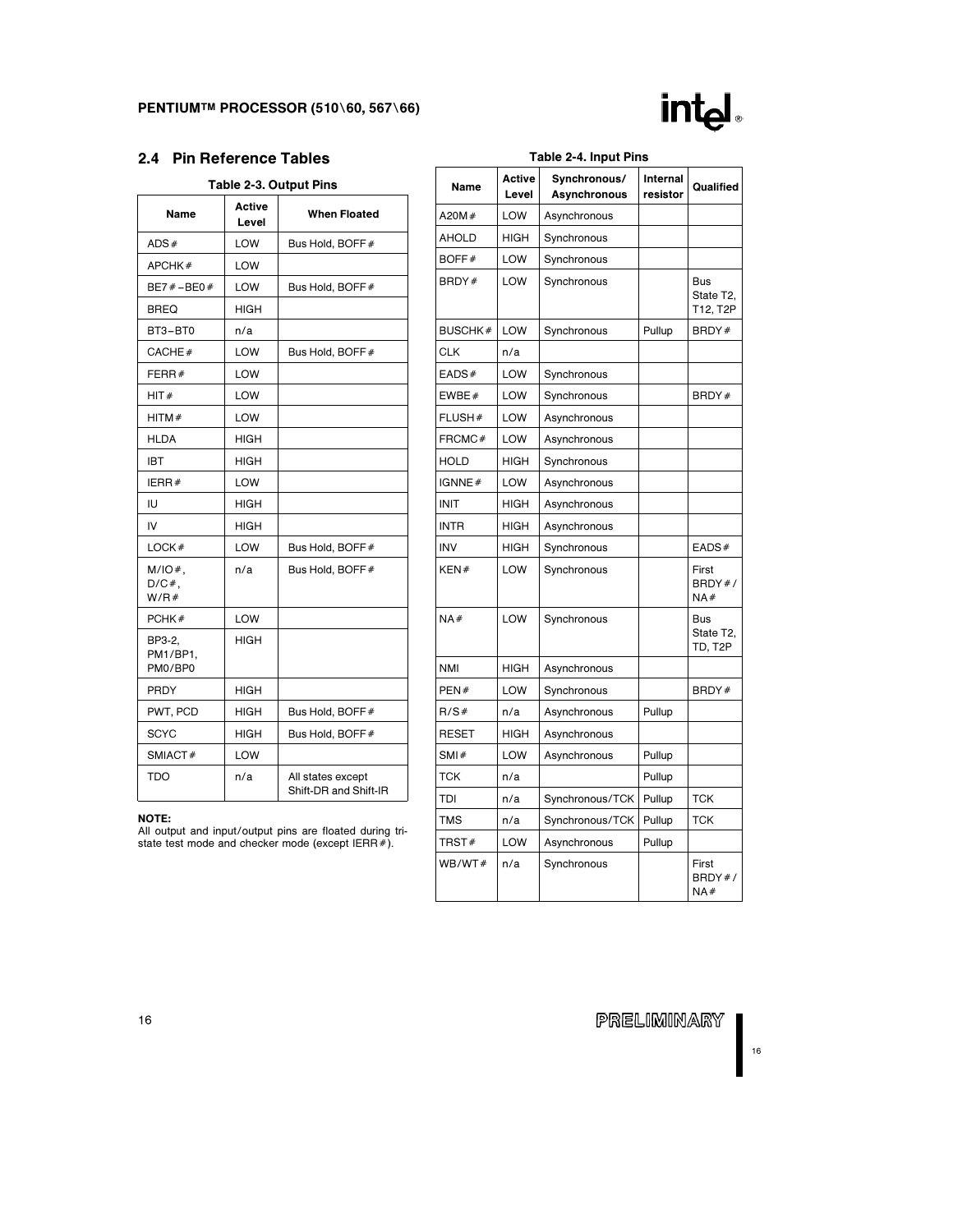### PENTIUM™ PROCESSOR (510\60, 567\66)

| <b>Name</b> | <b>Active Level</b> | <b>When Floated</b>            | Qualified<br>(when an input) |
|-------------|---------------------|--------------------------------|------------------------------|
| $A31 - A3$  | n/a                 | Address hold, Bus Hold, BOFF # | EADS#                        |
| AP          | n/a                 | Address hold, Bus Hold, BOFF # | EADS#                        |
| D63-D0      | n/a                 | Bus Hold, BOFF#                | BBDY#                        |
| DP7-DP0     | n/a                 | Bus Hold, BOFF#                | BRDY#                        |

### Table 2-5. Input/Output Pins

NOTE:

All output and input/output pins are floated during tristate test mode (except TDO) and checker mode (except IERR# and<br>TDO).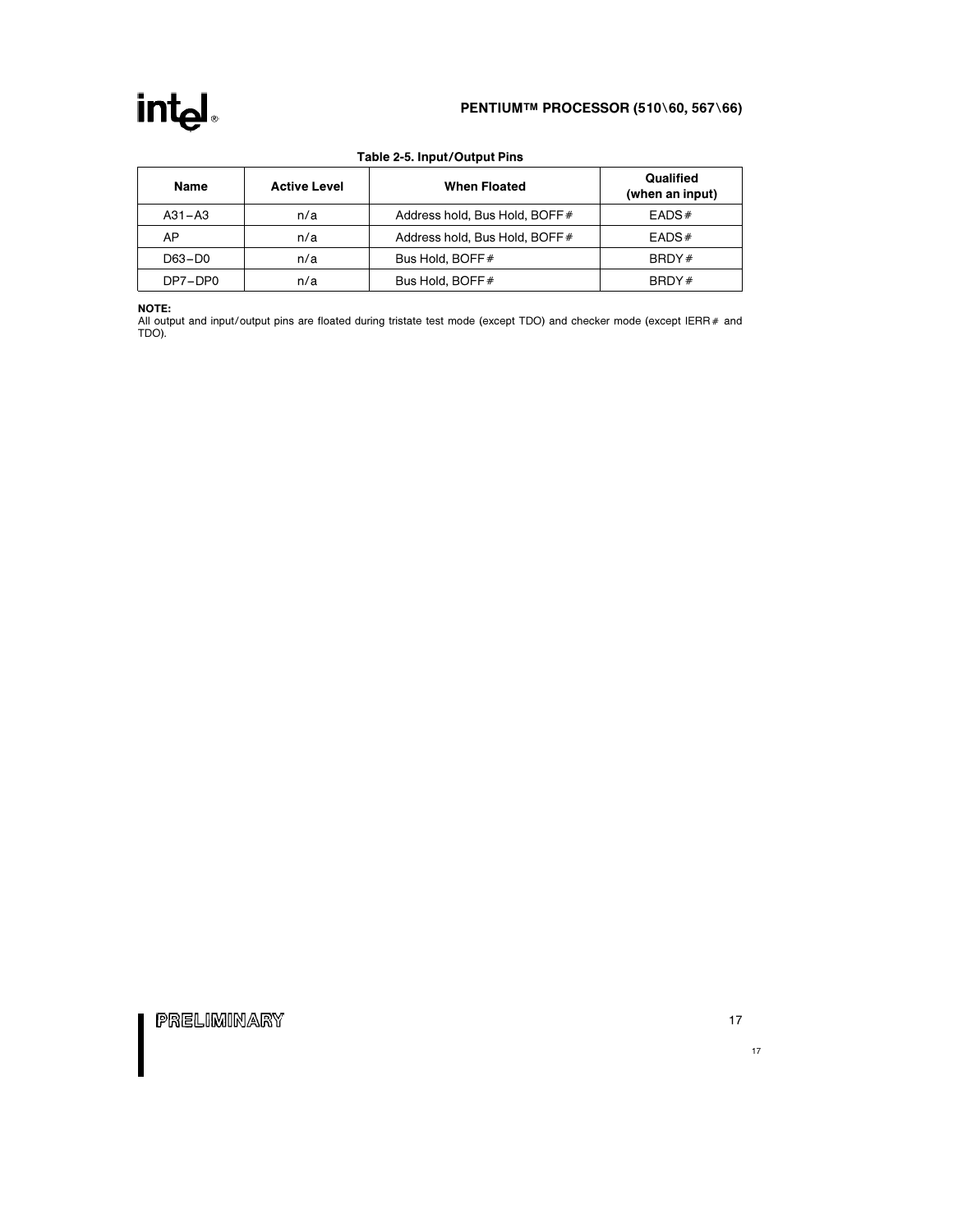### 2.5 Pin Grouping According to Function

Table 2-6 organizes the pins with respect to their function.

| Table 2-6. Pin Functional Grouping |  |  |  |
|------------------------------------|--|--|--|
|------------------------------------|--|--|--|

| <b>Function</b>                          | Pins                                                  |
|------------------------------------------|-------------------------------------------------------|
| Clock                                    | CLK                                                   |
| Initialization                           | RESET, INIT                                           |
| Address Bus                              | A31-A3, BE7 # - BE0 #                                 |
| <b>Address Mask</b>                      | A20M $#$                                              |
| Data Bus                                 | $D63 - D0$                                            |
| <b>Address Parity</b>                    | AP, APCHK#                                            |
| Data Parity                              | DP7-DP0, PCHK#,<br>PEN#                               |
| <b>Internal Parity Error</b>             | IERR#                                                 |
| System Error                             | <b>BUSCHK#</b>                                        |
| <b>Bus Cycle Definition</b>              | $M/IO#$ , $D/C#$ , $W/R#$ ,<br>CACHE#, SCYC,<br>LOCK# |
| <b>Bus Control</b>                       | ADS $#$ , BRDY $#$ , NA $#$                           |
| Page Cacheability                        | PCD, PWT                                              |
| Cache Control                            | KEN#.WB/WT#                                           |
| Cache Snooping/<br>Consistency           | AHOLD, EADS $#$ , HIT $#$ ,<br>$HITM#$ , INV          |
| Cache Flush                              | FLUSH#                                                |
| <b>Write Ordering</b>                    | EWBE#                                                 |
| <b>Bus Arbitration</b>                   | BOFF#, BREQ, HOLD,<br>HLDA                            |
| Interrupts                               | INTR, NMI                                             |
| <b>Floating Point Error</b><br>Reporting | FERR $#$ , IGNNE $#$                                  |
| System<br>Management Mode                | SMI#, SMIACT#                                         |
| Functional<br>Redundancy<br>Checking     | FRCMC# (IERR#)                                        |
| <b>TAP Port</b>                          | TCK, TMS, TDI, TDO,<br>TRST#                          |
| Breakpoint/<br>Performance<br>Monitoring | PM0/BP0, PM1/BP1,<br>BP3-2                            |
| <b>Execution Tracing</b>                 | BT3-BT0, IU, IV, IBT                                  |
| Probe Mode                               | R/S#, PRDY                                            |

### 2.6 Output Pin Grouping According to when Driven

This section groups the output pins according to when they are driven.

### Group 1

The following output pins are driven active at the beginning of a bus cycle with  $ADS#$ .  $A31 - A3$  and AP are guaranteed to remain valid until AHOLD is asserted or until the earlier of the clock after  $NA#$  or the last BRDY  $#$ . The remaining pins are guaranteed to remain valid until the earlier of the clock after  $NA#$  or the last BRDY#:

A31-A3, AP, BE7 $# -0#$ , CACHE $#$ , M/IO $#$ , W/R#, D/C#, SCYC, PWT, PCD.

### Group 2

As outputs, the following pins are driven in T2, T12, and T2P. As inputs, these pins are sampled with BRDY#:

D63-0, DP7-0.

#### Group 3

These are the status output pins. They are always driven:

BREQ, HIT $#$ , HITM $#$ , IU, IV, IBT, BT3-BT0, PM0/BP0, PM1/BP1, BP3, BP2, PRDY, SMIACT#.

### Group 4

These are the glitch free status output pins.

APCHK#, FERR#, HLDA, IERR#, LOCK#,  $PCHK#$ .

### 3.0 ELECTRICAL SPECIFICATIONS

### 3.1 Power and Ground

For clean on-chip power distribution, the Pentium processor (510\60, 567\66) has 50 V<sub>CC</sub> (power) and 49 V<sub>SS</sub> (ground) inputs. Power and ground connections must be made to all external  $V_{CC}$  and  $V_{SS}$ pins of the Pentium processor (510\60, 567\66). On the circuit board, all  $V_{CC}$  pins must be connected to a  $V_{CC}$  plane. All  $V_{SS}$  pins must be connected to a V<sub>SS</sub> plane.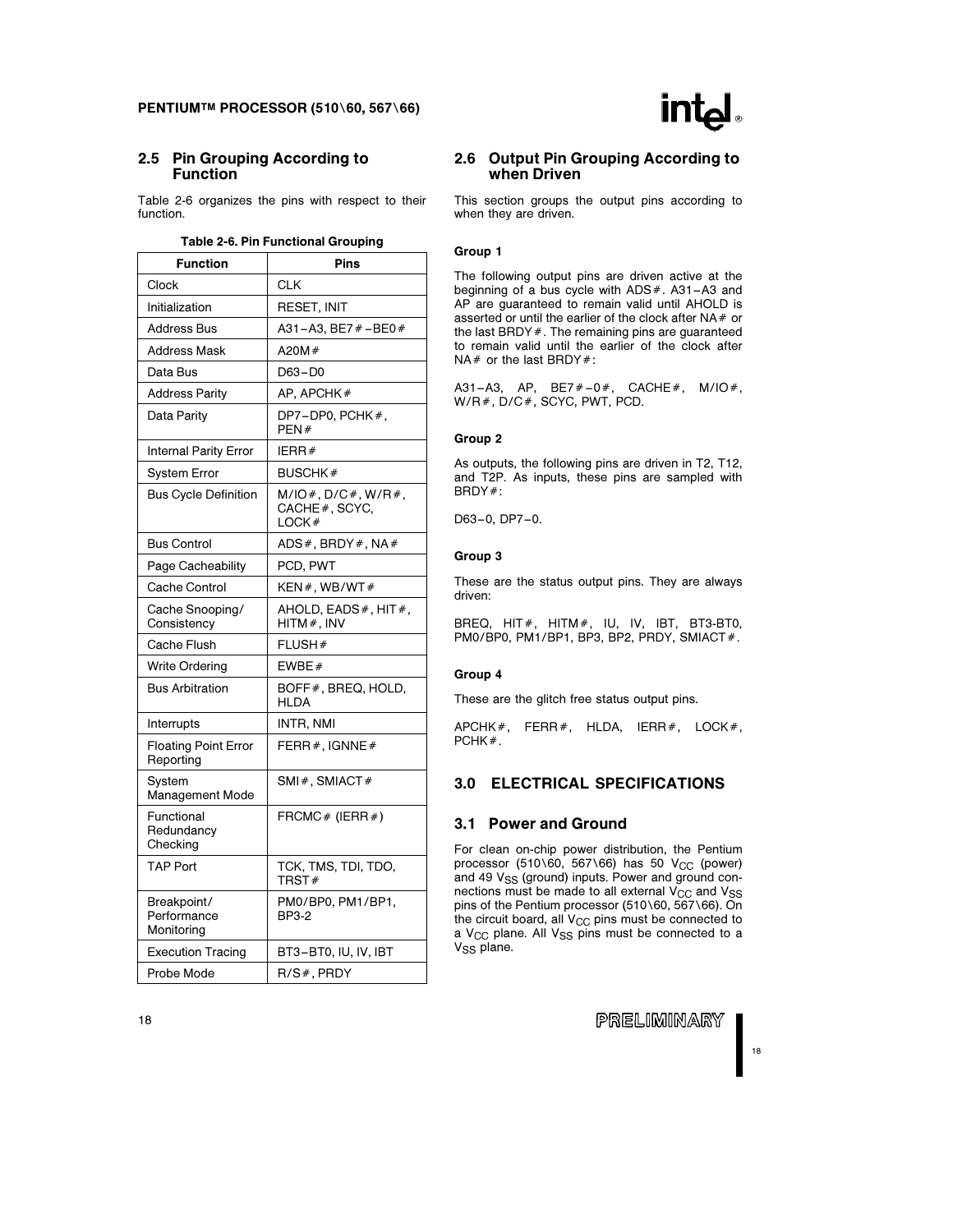### PENTIUM™ PROCESSOR (510\60, 567\66)

### 3.2 Decoupling Recommendations

Liberal decoupling capacitance should be placed near the Pentium processor (510\60, 567\66). The Pentium processor (510\60, 567\66) driving its large address and data buses at high frequencies can cause transient power surges, particularly when driving large capacitive loads.

Low inductance capacitors (i.e. surface mount capacitors) and interconnects are recommended for best high frequency electrical performance. Inductance can be reduced by connecting capacitors directly to the  $V_{CC}$  and  $V_{SS}$  planes, with minimal trace length between the component pads and vias to the plane. Capacitors specifically for PGA packages are also commercially available.

These capacitors should be evenly distributed among each component. Capacitor values should be chosen to ensure they eliminate both low and high frequency noise components.

### 3.3 Connection Specifications

All NC pins must remain unconnected.

For reliable operation, always connect unused inputs to an appropriate signal level. Unused active low inputs should be connected to V<sub>CC</sub>. Unused active high inputs should be connected to ground.

### 3.4 Maximum Ratings

Table 3-1 is a stress rating only. Functional operation at the maximums is not guaranteed. Functional operating conditions are given in the A.C. and D.C. specification tables.

Extended exposure to the maximum ratings may affect device reliability. Furthermore, although the Pentium processor (510\60, 567\66) contains protective circuitry to resist damage from static electric discharge, always take precautions to avoid high static voltages or electric fields.

|  | Table 3-1. Absolute Maximum Ratings |  |  |
|--|-------------------------------------|--|--|
|--|-------------------------------------|--|--|

| Case temperature<br>under bias                  | $-65^{\circ}$ C to $+110^{\circ}$ C                 |
|-------------------------------------------------|-----------------------------------------------------|
| Storage<br>temperature                          | $-65^{\circ}$ C to $+150^{\circ}$ C                 |
| Voltage on any<br>pin with respect<br>to ground | $-0.5$ V <sub>CC</sub> to V <sub>CC</sub> + 0.5 (V) |
| Supply voltage<br>with respect to<br>Vss        | $-0.5V$ to $+6.5V$                                  |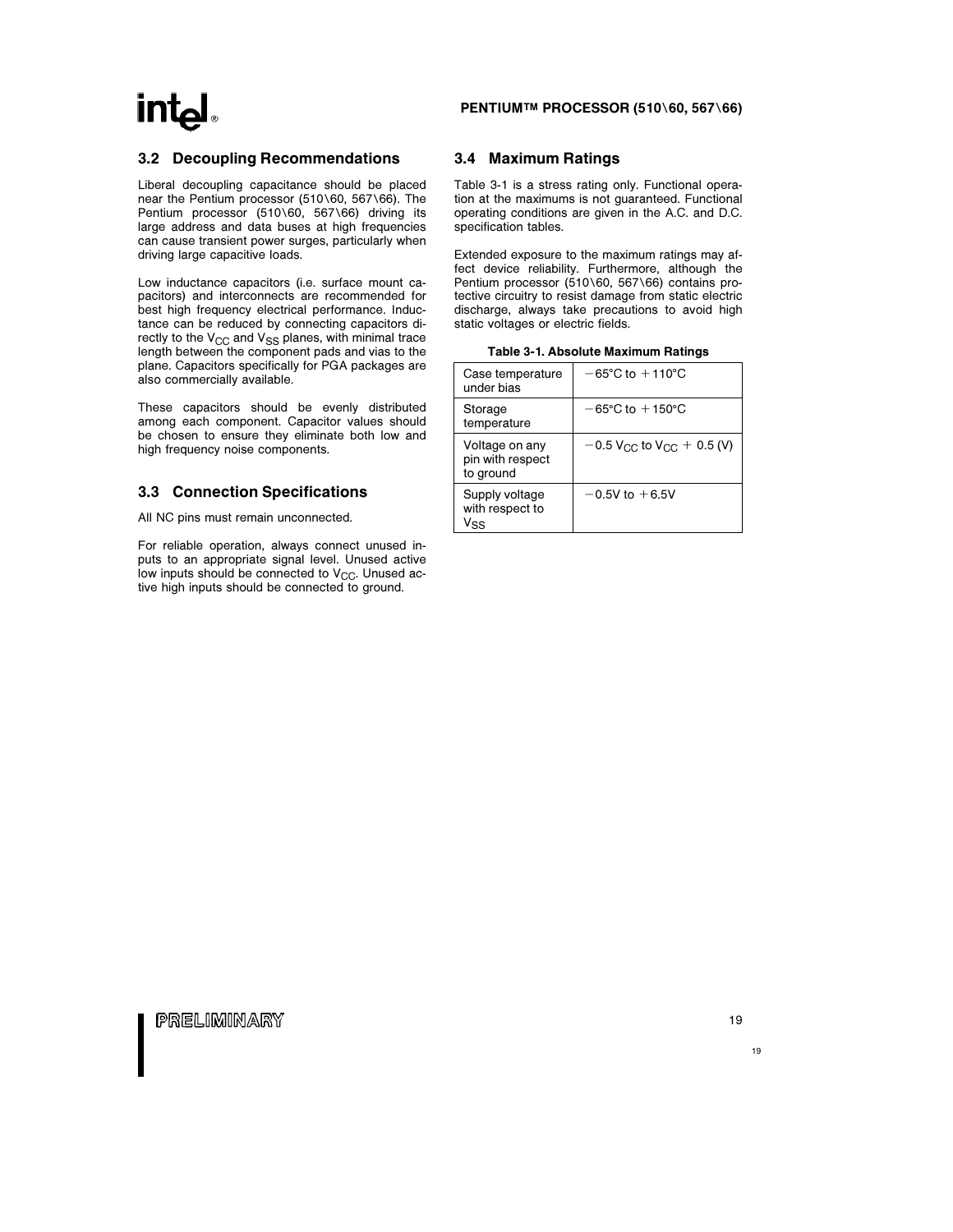### PENTIUMTM PROCESSOR (510\60, 567\66)



### 3.5 D.C. Specifications

Table 3-2 lists the D.C. specifications associated with the Pentium processor (510\60, 567\66).

| ≚GG<br>$-$ OCC NOICS TO, TT, TCASE<br>$-$ 000 110100 14, 10 |                                |        |                |          |                                                          |  |  |  |
|-------------------------------------------------------------|--------------------------------|--------|----------------|----------|----------------------------------------------------------|--|--|--|
| Symbol                                                      | Parameter                      | Min    | Max            | Unit     | <b>Notes</b>                                             |  |  |  |
| $V_{IL}$                                                    | Input Low Voltage              | $-0.3$ | $+0.8$         | V        | <b>TTL Level</b>                                         |  |  |  |
| $V_{\text{IH}}$                                             | Input High Voltage             | 2.0    | $V_{CC}$ + 0.3 | V        | <b>TTL Level</b>                                         |  |  |  |
| $V_{OL}$                                                    | Output Low Voltage             |        | 0.45           | V        | TTL Level, (1)                                           |  |  |  |
| $V_{OH}$                                                    | Output High Voltage            | 2.4    |                | V        | TTL Level, (2)                                           |  |  |  |
| $_{\rm lcc}$                                                | Power Supply Current           |        | 3200<br>2910   | mA<br>mA | 66 MHz, (7), (8)<br>60 MHz, (7), (9)                     |  |  |  |
| łц.                                                         | Input Leakage Current          |        | ± 15           | uA       | $0 \leq V_{IN} \leq V_{CC}$ , (4)                        |  |  |  |
| ILO                                                         | Output Leakage Current         |        | ± 15           | uA       | $0 \leq V_{\text{OUT}} \leq V_{\text{CC}}$ Tristate, (4) |  |  |  |
| 址                                                           | Input Leakage Current          |        | $-400$         | uA       | $V_{IN} = 0.45V, (5)$                                    |  |  |  |
| Iін                                                         | Input Leakage Current          |        | 200            | uA       | $V_{IN} = 2.4V, (6)$                                     |  |  |  |
| $C_{IN}$                                                    | Input Capacitance              |        | 15             | рF       |                                                          |  |  |  |
| $C_{\rm O}$                                                 | <b>Output Capacitance</b>      |        | 20             | рF       |                                                          |  |  |  |
| C <sub>I/O</sub>                                            | I/O Capacitance                |        | 25             | рF       |                                                          |  |  |  |
| $C_{CLK}$                                                   | <b>CLK Input Capacitance</b>   |        | 8              | рF       |                                                          |  |  |  |
| C <sub>TIN</sub>                                            | <b>Test Input Capacitance</b>  |        | 15             | рF       |                                                          |  |  |  |
| $C_{TOUT}$                                                  | <b>Test Output Capacitance</b> |        | 20             | рF       |                                                          |  |  |  |
| $C_{\mathsf{TCK}}$                                          | <b>Test Clock Capacitance</b>  |        | 8              | pF       |                                                          |  |  |  |

| Table 3-2. Pentium™ Processor (510\60, 567\66) D.C. Specifications |
|--------------------------------------------------------------------|
| $V_{CC}$ = See Notes 10, 11; $T_{case}$ = See Notes 12, 13         |

#### NOTES:

1. Parameter measured at 4 mA load.

2. Parameter measured at 1 mA load.

4. This parameter is for input without pullup or pulldown.

5. This parameter is for input with pullup.

6. This parameter is for input with pulldown.

7. Worst case average  $I_{CC}$  for a mix of test patterns.

8. (16W max.) Typical Pentium processor (510\60, 567\66) supply current is 2600 mA (13W) at 66 MHz.

9. (14.6W max.) Typical Pentium processor (510\60, 567\66) supply current is 2370 mA (11.9W) at 60 MHz.

10.  $V_{CC} = 5V \pm 5%$  at 60 MHz.

11.  $V_{\text{CC}}^{\text{C}} = 4.9V$  to 5.40V at 66 MHz.<br>12. T<sub>Case</sub> = 0°C to +80°C at 60 MHz.<br>13. T<sub>Case</sub> = 0°C to +70°C at 66 MHz.

### 3.6 A.C. Specifications

The 66 MHz and 60 MHz A.C. specifications given in Tables 3-3 and 3-4 consist of output delays, input setup requirements and input hold requirements. All A.C. specifications (with the exception of those for the TAP signals) are relative to the rising edge of the CLK input.

All timings are referenced to 1.5 volts for both ''0'' and ''1'' logic levels unless otherwise specified. Within the sampling window, a synchronous input must be stable for correct Pentium processor (510\60, 567\66) operation.

Care should be taken to read all notes associated with a particular timing parameter. In addition, the following list of notes apply to the timing specification tables in general and are not associated with any one timing. They are 2, 5, 6, and 14.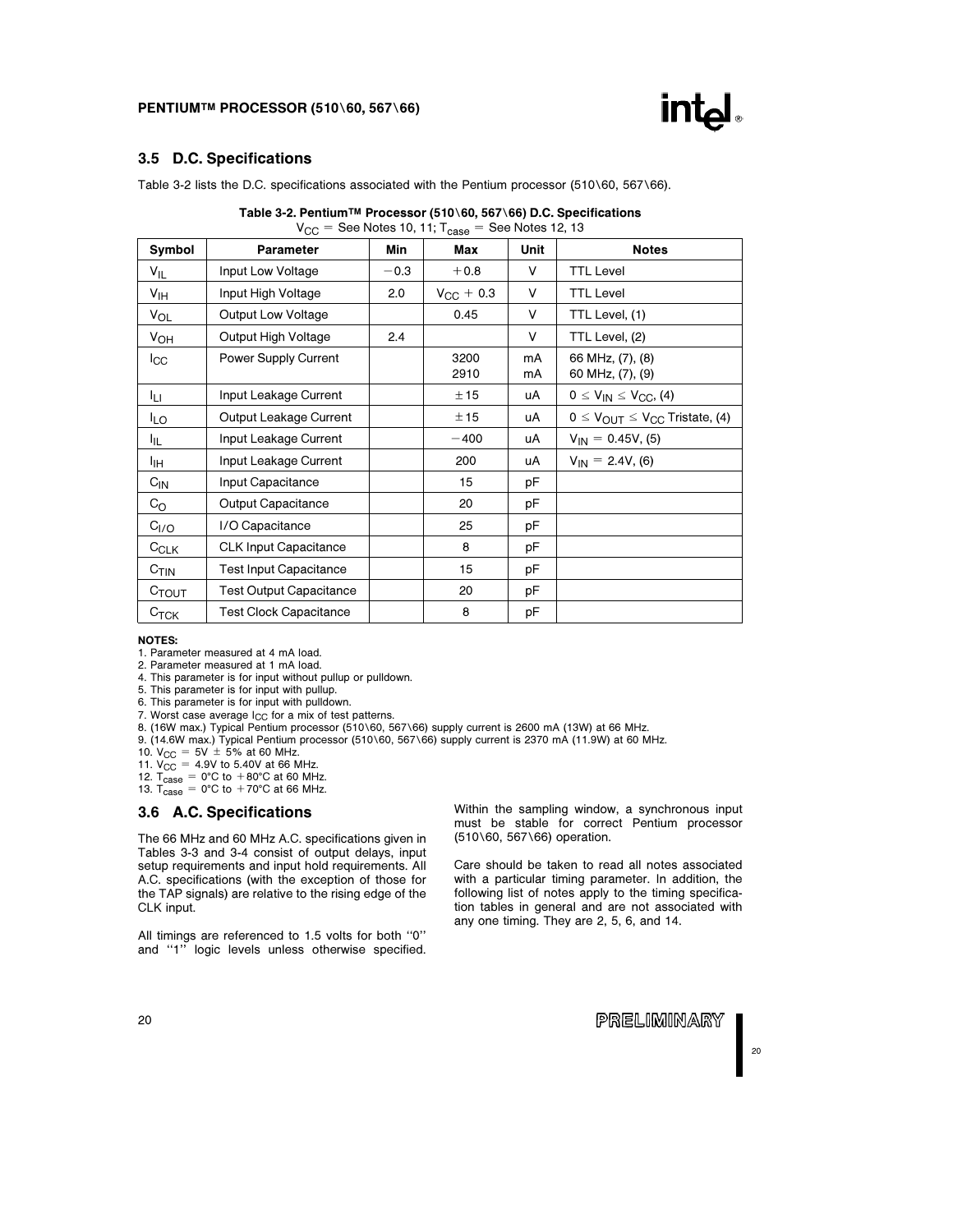### PENTIUM™ PROCESSOR (510\60, 567\66)

| <b>Symbol</b>    | Parameter                                                                                                     | Min   | Max   | Unit | <b>Figure</b> | <b>Notes</b>                      |
|------------------|---------------------------------------------------------------------------------------------------------------|-------|-------|------|---------------|-----------------------------------|
|                  | Frequency                                                                                                     | 33.33 | 66.66 | MHz  |               | 1x CLK                            |
| t <sub>1</sub>   | <b>CLK Period</b>                                                                                             | 15    |       | ns   | 3.1           |                                   |
| $t_{1a}$         | <b>CLK Period Stability</b>                                                                                   |       | ±250  | ps   |               | $(18)$ , $(19)$ , $(20)$ , $(21)$ |
| t2               | CLK High Time                                                                                                 | 4     |       | ns   | 3.1           | @2V, (1)                          |
| tз               | <b>CLK Low Time</b>                                                                                           | 4     |       | ns   | 3.1           | @0.8V, (1)                        |
| t <sub>4</sub>   | <b>CLK Fall Time</b>                                                                                          | 0.15  | 1.5   | ns   | 3.1           | $(2.0V - 0.8V)$ , (1)             |
| t5               | <b>CLK Rise Time</b>                                                                                          | 0.15  | 1.5   | ns   | 3.1           | $(0.8V - 2.0V)$ , (1)             |
| t <sub>6</sub>   | ADS #, A3-A31, BT0-3, PWT,<br>PCD, BE0-7#, M/IO#, D/C#,<br>$W/R$ #, CACHE#, SCYC, LOCK#<br><b>Valid Delay</b> | 1.5   | 8.0   | ns   | 3.2           |                                   |
| $t_{6a}$         | <b>AP Valid Delay</b>                                                                                         | 1.5   | 9.5   | ns   | 3.2           |                                   |
| $t_7$            | ADS #, AP, A3-A31, BT0-3,<br>PWT, PCD, BE0-7#, M/IO#,<br>$D/C$ #, W/R #, CACHE #, SCYC,<br>LOCK # Float Delay |       | 10    | ns   | 3.3           | (1)                               |
| t <sub>8</sub>   | PCHK#, APCHK#, IERR#,<br>FERR# Valid Delay                                                                    | 1.5   | 8.3   | ns   | 3.2           | (4)                               |
| tg               | BREQ, HLDA, SMIACT # Valid<br>Delay                                                                           | 1.5   | 8.0   | ns   | 3.2           | (4)                               |
| $t_{10}$         | HIT#, HITM# Valid Delay                                                                                       | 1.5   | 8.0   | ns   | 3.2           |                                   |
| t <sub>11</sub>  | PM0-1, BP0-3, IU, IV, IBT Valid<br>Delay                                                                      | 1.5   | 10    | ns   | 3.2           |                                   |
| t <sub>11a</sub> | <b>PRDY Valid Delay</b>                                                                                       | 1.5   | 8.0   | ns   | 3.2           |                                   |
| $t_{12}$         | D0-D63, DP0-7 Write Data Valid<br>Delay                                                                       | 1.5   | 9     | ns   | 3.2           |                                   |
| $t_{13}$         | D0-63, DP0-7 Write Data Float<br>Delay                                                                        |       | 10    | ns   | 3.3           | (1)                               |
| $t_{14}$         | A5-A31 Setup Time                                                                                             | 6.5   |       | ns   | 3.4           |                                   |
| $t_{15}$         | A5-A31 Hold Time                                                                                              | 1.5   |       | ns   | 3.4           |                                   |
| t <sub>16</sub>  | EADS#, INV, AP Setup Time                                                                                     | 5     |       | ns   | 3.4           |                                   |
| $t_{17}$         | EADS#, INV, AP Hold Time                                                                                      | 1.5   |       | ns   | 3.4           |                                   |
| t <sub>18</sub>  | KEN#, WB/WT# Setup Time                                                                                       | 5     |       | ns   | 3.4           |                                   |
| t <sub>18a</sub> | NA# Setup Time                                                                                                | 4.5   |       | ns   | 3.4           |                                   |
| $t_{19}$         | KEN#, WB/WT#, NA# Hold<br>Time                                                                                | 1.5   |       | ns   | 3.4           |                                   |
| t <sub>20</sub>  | BRDY # Setup Time                                                                                             | 5     |       | ns   | 3.4           |                                   |
| $t_{21}$         | BRDY # Hold Time                                                                                              | 1.5   |       | ns   | 3.4           |                                   |
| t <sub>22</sub>  | AHOLD, BOFF # Setup Time                                                                                      | 5.5   |       | ns   | 3.4           |                                   |
| $t_{23}$         | AHOLD, BOFF # Hold Time                                                                                       | 1.5   |       | ns   | 3.4           |                                   |

### Table 3-3. 66 MHz Pentium™ Processor (510∖60, 567∖66) A.C. Specifications<br>V<sub>CC</sub> = 4.9V to 5.40V; T<sub>case</sub> = 0°C to +70°C; C<sub>L</sub> = 0 pF

PRELIMINARY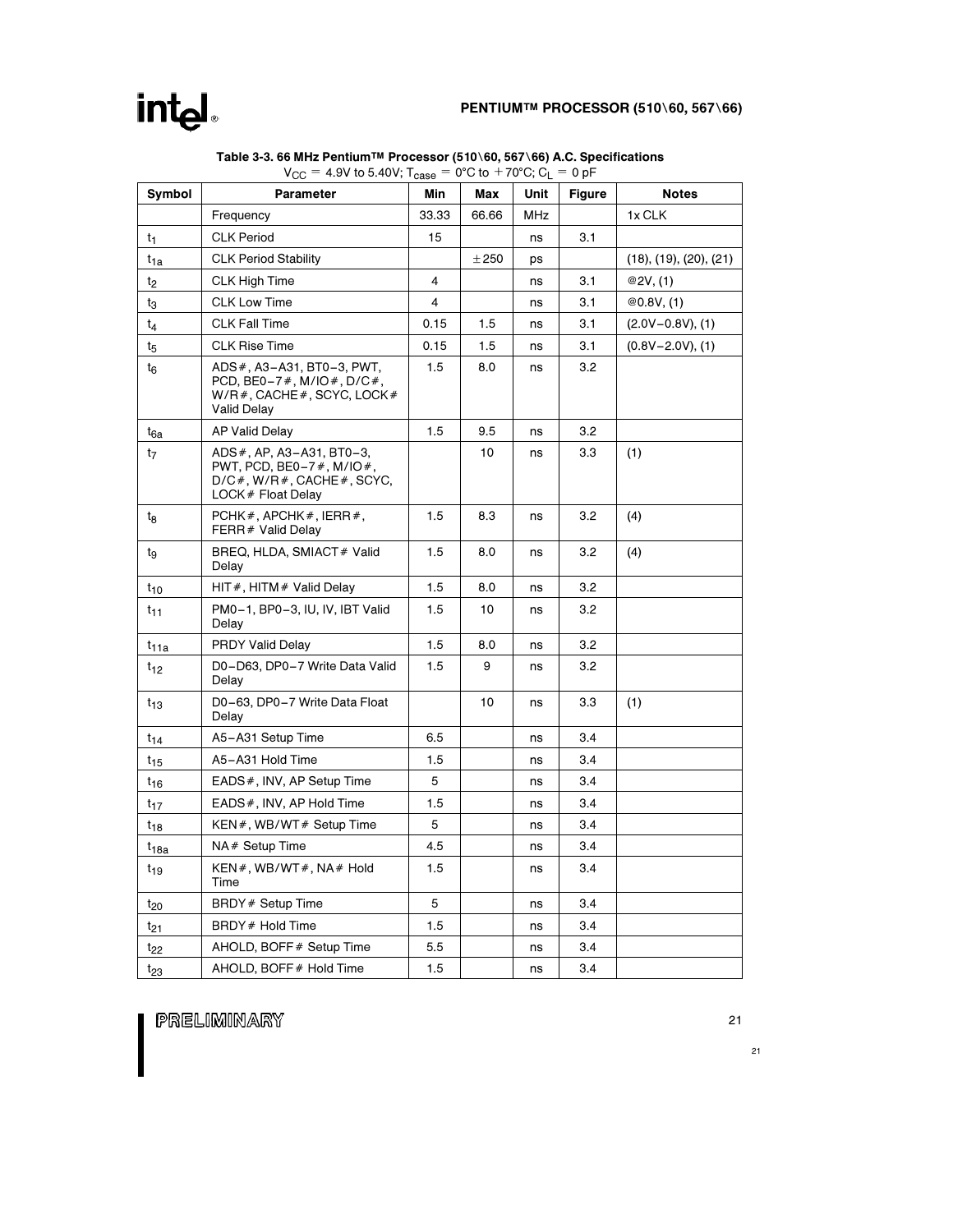### PENTIUMTM PROCESSOR (510\60, 567\66)



| Symbol           | <b>Parameter</b>                                                                                                | Min            | Max | Unit        | <b>Figure</b> | <b>Notes</b>     |
|------------------|-----------------------------------------------------------------------------------------------------------------|----------------|-----|-------------|---------------|------------------|
| $t_{24}$         | BUSCHK#, EWBE#, HOLD, PEN#<br>Setup Time                                                                        | 5              |     | ns          | 3.4           |                  |
| $t_{25}$         | BUSCHK#, EWBE#, HOLD, PEN#<br><b>Hold Time</b>                                                                  | 1.5            |     | ns          | 3.4           |                  |
| $t_{26}$         | A20M #, INTR, Setup Time                                                                                        | 5              |     | ns          | 3.4           | (12), (16)       |
| $t_{27}$         | A20M #, INTR, Hold Time                                                                                         | 1.5            |     | ns          | 3.4           | (13)             |
| $t_{28}$         | INIT, FLUSH #, NMI, SMI #, IGNNE #<br>Setup Time                                                                | 5              |     | ns          | 3.4           | (16), (17)       |
| $t_{29}$         | INIT, FLUSH $#$ , NMI, SMI $#$ , IGNNE $#$<br><b>Hold Time</b>                                                  | 1.5            |     | ns          | 3.4           |                  |
| t <sub>30</sub>  | INIT, FLUSH $\#$ , NMI, SMI $\#$ , IGNNE $\#$<br>Pulse Width, Async                                             | $\overline{2}$ |     | <b>CLKs</b> |               | (15), (17)       |
| $t_{31}$         | R/S# Setup Time                                                                                                 | 5              | ns  |             |               | (12), (16), (17) |
| $t_{32}$         | $R/S#$ Hold Time                                                                                                | 1.5<br>ns      |     | 3.4         | (13)          |                  |
| $t_{33}$         | R/S# Pulse Width, Async.                                                                                        | $\overline{c}$ |     | <b>CLKs</b> |               | (15), (17)       |
| $t_{34}$         | D0-D63 Read Data Setup Time                                                                                     | 3.8            |     | ns          | 3.4           |                  |
| t <sub>34a</sub> | DP0-7 Read Data Setup Time                                                                                      | 3.8            |     | ns          | 3.4           |                  |
| $t_{35}$         | D0-D63, DP0-7 Read Data Hold Time                                                                               | $\overline{c}$ |     | ns          | 3.4           |                  |
| t36              | <b>RESET Setup Time</b>                                                                                         | 5              |     | ns          | 3.5           | (11), (12), (16) |
| $t_{37}$         | <b>RESET Hold Time</b>                                                                                          | 1.5            |     | ns          | 3.5           | (11), (13)       |
| t38              | RESET Pulse Width, V <sub>CC</sub> & CLK Stable                                                                 | 15             |     | CLKs        | 3.5           | (11)             |
| t39              | RESET Active After V <sub>CC</sub> & CLK Stable                                                                 | $\mathbf{1}$   |     | ms          | 3.5           | power up, $(11)$ |
| $t_{40}$         | Pentium processor (510\60, 567\66)<br>Reset Configuration Signals (INIT,<br>FLUSH#, FRCMC#) Setup Time          | 5              |     | ns          | 3.5           | (12), (16), (17) |
| $t_{41}$         | Pentium processor (510\60, 567\66)<br>Reset Configuration Signals (INIT,<br>FLUSH#, FRCMC#) Hold Time           | 1.5            |     | ns          | 3.5           | (13)             |
| $t_{42}$         | Pentium processor (510\60, 567\66)<br>Reset Configuration Signals (INIT,<br>FLUSH#, FRCMC#) Setup Time, Async.  | 2              |     | <b>CLKs</b> | 3.5           | (16)             |
| $t_{43}$         | Pentium processor (510\60, 567\66)<br>Reset Configuration Signals (INIT,<br>FLUSH #, FRCMC #) Hold Time, Async. | $\overline{c}$ |     | <b>CLKs</b> | 3.5           |                  |
| $t_{44}$         | <b>TCK Frequency</b>                                                                                            |                | 16  | <b>MHz</b>  |               |                  |
| $t_{45}$         | <b>TCK Period</b>                                                                                               | 62.5           |     | ns          | 3.1           |                  |

Table 3-3. 66 MHz Pentium™ Processor (510∖60, 567∖66) A.C. Specifications  $V_{\text{CC}} = 4.9V$  to 5.40V; T<sub>case</sub> = 0°C to +70°C; C<sub>L</sub> = 0 pF (Continued)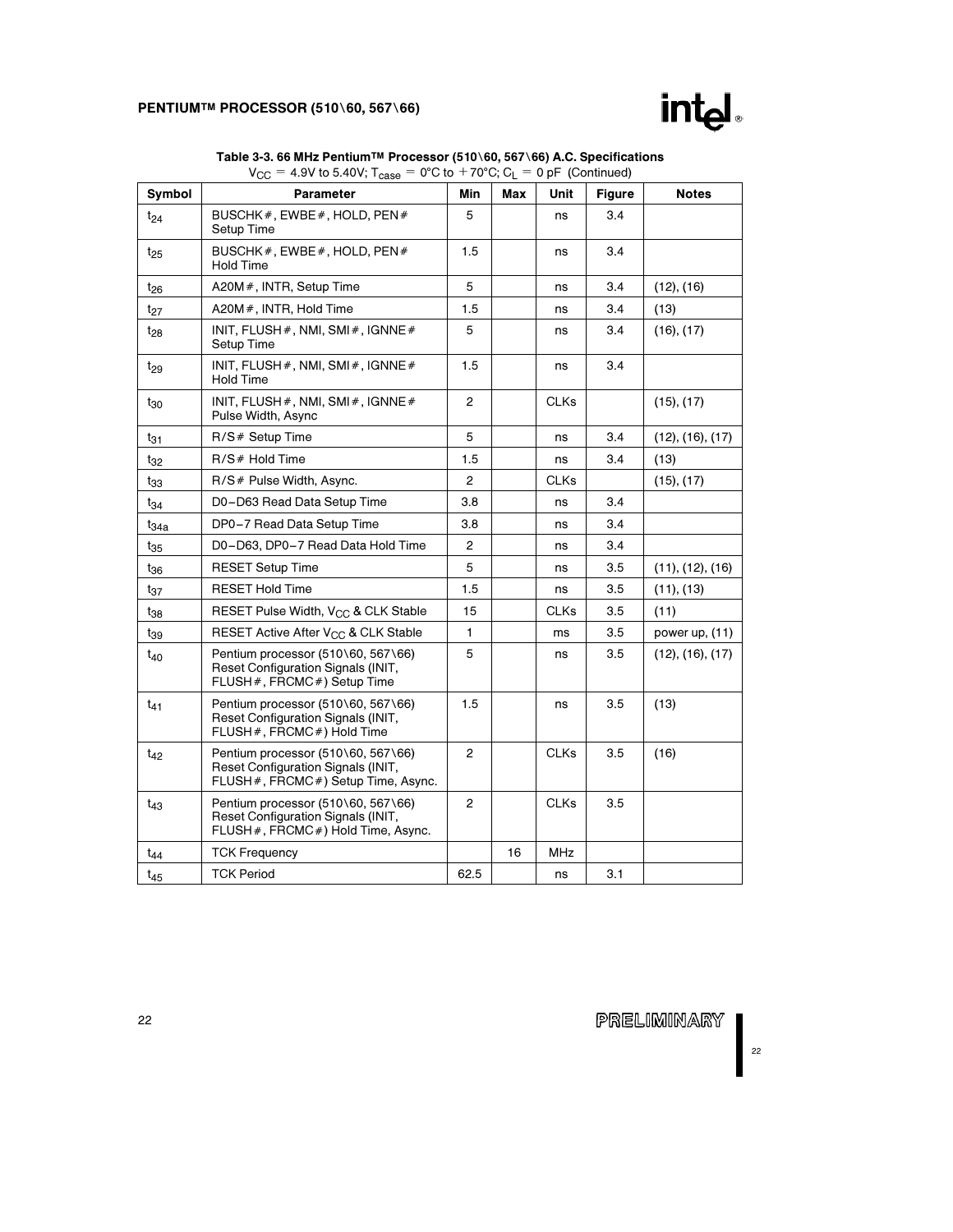### intal

### PENTIUM™ PROCESSOR (510\60, 567\66)

| Symbol          | <b>Parameter</b>                 | Min | Max | Unit | <b>Figure</b> | <b>Notes</b>                            |
|-----------------|----------------------------------|-----|-----|------|---------------|-----------------------------------------|
| $t_{46}$        | <b>TCK High Time</b>             | 25  |     | ns   | 3.1           | @2V, (1)                                |
| $t_{47}$        | <b>TCK Low Time</b>              | 25  |     | ns   | 3.1           | @0.8V, (1)                              |
| t <sub>48</sub> | <b>TCK Fall Time</b>             |     | 5   | ns   | 3.1           | $(2.0V - 0.8V)$ , $(1)$ , $(8)$ , $(9)$ |
| t <sub>49</sub> | <b>TCK Rise Time</b>             |     | 5   | ns   | 3.1           | $(0.8V - 2.0V)$ , $(1)$ , $(8)$ , $(9)$ |
| t <sub>50</sub> | TRST # Pulse Width               | 40  |     | ns   | 3.7           | Asynchronous, (1)                       |
| $t_{51}$        | TDI, TMS Setup Time              | 5   |     | ns   | 3.6           | (7)                                     |
| $t_{52}$        | TDI, TMS Hold Time               | 13  |     | ns   | 3.6           | (7)                                     |
| $t_{53}$        | <b>TDO Valid Delay</b>           | 3   | 20  | ns   | 3.6           | (8)                                     |
| t <sub>54</sub> | <b>TDO Float Delay</b>           |     | 25  | ns   | 3.6           | (1), (8)                                |
| t <sub>55</sub> | All Non-Test Outputs Valid Delay | 3   | 20  | ns   | 3.6           | (3), (8), (10)                          |
| t <sub>56</sub> | All Non-Test Outputs Float Delay |     | 25  | ns   | 3.6           | (1), (3), (8), (10)                     |
| $t_{57}$        | All Non-Test Inputs Setup Time   | 5   |     | ns   | 3.6           | (3), (7), (10)                          |
| $t_{58}$        | All Non-Test Inputs Hold Time    | 13  |     | ns   | 3.6           | (3), (7), (10)                          |

### Table 3-3. 66 MHz Pentium™ Processor (510\60, 567\66) A.C. Specifications  $V_{\text{CC}} = 4.9V$  to 5.40V; T<sub>case</sub> = 0°C to +70°C; C<sub>L</sub> = 0 pF (Continued)

#### NOTES:

1. Not 100% tested. Guaranteed by design/characterization.

2. TTL input test waveforms are assumed to be 0 to 3 Volt transitions with 1Volt/ns rise and fall times.

3. Non-Test Outputs and Inputs are the normal output or input signals (besides TCK, TRST#, TDI, TDO, and TMS). These timings correspond to the response of these signals due to boundary scan operations.

4. APCHK#, FERR#, HLDA, IERR#, LOCK#, and PCHK# are glitch free outputs. Glitch free signals monotonically transition without false transitions (i.e. glitches).

5. 0.8 V/ns  $\leq$  CLK input rise/fall time  $\leq$  8 V/ns.

6. 0.3 V/ns  $\leq$  Input rise/fall time  $\leq$  5 V/ns.

7. Referenced to TCK rising edge.

8. Referenced to TCK falling edge.

9. 1 ns can be added to the maximum TCK rise and fall times for every 10 MHz of frequency below 16 MHz.

10. During probe mode operation, use the normal specified timings. Do not use the boundary scan timings (t<sub>55-58</sub>).

11. FRCMC# should be tied to V<sub>CC</sub> (high) to ensure proper operation of the Pentium processor (510\60, 567\66) as a<br>master Pentium processor (510\60, 567\66).

12. Setup time is required to guarantee recognition on a specific clock.

13. Hold time is required to guarantee recognition on a specific clock.

14. All TTL timings are referenced from 1.5 V.

15. To guarantee proper asynchronous recognition, the signal must have been deasserted (inactive) for a minimum of 2 clocks before being returned active and must meet the minimum pulse width.

16. This input may be driven asynchronously.

17. When driven asynchronously, NMI, FLUSH#, R/S#, INIT, and SMI# must be deasserted (inactive) for a minimum of 2 clocks before being returned active.

18. Functionality is guaranteed by design/characterization. 19. Measured on rising edge of adjacent CLKs at 1.5V.

20. To ensure a 1:1 relationship between the amplitude of the input jitter and the internal and external clocks, the jitter frequency spectrum should not have any power spectrum peaking between 500 KHz and  $\frac{1}{3}$  of the CLK operating frequency. 21. The amount of jitter present must be accounted for as a component of CLK skew between devices.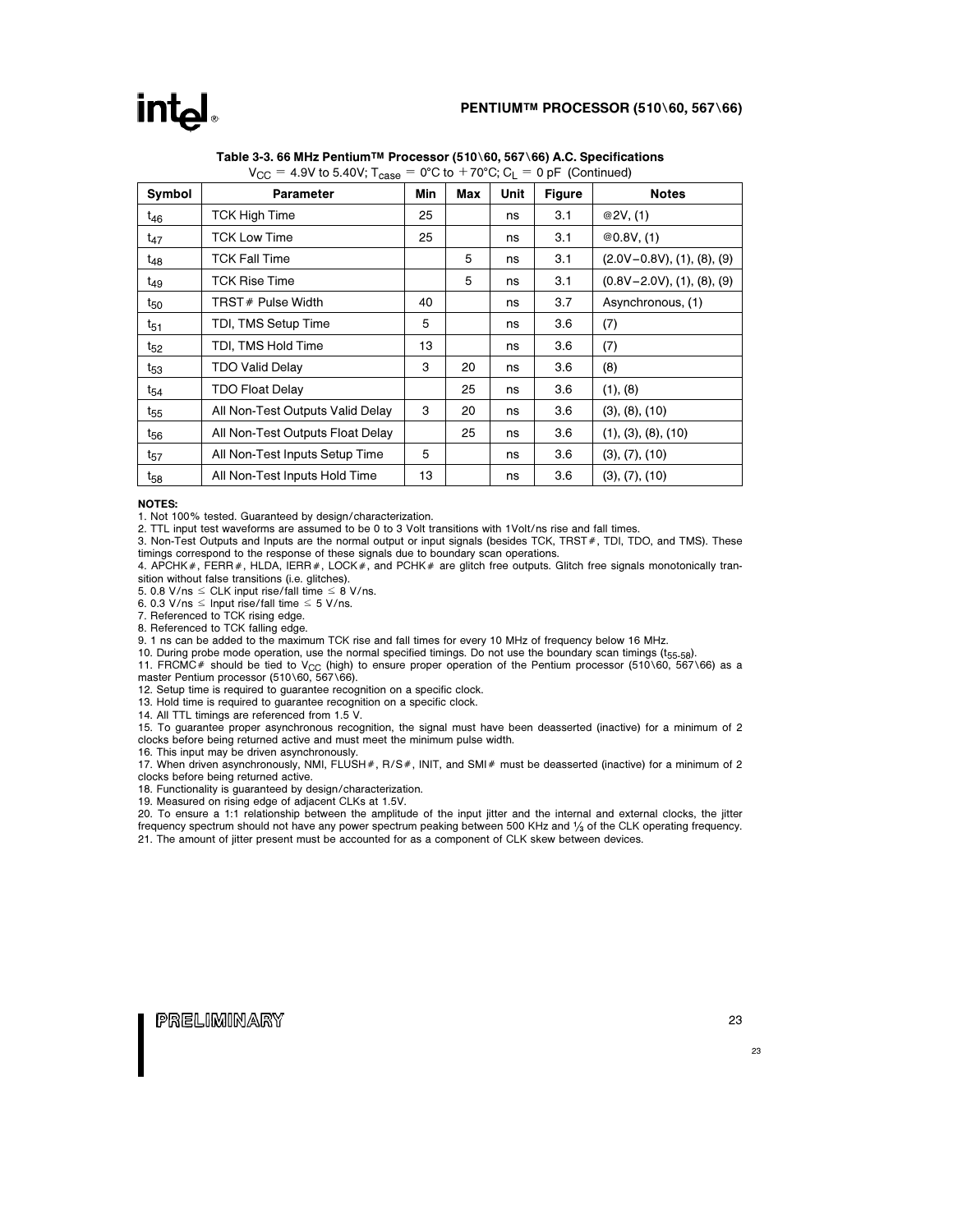

| Symbol                      | <b>Parameter</b>                                                                                     |       | Max  | Unit | <b>Figure</b> | <b>Notes</b>                      |
|-----------------------------|------------------------------------------------------------------------------------------------------|-------|------|------|---------------|-----------------------------------|
|                             | Frequency                                                                                            | 33.33 | 60   | MHz  |               | 1x CLK                            |
| t <sub>1</sub>              | <b>CLK Period</b>                                                                                    | 16.67 |      | ns   | 3.1           |                                   |
| $t_{1a}$                    | <b>CLK Period Stability</b>                                                                          |       | ±250 | ps   |               | $(18)$ , $(19)$ , $(20)$ , $(21)$ |
| t2                          | <b>CLK High Time</b>                                                                                 | 4     |      | ns   | 3.1           | @2V, (1)                          |
| t3                          | <b>CLK Low Time</b>                                                                                  | 4     |      | ns   | 3.1           | @0.8V(1)                          |
| $t_4$                       | <b>CLK Fall Time</b>                                                                                 | 0.15  | 1.5  | ns   | 3.1           | $(2.0V - 0.8V)$ , (1)             |
| $\ensuremath{\mathbf{t}}_5$ | <b>CLK Rise Time</b>                                                                                 | 0.15  | 1.5  | ns   | 3.1           | $(0.8V - 2.0V)$ , (1)             |
| $t_6$                       | ADS #, A3-A31, BT0-3, PWT, PCD,<br>$BE0-7$ #, M/IO#, D/C#, W/R#,<br>CACHE#, SCYC, LOCK # Valid Delay | 1.5   | 9.0  | ns   | 3.2           |                                   |
| t <sub>6a</sub>             | <b>AP Valid Delay</b>                                                                                | 1.5   | 10.5 | ns   | 3.2           |                                   |
| t <sub>7</sub>              | ADS#, AP, A3-A31, BT0-3, PWT,<br>PCD, BE0-7#, M/IO#, D/C#, W/R#,<br>CACHE#, SCYC, LOCK# Float Delay  |       | 11   | ns   | 3.3           | (1)                               |
| tg                          | PCHK#, APCHK#, IERR#, FERR#<br>Valid Delay                                                           |       | 9.3  | ns   | 3.2           | (4)                               |
| tg                          | BREQ, HLDA, SMIACT # Valid Delay                                                                     | 1.5   | 9.0  | ns   | 3.2           | (4)                               |
| $t_{10}$                    | $HIT#$ , $HITM#$ Valid Delay                                                                         |       | 9.0  | ns   | 3.2           |                                   |
| $t_{11}$                    | PM0-1, BP0-3, IU, IV, IBT Valid Delay                                                                | 1.5   | 11   | ns   | 3.2           |                                   |
| $t_{11a}$                   | <b>PRDY Valid Delay</b>                                                                              | 1.5   | 9.0  | ns   | 3.2           |                                   |
| $t_{12}$                    | D0-D63, DP0-7 Write Data Valid Delay                                                                 | 1.5   | 10   | ns   | 3.2           |                                   |
| $t_{13}$                    | D0-D63, DP0-7 Write Data Float Delay                                                                 |       | 11   | ns   | 3.3           | (1)                               |
| $t_{14}$                    | A5-A31 Setup Time                                                                                    | 7     |      | ns   | 3.4           |                                   |
| $t_{15}$                    | A5-A31 Hold Time                                                                                     | 1.5   |      | ns   | 3.4           |                                   |
| $t_{16}$                    | EADS#, INV, AP Setup Time                                                                            | 5.5   |      | ns   | 3.4           |                                   |
| $t_{17}$                    | EADS#, INV, AP Hold Time                                                                             | 1.5   |      | ns   | 3.4           |                                   |
| $t_{18}$                    | KEN#, WB/WT# Setup Time                                                                              | 5.5   |      | ns   | 3.4           |                                   |
| $t_{18a}$                   | NA# Setup Time                                                                                       | 5.0   |      | ns   | 3.4           |                                   |
| $t_{19}$                    | KEN#, WB/WT#, NA# Hold Time                                                                          | 1.5   |      | ns   | 3.4           |                                   |
| $t_{20}$                    | BRDY # Setup Time                                                                                    | 5.5   |      | ns   | 3.4           |                                   |
| $t_{21}$                    | BRDY # Hold Time                                                                                     | 1.5   |      | ns   | 3.4           |                                   |
| t <sub>22</sub>             | AHOLD, BOFF # Setup Time                                                                             | 6     |      | ns   | 3.4           |                                   |
| $t_{23}$                    | AHOLD, BOFF # Hold Time                                                                              | 1.5   |      | ns   | 3.4           |                                   |
| $t_{24}$                    | BUSCHK#, EWBE#, HOLD, PEN#<br>Setup Time                                                             | 5.5   |      | ns   | 3.4           |                                   |
| $t_{25}$                    | BUSCHK#, EWBE#, HOLD, PEN#<br><b>Hold Time</b>                                                       | 1.5   |      | ns   | 3.4           |                                   |

PRELIMINARY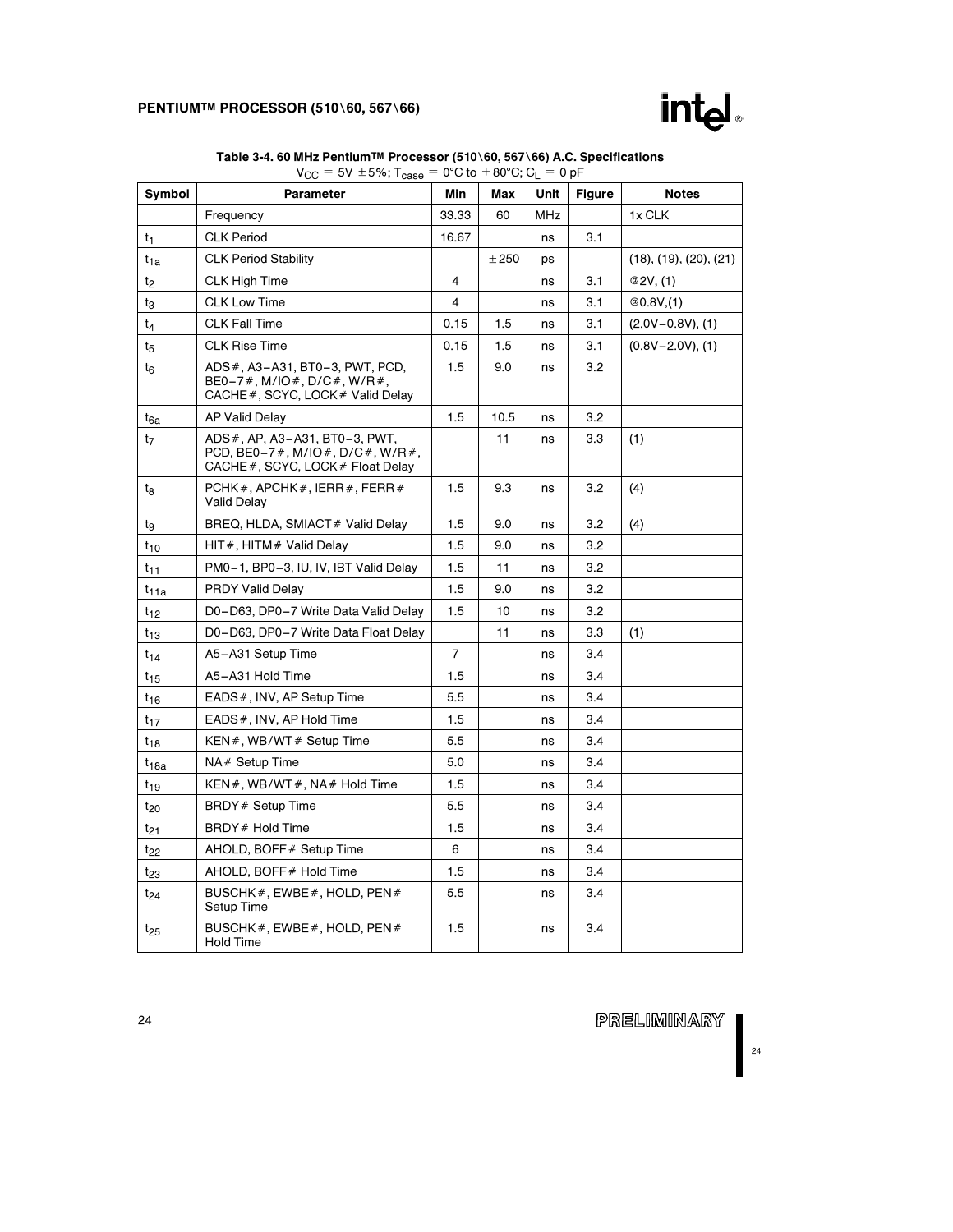### PENTIUM™ PROCESSOR (510\60, 567\66)

|                  | ▾◡◡<br>00 -070, ICASE                                                                                               |                |     | v pri (vornmava) |               |                                    |
|------------------|---------------------------------------------------------------------------------------------------------------------|----------------|-----|------------------|---------------|------------------------------------|
| Symbol           | <b>Parameter</b>                                                                                                    | Min            | Max | Unit             | <b>Figure</b> | <b>Notes</b>                       |
| $t_{26}$         | A20M #, INTR, Setup Time                                                                                            | 5.5            |     | ns               | 3.4           | (12), (16)                         |
| $t_{27}$         | A20M #, INTR, Hold Time                                                                                             | 1.5            |     | ns               | 3.4           | (13)                               |
| $t_{28}$         | INIT, FLUSH $#$ , NMI, SMI $#$ , IGNNE $#$<br>Setup Time                                                            | 5.5            |     | ns               | 3.4           | (16), (17)                         |
| t <sub>29</sub>  | INIT, FLUSH $#$ , NMI, SMI $#$ , IGNNE $#$<br><b>Hold Time</b>                                                      | 1.5            |     | ns               | 3.4           |                                    |
| $t_{30}$         | INIT, FLUSH $#$ , NMI, SMI $#$ , IGNNE $#$<br>Pulse Width, Async                                                    | $\overline{2}$ |     | <b>CLKs</b>      |               | (15), (17)                         |
| t31              | R/S# Setup Time                                                                                                     | 5.5            |     | ns               | 3.4           | (12), (16), (17)                   |
| $t_{32}$         | R/S# Hold Time                                                                                                      | 1.5            |     | ns               | 3.4           | (13)                               |
| $t_{33}$         | R/S # Pulse Width, Async.                                                                                           | 2              |     | <b>CLKs</b>      |               | (15), (17)                         |
| $t_{34}$         | D0-D63 Read Data Setup Time                                                                                         | 4.3            |     | ns               | 3.4           |                                    |
| t <sub>34a</sub> | DP0-7 Read Data Setup Time                                                                                          | 4.3            |     | ns               | 3.4           |                                    |
| $t_{35}$         | D0-D63, DP0-7 Read Data Hold Time                                                                                   | 2              |     | ns               | 3.4           |                                    |
| $t_{36}$         | <b>RESET Setup Time</b>                                                                                             | 5.5            |     | ns               | 3.5           | (11), (12), (16)                   |
| $t_{37}$         | <b>RESET Hold Time</b>                                                                                              | 1.5            |     | ns               | 3.5           | (11), (13)                         |
| $t_{38}$         | RESET Pulse Width, V <sub>CC</sub> & CLK Stable                                                                     | 15             |     | CLKs             | 3.5           | (11)                               |
| t39              | RESET Active after $V_{CC}$ & CLK Stable                                                                            | 1              |     | ms               | 3.5           | Power Up, (11)                     |
| t <sub>40</sub>  | Pentium Processor (510\60, 567\66)<br>Reset Configuration Signals (INIT,<br>FLUSH #, FRCMC #) Setup Time            | 5.5            |     | ns               | 3.5           | (12), (16), (17)                   |
| $t_{41}$         | Pentium Processor (510\60, 567\66)<br>Reset Configuration Signals (INIT,<br>FLUSH #, FRCMC #) Hold Time             | 1.5            |     | ns               | 3.5           | (13)                               |
| $t_{42}$         | Pentium Processor (510\60, 567\66)<br>Reset Configuration Signals (INIT,<br>FLUSH #, FRCMC #) Setup Time,<br>Async. | 2              |     | <b>CLKs</b>      | 3.5           | (16)                               |
| $t_{43}$         | Pentium Processor (510\60, 567\66)<br>Reset Configuration Signals (INIT,<br>FLUSH #, FRCMC #) Hold Time,<br>Async.  | $\overline{2}$ |     | <b>CLKs</b>      | 3.5           |                                    |
| t <sub>44</sub>  | <b>TCK Frequency</b>                                                                                                |                | 16  | MHz              |               |                                    |
| $t_{45}$         | <b>TCK Period</b>                                                                                                   | 62.5           |     | ns               | 3.1           |                                    |
| t <sub>46</sub>  | TCK High Time                                                                                                       | 25             |     | ns               | 3.1           | @2V, (1)                           |
| $t_{47}$         | <b>TCK Low Time</b>                                                                                                 | 25             |     | ns               | 3.1           | @0.8V, (1)                         |
| $t_{48}$         | <b>TCK Fall Time</b>                                                                                                |                | 5   | ns               | 3.1           | $(2.0V - 0.8V)$ ,<br>(1), (8), (9) |
| t <sub>49</sub>  | <b>TCK Rise Time</b>                                                                                                |                | 5   | ns               | 3.1           | $(0.8V - 2.0V)$ ,<br>(1), (8), (9) |

Table 3-4. 60 MHz Pentium™ Processor (510∖60, 567∖66) A.C. Specifications  $V_{CC} = 5V \pm 5\%; T_{CASE} = 0°C$  to  $+80°C; C_{L} = 0 pF$  (Continued)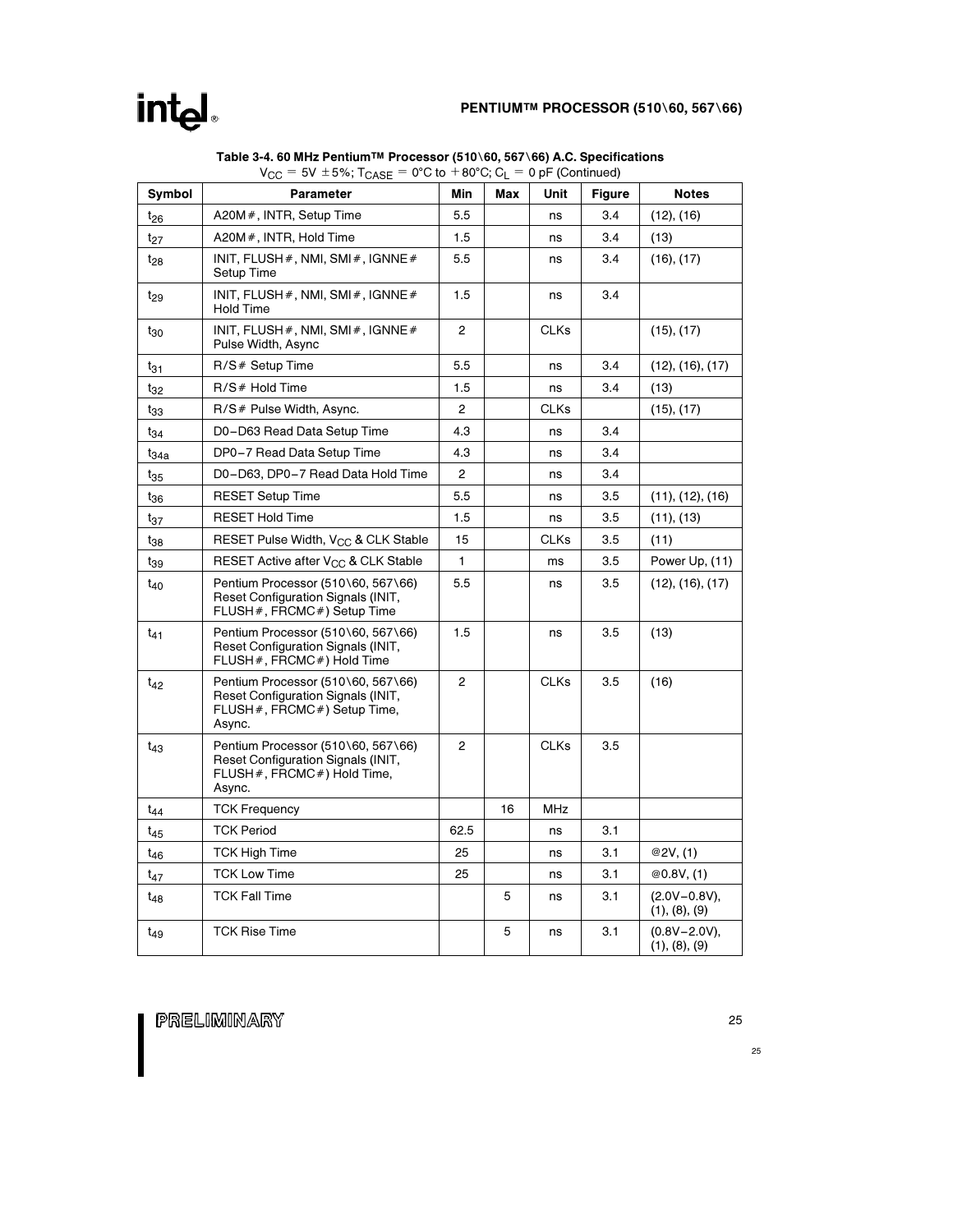

| $V_{CC} = 5V \pm 5\%$ ; T <sub>CASE</sub> = 0°C to +80°C; C <sub>L</sub> = 0 pF (Continued) |                                  |     |     |             |               |                     |  |  |  |  |
|---------------------------------------------------------------------------------------------|----------------------------------|-----|-----|-------------|---------------|---------------------|--|--|--|--|
| Symbol                                                                                      | <b>Parameter</b>                 | Min | Max | <b>Unit</b> | <b>Figure</b> | <b>Notes</b>        |  |  |  |  |
| $t_{50}$                                                                                    | TRST# Pulse Width                | 40  |     | ns          | 3.7           | Async, $(1)$        |  |  |  |  |
| $t_{51}$                                                                                    | TDI, TMS Setup Time              | 5   |     | ns          | 3.6           | (7)                 |  |  |  |  |
| $t_{52}$                                                                                    | TDI, TMS Hold Time               | 13  |     | ns          | 3.6           | (7)                 |  |  |  |  |
| $t_{53}$                                                                                    | <b>TDO Valid Delay</b>           | 3   | 20  | ns          | 3.6           | (8)                 |  |  |  |  |
| t <sub>54</sub>                                                                             | <b>TDO Float Delay</b>           |     | 25  | ns          | 3.6           | (1), (8)            |  |  |  |  |
| $t_{55}$                                                                                    | All Non-Test Outputs Valid Delay | 3   | 20  | ns          | 3.6           | (3), (8), (10)      |  |  |  |  |
| $t_{56}$                                                                                    | All Non-Test Outputs Float Delay |     | 25  | ns          | 3.6           | (1), (3), (8), (10) |  |  |  |  |
| $t_{57}$                                                                                    | All Non-Test Inputs Setup Time   | 5   |     | ns          | 3.6           | (3), (7), (10)      |  |  |  |  |
| t <sub>58</sub>                                                                             | All Non-Test Inputs Hold Time    | 13  |     | ns          | 3.6           | (3), (7), (10)      |  |  |  |  |
|                                                                                             |                                  |     |     |             |               |                     |  |  |  |  |

### Table 3-4. 60 MHz Pentium™ Processor (510\60, 567\66) A.C. Specifications

#### NOTES:

1. Not 100% tested. Guaranteed by design/characterization.

2. TTL input test waveforms are assumed to be 0 to 3 Volt transitions with 1Volt/ns rise and fall times.

3. Non-Test Outputs and Inputs are the normal output or input signals (besides TCK, TRST#, TDI, TDO, and TMS). These timings correspond to the response of these signals due to boundary scan operations.

4. APCHK #, FERR #, HLDA, IERR #, LOCK #, and PCHK # are glitch free outputs. Glitch free signals monotonically transition without false transitions (i.e. glitches).

5. 0.8 V/ns  $\leq$  CLK input rise/fall time  $\leq$  8 V/ns.

6. 0.3 V/ns  $\leq$  Input rise/fall time  $\leq$  5 V/ns.

7. Referenced to TCK rising edge.

8. Referenced to TCK falling edge.

9. 1 ns can be added to the maximum TCK rise and fall times for every 10 MHz of frequency below 16 MHz.

10. During probe mode operation, use the normal specified timings. Do not use the boundary scan timings (t55-58).

11. FRCMC# should be tied to V<sub>CC</sub> (high) to ensure proper operation of the Pentium processor (510\60, 567\66) as a master Pentium processor (510\60, 567\66).

12. Setup time is required to guarantee recognition on a specific clock.

13. Hold time is required to guarantee recognition on a specific clock.

14. All TTL timings are referenced from 1.5 V.

15. To guarantee proper asynchronous recognition, the signal must have been deasserted (inactive) for a minimum of 2 clocks before being returned active and must meet the minimum pulse width.

16. This input may be driven asynchronously.

17. When driven asynchronously, NMI, FLUSH#, R/S#, INIT, and SMI# must be deasserted (inactive) for a minimum of 2 clocks before being returned active.

18. Functionality is guaranteed by design/characterization.

19. Measured on rising edge of adjacent CLKs at 1.5V.

20. To ensure a 1:1 relationship between the amplitude of the input jitter and the internal and external clocks, the jitter frequency spectrum should not have any power spectrum peaking between 500 KHz and  $\frac{1}{3}$  of the CLK operating frequency. 21. The amount of jitter present must be accounted for as a component of CLK skew between devices.

**PRELIMINARY**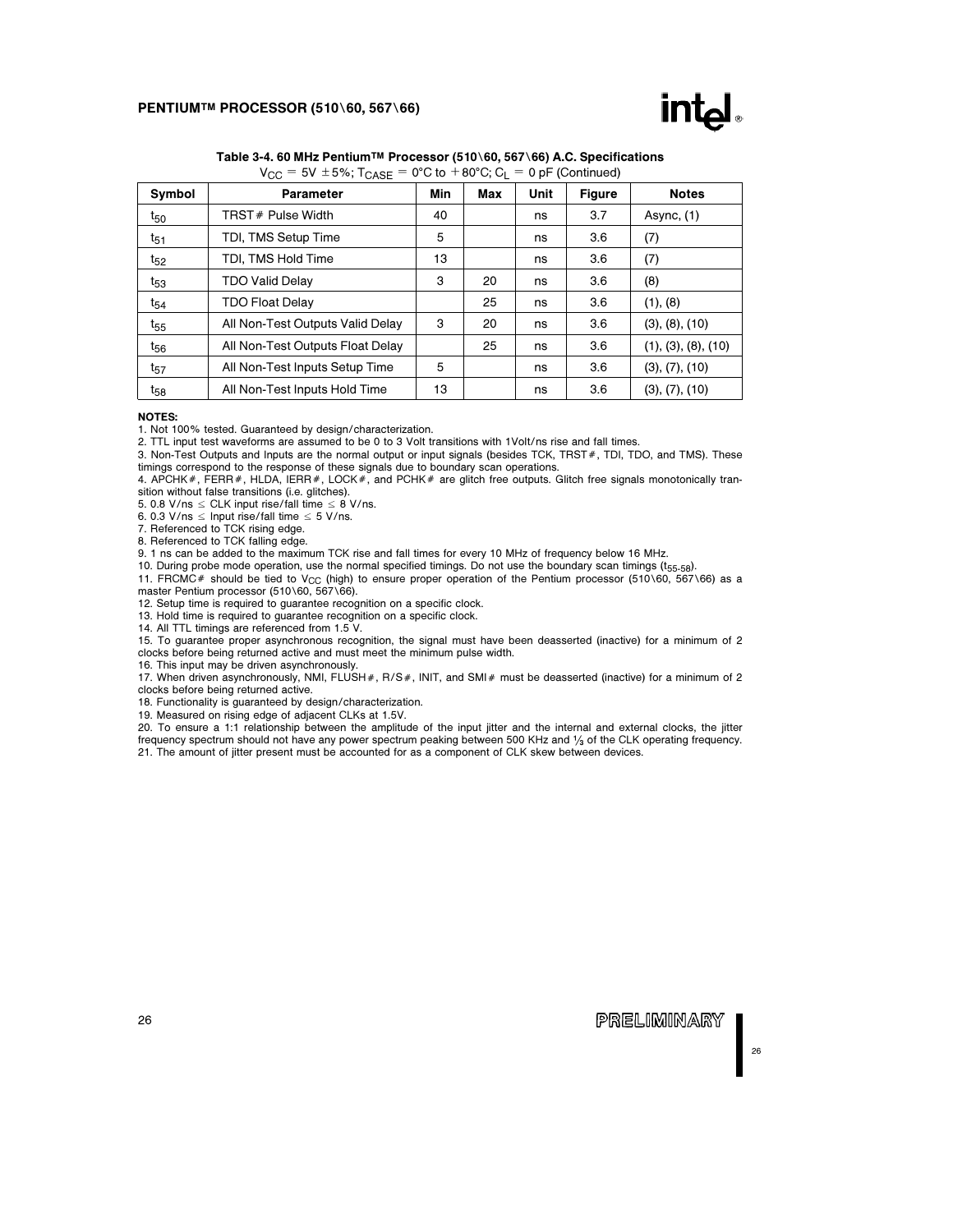### int<sub>el</sub>

### PENTIUM™ PROCESSOR (510\60, 567\66)

Each valid delay is specified for a 0 pF load. The system designer should use I/O buffer modeling to account for signal flight time delays.



Figure 3-1. Clock Waveform



Figure 3-2. Valid Delay Timings



Figure 3-3. Float Delay Timings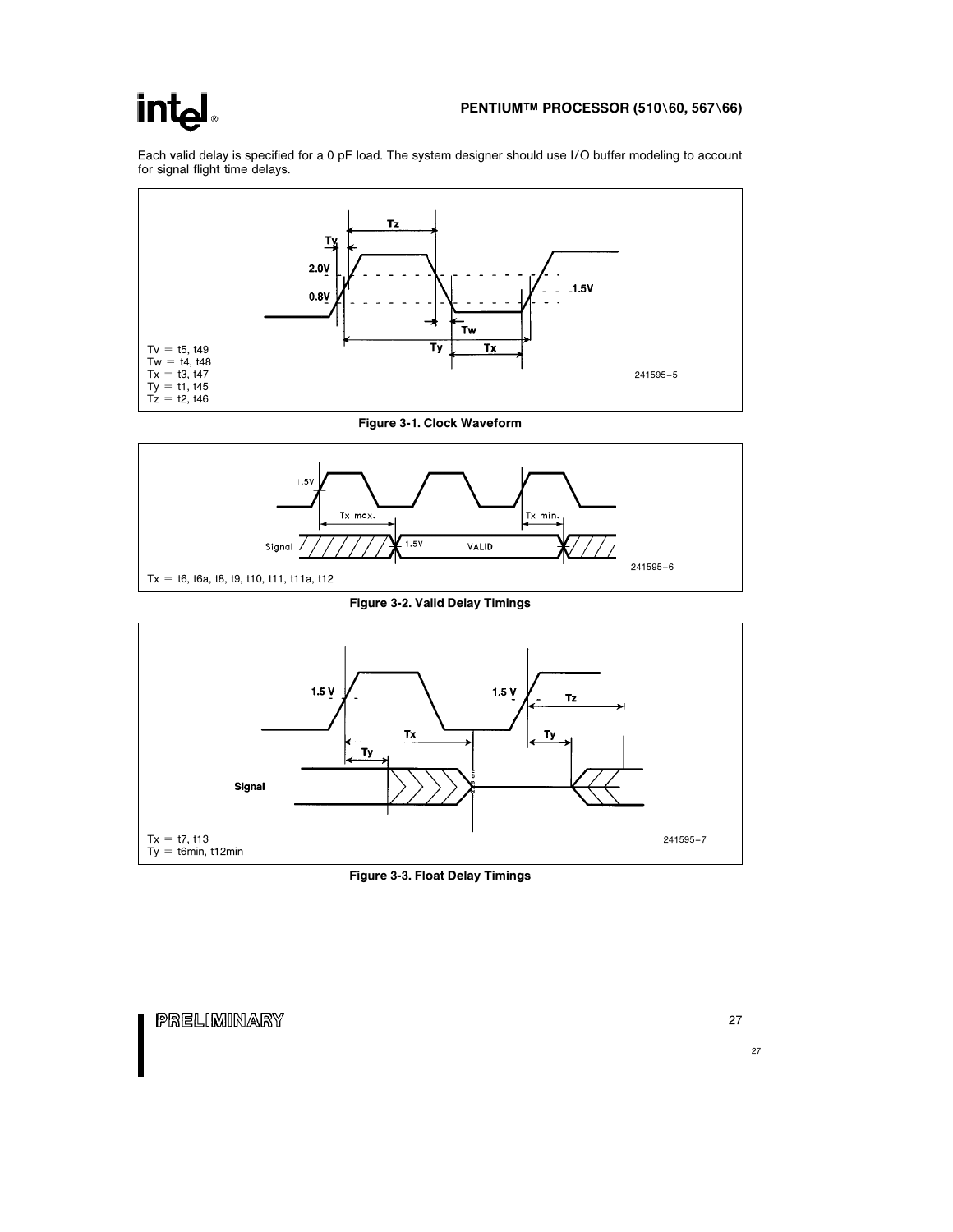### PENTIUM™ PROCESSOR (510\60, 567\66)

**CLK** 





Figure 3-4. Setup and Hold Timings



Figure 3-5. Reset and Configuration Timings



Figure 3-6. Test Timings

PRELIMINARY

28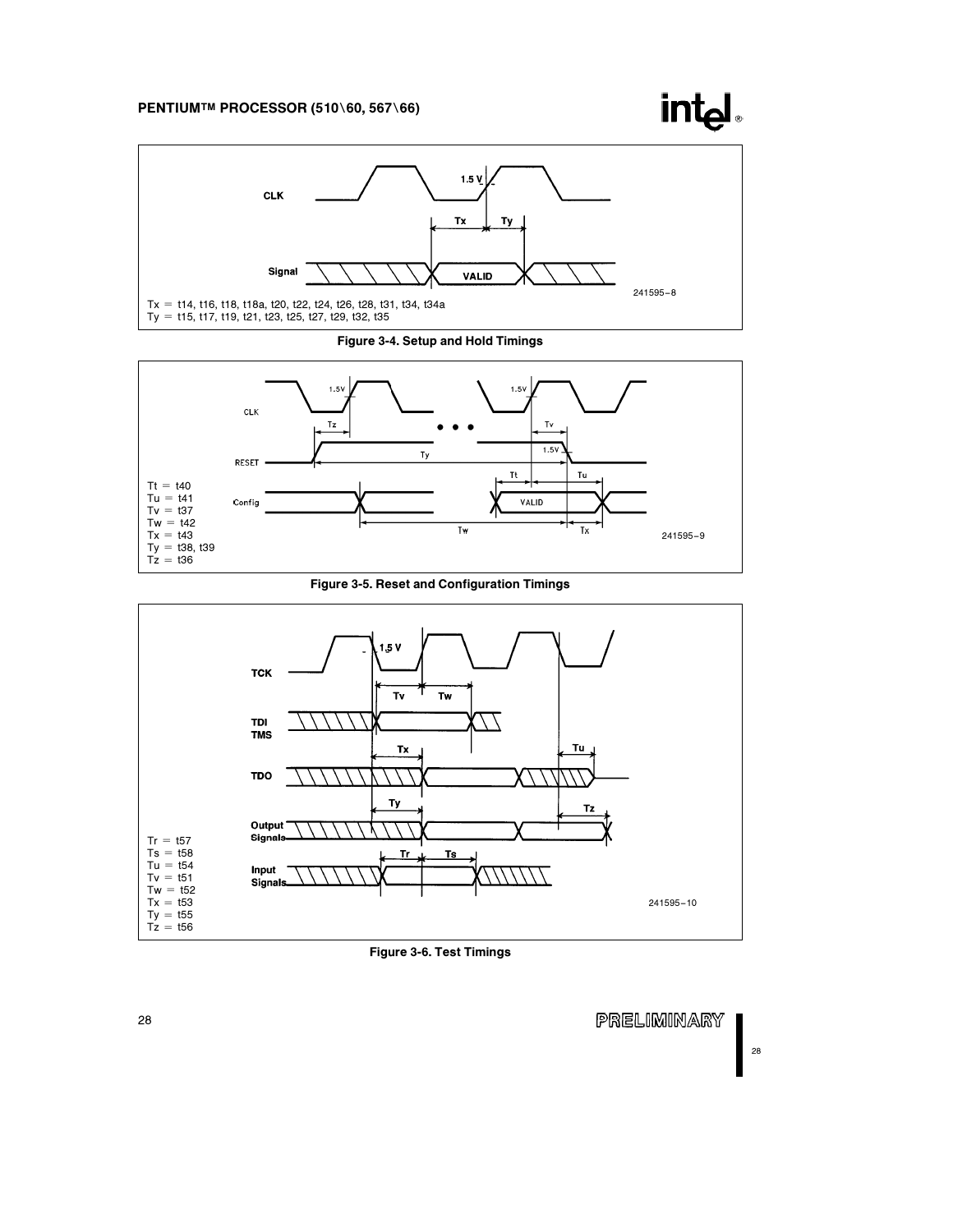### PENTIUM™ PROCESSOR (510\60, 567\66)

### **intel**



Figure 3-7. Test Reset Timings

### 4.0 MECHANICAL SPECIFICATIONS

The Pentium processor (510\60, 567\66) is packaged in a 273 pin ceramic pin grid array (PGA). The pins are arranged in a 21 by 21 matrix and the package dimensions are 2.16"  $\times$  2.16" (Table 4-1).

Figure 4-1 shows the package dimensions for the Pentium processor (510\60, 567\66). The mechanical specifications are provided in Table 4-2.

| Table 4-1. Pentium™ Processor (510∖60, 567∖66) Package Information Summary |  |  |  |  |  |
|----------------------------------------------------------------------------|--|--|--|--|--|
|----------------------------------------------------------------------------|--|--|--|--|--|

|                      | Package<br><b>Type</b> | Total<br>Pins | Pin<br>Arrav   | Package Size             | <b>Estimated</b><br>Wattage |
|----------------------|------------------------|---------------|----------------|--------------------------|-----------------------------|
| Pentium              | <b>PGA</b>             | 273           | $21 \times 21$ | $2.16'' \times 2.16''$   | 16                          |
| Processor            |                        |               |                | 5.49 cm $\times$ 5.49 cm |                             |
| $(510\,60, 567\,66)$ |                        |               |                |                          |                             |

NOTE:

See D.C. Specifications for more detailed power specifications.



Figure 4-1. Pentium™ Processor (510\60, 567\66) Package Dimensions

PRELIMINARY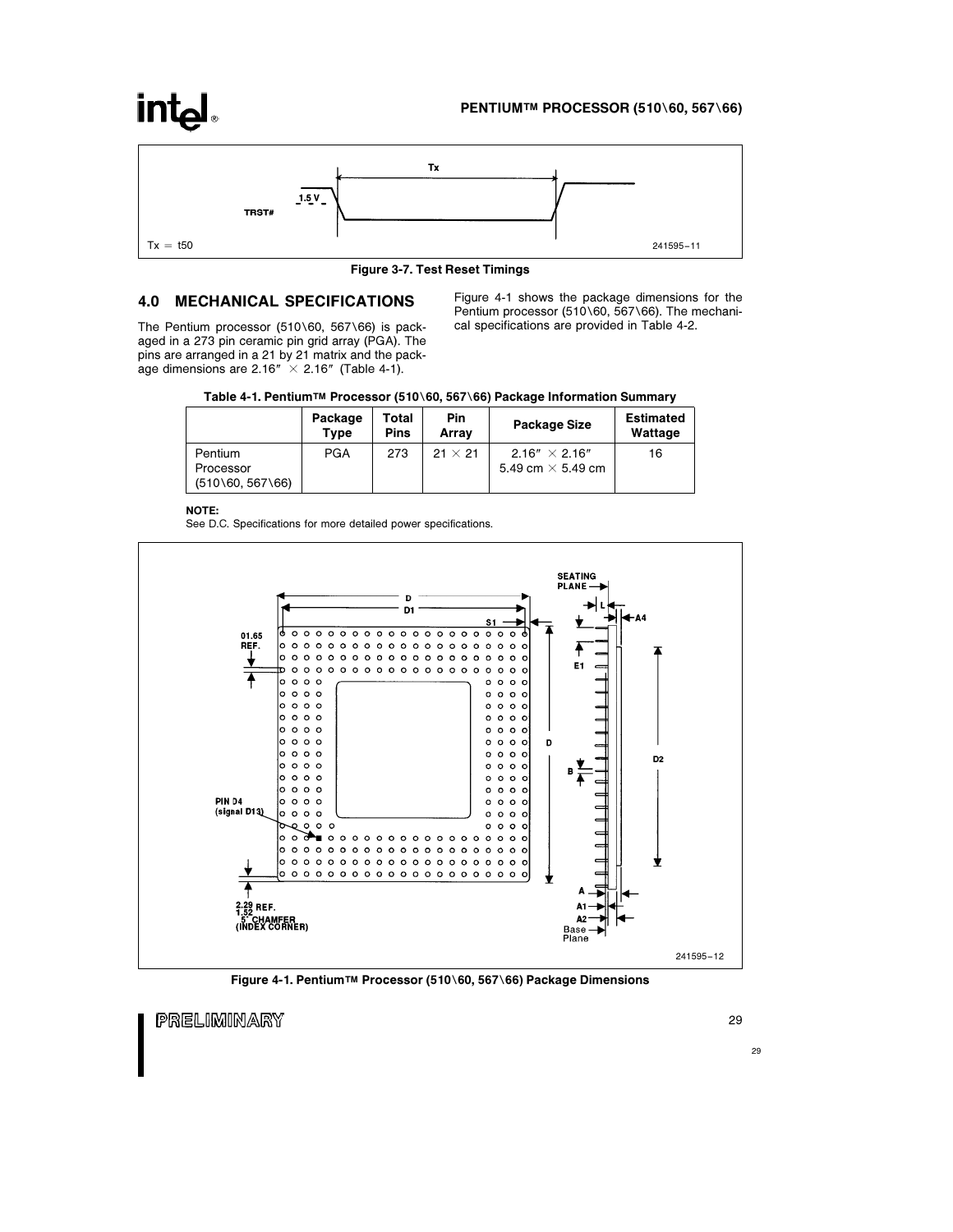



|                | Family: Ceramic Pin Grid Array Package |                    |                                                   |            |               |                                                   |  |  |  |  |  |
|----------------|----------------------------------------|--------------------|---------------------------------------------------|------------|---------------|---------------------------------------------------|--|--|--|--|--|
| Symbol         |                                        | <b>Millimeters</b> |                                                   |            | <b>Inches</b> |                                                   |  |  |  |  |  |
|                | Min                                    | Max                | <b>Notes</b>                                      | <b>Min</b> | Max           | <b>Notes</b>                                      |  |  |  |  |  |
| A              | 3.91                                   | 4.70               | Solid Lid                                         | 0.154      | 0.185         | Solid Lid                                         |  |  |  |  |  |
| A1             | 0.38                                   | 0.43               | Solid Lid                                         | 0.015      | 0.017         | Solid Lid                                         |  |  |  |  |  |
| A2             | 2.62                                   | 4.30               |                                                   | 0.103      | 0.117         |                                                   |  |  |  |  |  |
| A4             | 0.97                                   | 1.22               |                                                   | 0.038      | 0.048         |                                                   |  |  |  |  |  |
| B              | 0.43                                   | 0.51               |                                                   | 0.017      | 0.020         |                                                   |  |  |  |  |  |
| D              | 54.66                                  | 55.07              |                                                   | 2.152      | 2.168         |                                                   |  |  |  |  |  |
| D1             | 50.67                                  | 50.93              |                                                   | 1.995      | 2.005         |                                                   |  |  |  |  |  |
| D <sub>2</sub> | 37.85                                  | 38.35              | Spreader Size                                     | 1.490      | 1.510         | Spreader Size                                     |  |  |  |  |  |
| D <sub>3</sub> | 40.335                                 | 40.945             | <b>Braze</b>                                      | 1.588      | 1.612         | <b>Braze</b>                                      |  |  |  |  |  |
| D <sub>4</sub> |                                        | 8.382              |                                                   |            | 0.330         |                                                   |  |  |  |  |  |
| E <sub>1</sub> | 2.29                                   | 2.79               |                                                   | 0.090      | 0.110         |                                                   |  |  |  |  |  |
| F              | 0.127                                  |                    | Flatness of<br>spreader<br>measured<br>diagonally |            | 0.005         | Flatness of<br>spreader<br>measured<br>diagonally |  |  |  |  |  |
| L              | 2.54                                   | 3.30               |                                                   | 0.120      | 0.130         |                                                   |  |  |  |  |  |
| N              |                                        | 273                | <b>Total Pins</b>                                 |            | 273           | <b>Total Pins</b>                                 |  |  |  |  |  |
| S <sub>1</sub> | 1.651                                  | 2.16               |                                                   | 0.065      | 0.085         |                                                   |  |  |  |  |  |

| Table 4-2. Pentium™ Processor (510∖60, 567∖66) Mechanical Specifications |  |  |  |
|--------------------------------------------------------------------------|--|--|--|
|--------------------------------------------------------------------------|--|--|--|